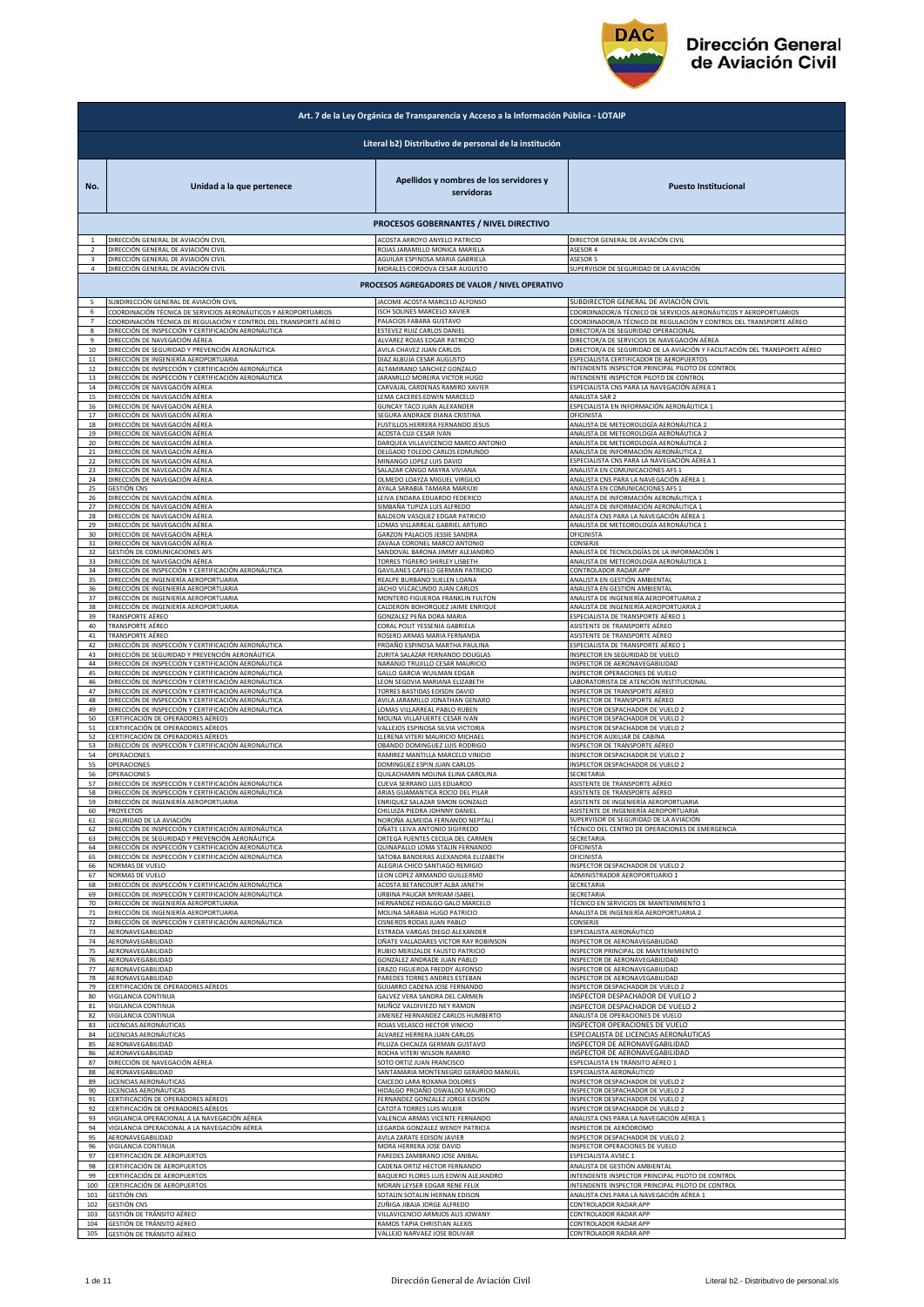

| Art. 7 de la Ley Orgánica de Transparencia y Acceso a la Información Pública - LOTAIP |                                                        |                                                                                             |                                                                   |  |
|---------------------------------------------------------------------------------------|--------------------------------------------------------|---------------------------------------------------------------------------------------------|-------------------------------------------------------------------|--|
|                                                                                       | Literal b2) Distributivo de personal de la institución |                                                                                             |                                                                   |  |
| No.                                                                                   | Unidad a la que pertenece                              | Apellidos y nombres de los servidores y<br>servidoras                                       | <b>Puesto Institucional</b>                                       |  |
| 106                                                                                   | GESTIÓN DE TRÁNSITO AÉREO                              | VALENCIA TACO LUIS MARCELO                                                                  | ESPECIALISTA EN TRÁNSITO AÉREO 1                                  |  |
| 107                                                                                   | GESTIÓN DE TRÁNSITO AÉREO                              | VALENCIA GUERRERO CARLOS GUSTAVO                                                            | ESPECIALISTA EN TRÁNSITO AÉREO 1                                  |  |
| 108                                                                                   | SEGURIDAD DE LA AVIACIÓN                               | RUEDA ROSERO KARINA ESTEFANIA                                                               | SUPERVISOR DE SEGURIDAD DE LA AVIACIÓN                            |  |
| 109                                                                                   | SEGURIDAD DE LA AVIACIÓN                               | AGUIRRE CARRERA LISSET ALEXANDRA                                                            | SUPERVISOR DE SEGURIDAD DE LA AVIACIÓN                            |  |
| 110                                                                                   | SEGURIDAD DE LA AVIACIÓN                               | MIRANDA ORELLANA BORIS DANILO                                                               | AGENTE DE SEGURIDAD DE LA AVIACIÓN                                |  |
| 111                                                                                   | SEGURIDAD DE LA AVIACIÓN                               | TORRES ZAMBRANO ALFREDO NICOLAS                                                             | AGENTE DE SEGURIDAD DE LA AVIACIÓN                                |  |
| 112                                                                                   | SEGURIDAD DE LA AVIACIÓN                               | ZAVALA OÑA CRISTINA MAGDALENA                                                               | AGENTE DE SEGURIDAD DE LA AVIACIÓN                                |  |
| 113                                                                                   | SEGURIDAD DE LA AVIACIÓN                               | DOMINGUEZ SUAREZ JULIO DENNYS                                                               | AGENTE DE SEGURIDAD DE LA AVIACIÓN                                |  |
| 114                                                                                   | SEGURIDAD DE LA AVIACIÓN                               | PINCHA TOAPANTA JORGE ANIBAL                                                                | AGENTE DE SEGURIDAD DE LA AVIACIÓN                                |  |
| 115                                                                                   | SEGURIDAD DE LA AVIACIÓN                               | CHUSIN VILLALBA CARLOS ARTURO                                                               | AGENTE DE SEGURIDAD DE LA AVIACIÓN                                |  |
| 116                                                                                   | SEGURIDAD DE LA AVIACIÓN                               | ROMERO ROSALES CRISTIAN RODOLFO                                                             | SUPERVISOR DE SEGURIDAD DE LA AVIACIÓN                            |  |
| 117                                                                                   | GESTIÓN DE METEOROLOGÍA AERONÁUTICA                    | ORBE VELASTEGUI NIKITH ALEXANDER                                                            | ANALISTA DE METEOROLOGÍA AERONÁUTICA 2                            |  |
| 118                                                                                   | CERTIFICACIÓN DE OPERADORES AÉREOS                     | SANTOS ASTUDILLO GENOVEVA LEONOR                                                            | INSPECTOR OPERACIONES DE VUELO                                    |  |
| 119                                                                                   | DIRECCIÓN DE INSPECCIÓN Y CERTIFICACIÓN AERONÁUTICA    | FUERTES PAZMIÑO DIEGO ORLANDO                                                               | ANALISTA DE INGENIERÍA AEROPORTUARIA 1                            |  |
| 120                                                                                   | DIRECCIÓN DE INSPECCIÓN Y CERTIFICACIÓN AERONÁUTICA    | MONTERO FIGUEROA IRMA JANET                                                                 | ESPECIALISTA DE TRANSPORTE AÉREO 1                                |  |
| 121                                                                                   | DIRECCIÓN DE CERTIFICACIÓN DOCUMENTACIÓN Y ARCHIVO     | CERON CHAFUELAN WILLIAM RONALD                                                              | ANALISTA DOCUMENTACIÓN Y ARCHIVO 2                                |  |
|                                                                                       |                                                        | PROCESOS DESCONCENTRADOS                                                                    |                                                                   |  |
| 122                                                                                   | DIRECCIÓN REGIONAL II                                  | TORRES RAZA WILSON STALIN                                                                   | DIRECTOR/A ZONAL                                                  |  |
| 123                                                                                   | INSPECCIÓN Y CERTIFICACIÓN AERONÁUTICA RII             | JATIVA CUASPUD HECTOR CRISTOBAL                                                             | INTENDENTE INSPECTOR PILOTO DE CONTROL                            |  |
| 124                                                                                   | INSPECCIÓN Y CERTIFICACIÓN AERONÁUTICA RII             | PUGA BENALCAZAR CARLOS PATRICIO                                                             | INTENDENTE INSPECTOR PILOTO DE CONTROL                            |  |
| 125                                                                                   | INSPECCIÓN Y CERTIFICACIÓN AERONÁUTICA RII             | ILLESCAS SANCHEZ VICENTE XAVIER                                                             | INTENDENTE INSPECTOR PILOTO DE CONTROL                            |  |
| 126                                                                                   | <b>AEROPUERTO SHELL</b>                                | CRUZ MONTENEGRO DIOGENES PAUL                                                               | INTENDENTE INSPECTOR PILOTO DE CONTROL                            |  |
| 127                                                                                   | AEROPUERTO SHELL                                       | SILVA ESPINOSA RAFAEL GENARO                                                                | INTENDENTE INSPECTOR PILOTO DE CONTROL                            |  |
| 128                                                                                   | INSPECCIÓN Y CERTIFICACIÓN AERONÁUTICA RI              | TERAN ANGULO HUGO ANIBAL                                                                    | INSPECTOR OPERACIONES DE VUELO                                    |  |
| 129                                                                                   | JUZGADO DE INFRACCIONES AERONÁUTICAS RI                | REYES CORDERO SANDRA MARIA DEL MAR                                                          | ESPECIALISTA EN INFRACCIONES AERONÁUTICAS                         |  |
| 130<br>131                                                                            | COORDINACIÓN ADMINISTRATIVA<br>AEROPUERTO COCA         | HERNANDEZ JACOME YASMINA GUADALUPE                                                          | ANALISTA FINANCIERO 2                                             |  |
| 132<br>133                                                                            | AEROPUERTO QUITO<br>AEROPUERTO QUITO                   | TERAN ANGULO GERMAN OSWALDO<br>LEON JATIVA ELIANA BEATRIZ<br>CARRION CUEVA MARIANA DE JESUS | ANALISTA DE INFORMACIÓN AERONÁUTICA 1<br>OFICINISTA<br>SECRETARIA |  |
| 134                                                                                   | AEROPUERTO QUITO                                       | HERNANDEZ JATIVA MARIA GABRIELA                                                             | ASISTENTE DE TRANSPORTE AÉREO                                     |  |
| 135                                                                                   | AEROPUERTO QUITO                                       | BAQUERO SILVA FABIAN MARCELO                                                                | INSPECTOR EN VUELO                                                |  |
| 136                                                                                   | AEROPUERTO QUITO                                       | COX RICARDO NAPOLEON                                                                        | CONTROLADOR RADAR APP                                             |  |
| 137                                                                                   | AEROPUERTO SHELL                                       | ANDRADE TORRES ROBERTO ALFREDO                                                              | INSPECTOR DESPACHADOR DE VUELO 2                                  |  |
| 138                                                                                   | SEGURIDAD Y PREVENCIÓN AERONÁUTICA RI                  | BARRIGA DE LA VEGA DARWIN FRANCISCO                                                         | ESPECIALISTA AVSEC 1                                              |  |
| 139                                                                                   | INSPECCIÓN Y CERTIFICACIÓN AERONÁUTICA RII             | VERDEZOTO VERDEZOTO JOE LUIS                                                                | INSPECTOR DESPACHADOR DE VUELO 2                                  |  |
| 140                                                                                   | AEROPUERTO DE GUAYAQUIL                                | ASPIAZU CALDERON ALLYSON YAZMIN                                                             | INSPECTOR DE AERÓDROMO                                            |  |
| 141                                                                                   | NAVEGACIÓN AÉREA RI                                    | PAREDES SILVA JOSE LUIS                                                                     | ESPECIALISTA EN COMUNICACIONES AFS 1                              |  |
| 142                                                                                   | RECURSOS HUMANOS RII                                   | RADA LAURIDO JOHANNA PERPETUA                                                               | ANALISTA DE RECURSOS HUMANOS 1                                    |  |
| 143                                                                                   | NAVEGACIÓN AÉREA RI                                    | GRANDE CONDOR FRANKLIN GONZALO                                                              | GUARDIÁN                                                          |  |
| 144                                                                                   | NAVEGACIÓN AÉREA RI                                    | BOADA MONGE ANIBAL RODOLFO                                                                  | CONTROLADOR RADAR APP                                             |  |
| 145                                                                                   | NAVEGACIÓN AÉREA RI                                    | RUALES NEIRA JUAN CARLOS                                                                    | ANALISTA EN COMUNICACIONES AFS 2                                  |  |
| 146                                                                                   | NAVEGACIÓN AÉREA RI                                    | MEJIA ISCH HUGO ERNESTO                                                                     | CONTROLADOR DE AERÓDROMO 2                                        |  |
| 147                                                                                   | NAVEGACIÓN AÉREA RI                                    | REYES GALLARDO JORGE ALEJANDRO                                                              | ANALISTA EN COMUNICACIONES AFS 1                                  |  |
| 148                                                                                   | NAVEGACIÓN AÉREA RIII                                  | ORBE VELASTEGUI JOSE TULIO                                                                  | ANALISTA DE METEOROLOGÍA AERONÁUTICA 1                            |  |
| 149                                                                                   | INSPECCIÓN Y CERTIFICACIÓN AERONÁUTICA RII             | BRIONES ALCIVAR DAVID ALBERTO                                                               | INSPECTOR DE AERÓDROMO                                            |  |
| 150                                                                                   | AEROPUERTO NUEVA LOJA                                  | SUAREZ LOPEZ EDISON RAUL                                                                    | INSPECTOR DESPACHADOR DE VUELO 1                                  |  |
| 151                                                                                   | NAVEGACIÓN AÉREA RI                                    | CAMPOS VARGAS FRANKLIN PATRICIO                                                             | ANALISTA EN COMUNICACIONES AFS 1                                  |  |
| 152                                                                                   | CAPACITACIÓN INTERNACIONAL                             | LEIVA RAMOS JUAN CARLOS                                                                     | INSPECTOR DE SEGURIDAD DE LA AVIACIÓN                             |  |
| 153                                                                                   | AEROPUERTO SHELL                                       | HARO SANCHEZ WILLIAMS GERMAN                                                                | AGENTE DE SEGURIDAD DE LA AVIACIÓN                                |  |
| 154                                                                                   | <b>AEROPUERTO SHELL</b>                                | YEDRA MACHADO MARGOTH VICTORIA                                                              | CONTROLADOR DE AERÓDROMO 1                                        |  |
| 155                                                                                   | AEROPUERTO TAISHA                                      | BONILLA ANDRADE LESLY GABRIELA                                                              | CONTROLADOR DE AERÓDROMO 1                                        |  |
| 156                                                                                   | CAPACITACIÓN INTERNACIONAL                             | GUERRA RENGIFO JUAN FRANCISCO                                                               | ANALISTA DE METEOROLOGÍA AERONÁUTICA 2                            |  |
| 157                                                                                   | NAVEGACIÓN AÉREA RI                                    | SUAREZ LEON DARWIN FRANCISCO                                                                | CONTROLADOR RADAR APP                                             |  |
| 158                                                                                   | AEROPUERTO CUENCA                                      | RIVERA PEREZ RODRIGO FERNANDO                                                               | ANALISTA DE METEOROLOGÍA AERONÁUTICA 1                            |  |
| 159                                                                                   | AEROPUERTO QUITO                                       | NUÑEZ CHACON JAVIER ALBERTO                                                                 | ANALISTA DE METEOROLOGÍA AERONÁUTICA 1                            |  |
| 160                                                                                   | CAPACITACIÓN NACIONAL                                  | TULCAN ORMAZA IVAN ALFREDO                                                                  | CONTROLADOR RADAR APP                                             |  |
| 161                                                                                   | AEROPUERTO QUITO                                       | VEINTIMILLA CORTEZ LUIS EDUARDO                                                             | INSPECTOR DESPACHADOR DE VUELO 2                                  |  |
| 162                                                                                   | INSPECCIÓN Y CERTIFICACIÓN AERONÁUTICA RI              | FIALLOS PAZMIÑO EDGAR PATRICIO                                                              | INSPECTOR DESPACHADOR DE VUELO 2                                  |  |
| 163                                                                                   | INSPECCIÓN Y CERTIFICACIÓN AERONÁUTICA RI              | BARREZUETA MACIAS FREDDY AUSBERTO                                                           | ESPECIALISTA EN INGENIERÍA AEROPORTUARIA                          |  |
| 164                                                                                   | SERVICIO DE SALVAMENTO Y EXTINCIÓN DE INCENDIOS (SSEI) | PEÑAFIEL ARIAS GUSTAVO DARIO                                                                | BOMBERO AERONÁUTICO                                               |  |
| 165                                                                                   | AEROPUERTO QUITO                                       | GRIJALVA NOROÑA FREDDY EDGARDO                                                              | ANALISTA DE INFORMACIÓN AERONÁUTICA 1                             |  |
| 166                                                                                   | <b>AEROPUERTO TENA</b>                                 | PEREZ HARO JAIME ROLANDO                                                                    | ANALISTA DE METEOROLOGÍA AERONÁUTICA 1                            |  |
| 167                                                                                   | RECURSOS HUMANOS RII                                   | AVENDAÑO ARIAS ANA MERCEDES                                                                 | ENFERMERA DE ATENCIÓN INSTITUCIONAL                               |  |
| 168                                                                                   | AEROPUERTO QUITO                                       | QUISHPE FUERTES MAURICIO RAFAEL                                                             | ANALISTA DE INFORMACIÓN AERONÁUTICA 1                             |  |
| 169                                                                                   | NAVEGACIÓN AÉREA RI                                    | SALAZAR CERDA JULIO EUCLIDES                                                                | INSPECTOR DE AERONAVEGABILIDAD                                    |  |
| 170                                                                                   | AEROPUERTO DE GUAYAQUIL                                | MORA VIVAR MARIO FERNANDO                                                                   | ANALISTA DE INFORMACIÓN AERONÁUTICA 1                             |  |
| 171                                                                                   | SEGURIDAD Y PREVENCIÓN AERONÁUTICA RII                 | ROMERO IMAICELA GILBERTO MANUEL                                                             | CONTROLADOR RADAR APP                                             |  |
| 172                                                                                   | <b>FINANCIERO RI</b>                                   | GARCES MANCHENO PATRICIO ENRIQUE                                                            | <b>ANALISTA FINANCIERO 3</b>                                      |  |
| 173                                                                                   | <b>FINANCIERO RI</b>                                   | GODOY GUALPAZ VIOLETA DEL ROSARIO                                                           | ASISTENTE FINANCIERO                                              |  |
| 174                                                                                   | NAVEGACIÓN AÉREA RII                                   | MEJILLON ENRIQUEZ ROBERT ALBERTO                                                            | CONTROLADOR DE AERÓDROMO 2                                        |  |
| 175                                                                                   | AEROPUERTO DE GUAYAQUIL                                | ZAMBRANO MOREIRA JACOB ELIAS                                                                | ESPECIALISTA EN TRÁNSITO AÉREO 1                                  |  |
| 176                                                                                   | AEROPUERTO QUITO                                       | ARCOS PEREZ JONI CAMILO                                                                     | CONTROLADOR RADAR APP                                             |  |
| 177                                                                                   | NAVEGACIÓN AÉREA RI                                    | CABRERA YEPEZ JUAN VICENTE                                                                  | CONTROLADOR RADAR APP                                             |  |
| 178                                                                                   | NAVEGACIÓN AÉREA RI                                    | ZURITA AGUILAR DANILO FABIAN                                                                | CONTROLADOR RADAR APP                                             |  |
| 179                                                                                   | NAVEGACIÓN AÉREA RII                                   | GORDILLO TIRADO MAX LEONARDO                                                                | CONTROLADOR RADAR APP                                             |  |
| 180                                                                                   | NAVEGACIÓN AÉREA RI                                    | SANCAN BAQUE ISACIO PABLO                                                                   | CONTROLADOR RADAR APP                                             |  |
| 181                                                                                   | AEROPUERTO QUITO                                       | BONILLA FRAGA EDDY XAVIER                                                                   | CONTROLADOR RADAR APP                                             |  |
| 182                                                                                   | NAVEGACIÓN AÉREA RI                                    | SANGUINO SUAREZ KLEVER FERNANDO                                                             | CONTROLADOR RADAR APP                                             |  |
| 183                                                                                   | AEROPUERTO QUITO                                       | CARVAJAL CASTRO WASHINGTON AMILCAR                                                          | CONTROLADOR RADAR APP                                             |  |
| 184                                                                                   | AEROPUERTO QUITO                                       | <b>JARAMILLO OJEDA RICHARD IVAN</b>                                                         | CONTROLADOR RADAR APP                                             |  |
| 185                                                                                   | NAVEGACIÓN AÉREA RI                                    | MENDEZ GUERRERO MARCO PATRICIO                                                              | CONTROLADOR RADAR APP                                             |  |
| 186                                                                                   | AEROPUERTO QUITO                                       | LANDETA MUÑOZ LENIN TITO                                                                    | CONTROLADOR RADAR APP                                             |  |
| 187<br>188                                                                            | NAVEGACIÓN AÉREA RI                                    | MOLINA SIMBAÑA CARLOS VINICIO                                                               | CONTROLADOR RADAR APP                                             |  |
| 189                                                                                   | AEROPUERTO MANTA                                       | ZAMBRANO LOPEZ ADRIANO RAFAEL                                                               | ADMINISTRADOR AEROPORTUARIO 3                                     |  |
|                                                                                       | AEROPUERTO DE GUAYAQUIL                                | BALON ANASTACIO CESAR ANTONIO                                                               | CONTROLADOR RADAR APP                                             |  |
| 190                                                                                   | AEROPUERTO DE GUAYAQUIL                                | REGATO CHANG FERNANDO ARTURO                                                                | CONTROLADOR RADAR APP                                             |  |
| 191                                                                                   | AEROPUERTO DE GUAYAQUIL                                | CORONADO MARTINEZ ALEJANDRO ANDRES                                                          | CONTROLADOR RADAR APP                                             |  |
| 192                                                                                   | AEROPUERTO DE GUAYAQUIL                                | ULLOA LARA EDGAR OSWALDO                                                                    | CONTROLADOR RADAR APP                                             |  |
| 193                                                                                   | AEROPUERTO DE GUAYAQUIL                                | JURADO RIVERA SANTIAGO GIOVANNY                                                             | CONTROLADOR RADAR APP                                             |  |
| 194                                                                                   | AEROPUERTO DE GUAYAQUIL                                | LUZARDO REMACHE JUAN CARLOS                                                                 | CONTROLADOR RADAR APP                                             |  |
| 195                                                                                   | AEROPUERTO DE GUAYAQUIL                                | ESPINOZA VERGARA JOHN GENARO                                                                | CONTROLADOR RADAR APP                                             |  |
| 196                                                                                   | AEROPUERTO DE GUAYAQUIL                                | FREIRE NAVAS ELMER GIOVANNI                                                                 | CONTROLADOR RADAR APP                                             |  |
| 197                                                                                   | AEROPUERTO DE GUAYAQUIL                                | ESPINOZA MURILLO DENNY ALEX                                                                 | CONTROLADOR RADAR APP                                             |  |
| 198                                                                                   | AEROPUERTO DE GUAYAQUIL                                | MONTES CHUNGA EDUARDO MARCELO                                                               | CONTROLADOR RADAR APP                                             |  |
| 199                                                                                   | AEROPUERTO DE GUAYAQUIL                                | POALASIN NARVAEZ JUAN FERNANDO                                                              | CONTROLADOR RADAR APP                                             |  |
| 200                                                                                   | AEROPUERTO DE GUAYAQUIL                                | ROMERO VEINTIMILLA JORGE BOLIVAR                                                            | CONTROLADOR RADAR APP                                             |  |
| 201                                                                                   | AEROPUERTO MANTA                                       | YASELGA MANCHENO RAUL IVAN                                                                  | CONTROLADOR RADAR APP                                             |  |
| 202                                                                                   | AEROPUERTO DE GUAYAQUIL                                | PINARGOTE VASQUEZ CLEMENTE CRISTOBAL                                                        | CONTROLADOR RADAR APP                                             |  |
| 203                                                                                   | AEROPUERTO DE GUAYAQUIL                                | <b>GUZMAN RUIZ LUIS ALFONSO</b>                                                             | CONTROLADOR RADAR APP                                             |  |
| 204                                                                                   | AEROPUERTO DE GUAYAQUIL                                | PORTERO IGLESIAS JUAN CARLOS                                                                | CONTROLADOR RADAR APP                                             |  |
| 205                                                                                   | AEROPUERTO DE GUAYAQUIL                                | LEON FRANCO LUIS CARLOS                                                                     | CONTROLADOR RADAR APP                                             |  |
| 206                                                                                   | AEROPUERTO DE GUAYAQUIL                                | FRANCO YCAZA HARRY GABRIEL                                                                  | <b>CONTROLADOR RADAR APP</b>                                      |  |
| 207                                                                                   | AEROPUERTO DE GUAYAQUIL                                | PUENTE SILVA HERNAN RICARDO                                                                 | CONTROLADOR RADAR APP                                             |  |
| 208                                                                                   | AEROPUERTO DE GUAYAQUIL                                | MEJIA MARTINEZ MARCO VINICIO                                                                | CONTROLADOR RADAR APP                                             |  |
| 209                                                                                   | AEROPUERTO DE GUAYAQUIL                                | RENDON MALDONADO EDUARDO ALFREDO                                                            | CONTROLADOR RADAR APP                                             |  |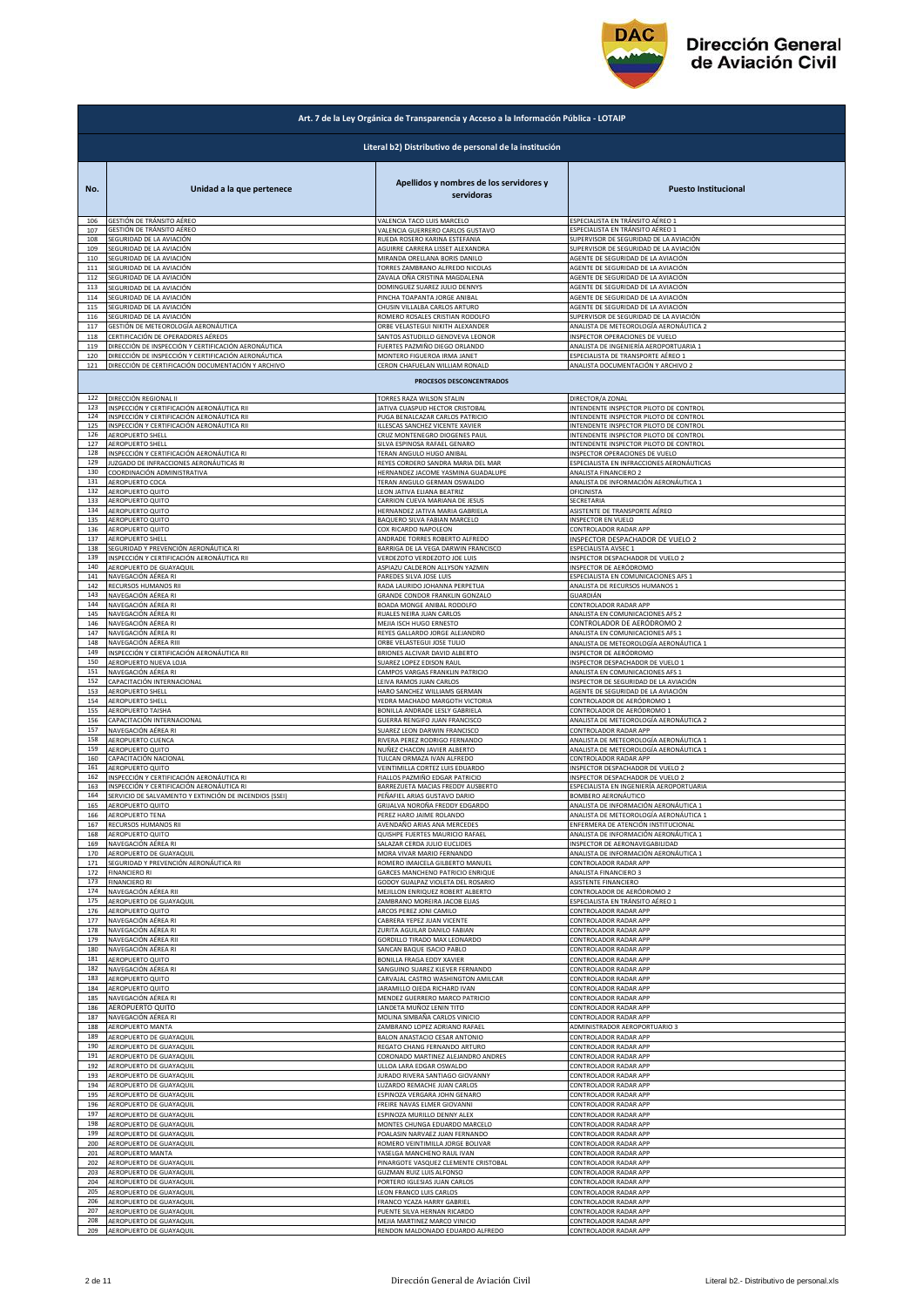

## **Dirección General** de Aviación Civil

|            | Art. 7 de la Ley Orgánica de Transparencia y Acceso a la Información Pública - LOTAIP |                                                                 |                                                                              |  |
|------------|---------------------------------------------------------------------------------------|-----------------------------------------------------------------|------------------------------------------------------------------------------|--|
|            |                                                                                       | Literal b2) Distributivo de personal de la institución          |                                                                              |  |
| No.        | Unidad a la que pertenece                                                             | Apellidos y nombres de los servidores y<br>servidoras           | <b>Puesto Institucional</b>                                                  |  |
| 210        | AEROPUERTO DE GUAYAQUIL                                                               | ESPINOZA ARELLANO EUGENIO ERASMO                                | CONTROLADOR RADAR APP                                                        |  |
| 211        | AEROPUERTO DE GUAYAQUIL                                                               | TARIRA VELIZ LUIS CESAREO                                       | CONTROLADOR RADAR APP                                                        |  |
| 212        | AEROPUERTO DE GUAYAQUIL                                                               | LEON VALLEJO JUAN CARLOS                                        | CONTROLADOR DE APROXIMACIÓN NO RADAR                                         |  |
| 213        | AEROPUERTO DE GUAYAQUIL                                                               | ZHUNIO SARMIENTO MANUEL DAVID                                   | ANALISTA DE METEOROLOGÍA AERONÁUTICA 1                                       |  |
| 214        | AEROPUERTO MANTA                                                                      | IMBAQUINGO ERAZO MAURICIO RAFAEL                                | CONTROLADOR DE APROXIMACIÓN NO RADAR                                         |  |
| 215        | AEROPUERTO DE GUAYAQUIL                                                               | DAVILA VIERA EMMA MARIA                                         | CONTROLADOR DE APROXIMACIÓN NO RADAR                                         |  |
| 216        | AEROPUERTO DE GUAYAQUIL                                                               | RECALDE BAEZ PAULO CESAR                                        | CONTROLADOR DE APROXIMACIÓN NO RADAR                                         |  |
| 217        | AEROPUERTO DE GUAYAQUIL                                                               | RAMIREZ PEREDO NATHALIE KRISTEL                                 | CONTROLADOR DE APROXIMACIÓN NO RADAR                                         |  |
| 218        | AEROPUERTO DE GUAYAQUIL                                                               | SANDOVAL PUGA SUSAN YOLANDA                                     | CONTROLADOR DE APROXIMACIÓN NO RADAR                                         |  |
| 219<br>220 | AEROPUERTO TACHINA (ESMERALDAS)<br>AEROPUERTO NUEVA LOJA                              | GUERRERO PORRAS FELIPE SEBASTIAN                                | CONTROLADOR DE APROXIMACIÓN NO RADAR                                         |  |
| 221        | AEROPUERTO NUEVA LOJA                                                                 | TROYA HERRERA ANGEL MAURICIO<br>GUILCA BARRIGAS WALTER JOSELITO | CONTROLADOR DE APROXIMACIÓN NO RADAR<br>CONTROLADOR DE APROXIMACIÓN NO RADAR |  |
| 222        | AEROPUERTO SHELL                                                                      | PINEIDA LAZO WILLIAN SANDRO                                     | CONTROLADOR DE APROXIMACIÓN NO RADAR                                         |  |
| 223        | <b>AEROPUERTO SHELL</b>                                                               | GRANDA SARANGO ALVARO HERNAN                                    | ONTROLADOR DE APROXIMACIÓN NO RADAR                                          |  |
| 224        | AEROPUERTO SHELL                                                                      | SOLANO VALLEJO WENDY MAYRA                                      | CONTROLADOR DE APROXIMACIÓN NO RADAR                                         |  |
| 225        | AEROPUERTO SHELL                                                                      | OÑATE LOPEZ LUIS BERNARDO                                       | CONTROLADOR DE APROXIMACIÓN NO RADAR                                         |  |
| 226        | AEROPUERTO SHELL                                                                      | YANDUN AGUILAR MARLON FERNANDO                                  | CONTROLADOR DE APROXIMACIÓN NO RADAR                                         |  |
| 227        | AEROPUERTO SHELL                                                                      | MARTINEZ RODRIGUEZ ALEXANDRA KATHERINE                          | AGENTE DE SEGURIDAD DE LA AVIACIÓN                                           |  |
| 228        | AEROPUERTO SAN CRISTÓBAL                                                              | RAMIREZ DUARTE FABIAN ARTURO                                    | CONTROLADOR DE APROXIMACIÓN NO RADAR                                         |  |
| 229        | AEROPUERTO SAN CRISTÓBAL                                                              | MACIAS ROJAS JOSE LUIS                                          | CONTROLADOR DE APROXIMACIÓN NO RADAR                                         |  |
| 230        | AEROPUERTO BALTRA                                                                     | MURILLO ARMIJOS JUAN FRANCISCO                                  | CONTROLADOR DE APROXIMACIÓN NO RADAR                                         |  |
| 231        | CAPACITACIÓN NACIONAL                                                                 | ARTEAGA MEDRANO RAFAEL ELICEO                                   | SPECIALISTA TÉCNICO DE CAPACITACIÓN AERONÁUTICA                              |  |
| 232        | AEROPUERTO LATACUNGA                                                                  | VALLEJO MOSQUERA DARWIN AURELIO                                 | ADMINISTRADOR AEROPORTUARIO 3                                                |  |
| 233        | ADMINISTRATIVO RII                                                                    | JADAN LOZANO EGMA ROSARIO                                       | ANALISTA ADMINISTRATIVO 3                                                    |  |
| 234        | <b>FINANCIERO RI</b>                                                                  | SISALEMA MASAQUIZA MARIA TERESA                                 | ANALISTA FINANCIERO 2                                                        |  |
| 235        | NAVEGACIÓN AÉREA RI                                                                   | PONCE VELASTEGUI EDGAR ALAN                                     | CONTROLADOR DE AERÓDROMO 2                                                   |  |
| 236        | AEROPUERTO QUITO                                                                      | BETANCOURT CHICA EDISON ARMANDO                                 | CONTROLADOR DE AERÓDROMO 2                                                   |  |
| 237        | AEROPUERTO QUITO                                                                      | GARZON ULLAGUARI MAYRA MIRELLA                                  | CONTROLADOR DE AERÓDROMO 2                                                   |  |
| 238        | AEROPUERTO QUITO                                                                      | CLAVIJO VILLAVICENCIO EDWIN GONZALO                             | ANALISTA CNS PARA LA NAVEGACIÓN AÉREA 1                                      |  |
| 239        | NAVEGACIÓN AÉREA RI                                                                   | CURAY PANCHI CRISTIAN EDUARDO                                   | CONTROLADOR DE AERÓDROMO 2                                                   |  |
| 240        | AEROPUERTO SALINAS                                                                    | PASQUEL ANDRADE TERESA JACQUELINE                               | INSPECTOR AUXILIAR DE CABINA                                                 |  |
| 241        | <b>AEROPUERTO QUITO</b>                                                               | PASQUEL GALINDO JUAN CARLOS                                     | CONTROLADOR DE AERÓDROMO 2                                                   |  |
| 242        | AEROPUERTO MANTA                                                                      | LLIVE TITUAÑA DANY SANTIAGO                                     | CONTROLADOR DE AERÓDROMO 2                                                   |  |
| 243<br>244 | AEROPUERTO QUITO                                                                      | ALVAREZ LARA LILIANA PATRICIA                                   | CONTROLADOR DE AERÓDROMO 2                                                   |  |
| 245        | AEROPUERTO DE GUAYAQUIL                                                               | POZO CORREA CARLOS DAVID                                        | CONTROLADOR DE AERÓDROMO 2                                                   |  |
|            | AEROPUERTO DE GUAYAQUIL                                                               | PEREZ VERA FRANKLIN                                             | TÉCNICO CNS PARA LA NAVEGACIÓN AÉREA                                         |  |
| 246        | AEROPUERTO DE GUAYAQUIL                                                               | CARRERA BURBANO DAVID ISMAEL                                    | CONTROLADOR DE AERÓDROMO 1                                                   |  |
| 247        | AEROPUERTO QUITO                                                                      | RUIZ CRUZ JONATHAN FERNANDO                                     | CONTROLADOR DE AERÓDROMO 2                                                   |  |
| 248        | NAVEGACIÓN AÉREA RI                                                                   | RECALDE VIVERO ALDO MARTIN                                      | CONTROLADOR DE AERÓDROMO 2                                                   |  |
| 249        | AEROPUERTO QUITO                                                                      | YACHIMBA OBANDO ANGEL HERMEL                                    | CONTROLADOR DE AERÓDROMO 2                                                   |  |
| 250        | AEROPUERTO QUITO                                                                      | HERRERA ZAPATA WALTER JERRY                                     | CONTROLADOR DE AERÓDROMO 2                                                   |  |
| 251        | AEROPUERTO QUITO                                                                      | MARCHAN CHUMAÑA JEANNETH DE LOS ANGELES                         | CONTROLADOR DE AERÓDROMO 2                                                   |  |
| 252        | AEROPUERTO QUITO                                                                      | SALAZAR TAPIA EDISON PATRICIO                                   | CONTROLADOR DE AERÓDROMO 2                                                   |  |
| 253        | AEROPUERTO QUITO                                                                      | ALDAS PINZON EVELYN LIZETH                                      | CONTROLADOR DE AERÓDROMO 2                                                   |  |
| 254        | NAVEGACIÓN AÉREA RI                                                                   | CONTRERAS CORNEJO MARIA ALEXANDRA                               | SPECIALISTA CNS PARA LA NAVEGACIÓN AÉREA 1                                   |  |
| 255<br>256 | INSPECCIÓN Y CERTIFICACIÓN AERONÁUTICA RII                                            | GUZMAN KURE GIOVANNI JOSE                                       | MÉDICO ESPECIALISTA DE ATENCIÓN INSTITUCIONAL                                |  |
| 257        | AEROPUERTO QUITO                                                                      | HERRERA BASTIDAS ANDRES FERNANDO                                | CONTROLADOR DE AERÓDROMO 2                                                   |  |
|            | <b>AEROPUERTO SHELL</b>                                                               | TAMAYO ESCOBAR MILTON FERNANDO                                  | CONTROLADOR DE AERÓDROMO 2                                                   |  |
| 258        | AEROPUERTO LATACUNGA                                                                  | DEFAZ MAFLA GUIDO BOLIVAR                                       | CONTROLADOR DE AERÓDROMO 2                                                   |  |
| 259        | AEROPUERTO LATACUNGA                                                                  | REYES CASILLAS ROSAURA MARGARITA                                | ANALISTA CNS PARA LA NAVEGACIÓN AÉREA 1                                      |  |
| 260        | AEROPUERTO MANTA                                                                      | GAVILANES CARREÑO WILSON FABRICIO                               | CONTROLADOR DE AERÓDROMO 2                                                   |  |
| 261        | AEROPUERTO MANTA                                                                      | LEON JATIVA MONICA CECILIA                                      | CONTROLADOR DE AERÓDROMO 2                                                   |  |
| 262        | AEROPUERTO QUITO                                                                      | JACOME AGUILAR TELMO FABRICIO                                   | CONTROLADOR DE AERÓDROMO 2                                                   |  |
| 263        | AEROPUERTO MANTA                                                                      | VERA GARCIA JOSE JULIAN                                         | CONTROLADOR DE AERÓDROMO 2                                                   |  |
| 264        | AEROPUERTO MANTA                                                                      | MARIÑO SALAN DAVID JONATHAN                                     | CONTROLADOR DE AERÓDROMO 2                                                   |  |
| 265        | AEROPUERTO DE GUAYAQUIL                                                               | MONTALVO PINARGOTE HOLGER VIVIE                                 | CONTROLADOR DE AERÓDROMO 2                                                   |  |
| 266        | AEROPUERTO DE SANTA ROSA                                                              | RENDON SANCHEZ RAUL RODRIGO                                     | CONTROLADOR DE APROXIMACIÓN NO RADAR                                         |  |
| 267        | AEROPUERTO DE GUAYAQUIL                                                               | BONILLA GALINDO RAMIRO DAVID                                    | CONTROLADOR DE AERÓDROMO 2                                                   |  |
| 268        | INSPECCIÓN Y CERTIFICACIÓN AERONÁUTICA RII                                            | ORTEGA CAICEDO CHARLES AMADO                                    | MÉDICO ESPECIALISTA DE ATENCIÓN INSTITUCIONAL                                |  |
| 269        | AEROPUERTO DE GUAYAQUIL                                                               | PUENTE SILVA JAIME GUSTAVO                                      | CONTROLADOR DE AERÓDROMO 2                                                   |  |
| 270        | AEKOPUEKTO DE GUAYAQUII                                                               | QUINONEZ MONTANO MELGAR EDISO                                   | ON I KOLADOK DE AEKODKOMO.                                                   |  |
| 271        | AEROPUERTO DE GUAYAQUIL                                                               | LOPEZ VERA INGRID PAOLA                                         | CONTROLADOR DE AERÓDROMO 2                                                   |  |
| 272        | AEROPUERTO DE GUAYAQUIL                                                               | ORTEGA CRUZ DANIEL ANDRES                                       | CONTROLADOR DE AERÓDROMO 2                                                   |  |
| 273        | NAVEGACIÓN AÉREA RII                                                                  | NEIRA ALEJANDRO JOHNNY WINSTON                                  | CONTROLADOR DE AERÓDROMO 2                                                   |  |
| 274        | AEROPUERTO DE GUAYAQUIL                                                               | MENDEZ ARIAS KARLA MIRELLA                                      | CONTROLADOR DE AERÓDROMO 2                                                   |  |
| 275        | AEROPUERTO DE GUAYAQUIL                                                               | SANTANA HUNGRIA ANGELICA GABRIELA                               | CONTROLADOR DE AERÓDROMO 2                                                   |  |
| 276        | AEROPUERTO DE GUAYAQUIL                                                               | TORAL LUA ARELIS VICTORIA                                       | CONTROLADOR DE AERÓDROMO 2                                                   |  |
| 277        | AEROPUERTO DE GUAYAQUIL                                                               | SAMANIEGO DELGADO VICTOR ISRAEL                                 | CONTROLADOR DE AERÓDROMO 2                                                   |  |
| 278        | AEROPUERTO DE GUAYAQUIL                                                               | CEVALLOS LOPEZ HERNAN XAVIER                                    | CONTROLADOR DE AERÓDROMO 2                                                   |  |
| 279        | INSPECCIÓN Y CERTIFICACIÓN AERONÁUTICA RII                                            | PATIÑO LOPEZ EDUARDO ARTURO                                     | MÉDICO CERTIFICADOR                                                          |  |
| 280        |                                                                                       | AGUIRRE FREIRE JESSICA GABRIELA                                 | CONTROLADOR DE AERÓDROMO 2                                                   |  |
| 281        | AEROPUERTO DE GUAYAQUIL<br>AEROPUERTO QUITO                                           | CRUZ DIAZ LEONARDO FERNANDO                                     | CONTROLADOR DE AERÓDROMO 2                                                   |  |
| 282        | AEROPUERTO SHELL                                                                      | LEON SORIA DIEGO ALEJANDRO                                      | CONTROLADOR DE AERÓDROMO 2                                                   |  |
| 283        | TECNOLOGÍAS DE LA INFORMACIÓN Y COMUNICACIÓN RI                                       | RODAS VALLADARES ROBERTO PATRICIO                               | ANALISTA DE TECNOLOGÍAS DE LA INFORMACIÓN 2                                  |  |
| 284        | AEROPUERTO QUITO                                                                      | CEVALLOS ARCOS FERNANDO ANIBAL                                  | <b>NSPECTOR DE AERONAVEGABILIDAD</b>                                         |  |
| 285        | COORDINACIÓN ADMINISTRATIVA                                                           | VILLACRES CARRILLO HUGO EDUARDO                                 | ANALISTA FINANCIERO 2                                                        |  |
| 286        | INGENIERÍA AEROPORTUARIA RI                                                           | MAITA CASTILLO ORLANDO WILSON                                   | ANALISTA DE INGENIERÍA AEROPORTUARIA 2                                       |  |
| 287        | INSPECCIÓN Y CERTIFICACIÓN AERONÁUTICA RII                                            | SANCHEZ CARTAGENA ROBERTO EDWIN                                 | INSPECTOR DE AERONAVEGABILIDAD                                               |  |
| 288        | AEROPUERTO RIOBAMBA                                                                   | ALMACHE TUBON MARIO ENRIQUE                                     | ADMINISTRADOR AEROPORTUARIO 1                                                |  |
| 289        | INSPECCIÓN Y CERTIFICACIÓN AERONÁUTICA RII                                            | PACHECO SANCHEZ NESTOR ALFREDO                                  | PSICÓLOGO CLÍNICO DE ATENCIÓN INSTITUCIONAL                                  |  |
| 290        | AEROPUERTO DE GUAYAQUIL                                                               | GUZMAN RUIZ FRANCISCO JAVIER                                    | ESPECIALISTA EN INFORMACIÓN AERONÁUTICA 1                                    |  |
| 291        | <b>FINANCIERO RII</b>                                                                 | MANTILLA COELLO PATRICIA GIOCONDA                               | ANALISTA FINANCIERO 2                                                        |  |
| 292        | RECURSOS HUMANOS RII                                                                  | ASTUDILLO ACOSTA LUCETTY ALEXANDRA                              | PERIODISTA 2                                                                 |  |
| 293        | TECNOLOGÍAS DE LA INFORMACIÓN Y COMUNICACIÓN RII                                      | LOPEZ CHIQUITO MARIA CELIA                                      | ANALISTA DE TECNOLOGÍAS DE LA INFORMACIÓN 2                                  |  |
| 294        | <b>FINANCIERO RII</b>                                                                 | HERRERA CASTILLO WILSON SEBASTIAN                               | ANALISTA FINANCIERO 2                                                        |  |
| 295        | SEGURIDAD Y PREVENCIÓN AERONÁUTICA RII                                                | FLORES MONTENEGRO EDISON FERNANDO                               | INSPECTOR EN SEGURIDAD DE VUELO                                              |  |
| 296<br>297 | ADMINISTRATIVO FINANCIERO                                                             | MACIAS PILLIGUA EVELIN CYNTHIA                                  | <b>NALISTA FINANCIERO 2</b>                                                  |  |
| 298        | AEROPUERTO DE GUAYAQUIL                                                               | DEFAZ MAFLA EDISON GUILLERMO                                    | <b>NSPECTOR DE AERONAVEGABILIDAD</b>                                         |  |
|            | INSPECCIÓN Y CERTIFICACIÓN AERONÁUTICA RII                                            | RUALES NEIRA MARCO FRANCISCO                                    | <b>NSPECTOR DE AERONAVEGABILIDAD</b>                                         |  |
| 299        | SEGURIDAD Y PREVENCIÓN AERONÁUTICA RII                                                | BORJA ERAZO PAUL ALFONSO                                        | INSPECTOR EN SEGURIDAD DE VUELO                                              |  |
| 300        | INSPECCIÓN Y CERTIFICACIÓN AERONÁUTICA RII                                            | BAEZ ARMAS SEGUNDO NOLASCO                                      | INSPECTOR DE AERONAVEGABILIDAD                                               |  |
| 301        | AEROPUERTO QUITO                                                                      | MARIÑO FIGUEROA MERY PIEDAD                                     | ESPECIALISTA AVSEC 1                                                         |  |
| 302        | AEROPUERTO QUITO                                                                      | ANGUETA RAMIREZ JUAN CARLOS                                     | ANALISTA DE METEOROLOGÍA AERONÁUTICA 2                                       |  |
| 303        | AEROPUERTO QUITO                                                                      | GUEVARA ZARATE BYRON EFRAIN                                     | ANALISTA DE METEOROLOGÍA AERONÁUTICA 2                                       |  |
| 304        | NAVEGACIÓN AÉREA RI                                                                   | CASTRO BARBA DIEGO ANDRES                                       | ANALISTA SAR 1                                                               |  |
| 305        | NAVEGACIÓN AÉREA RI                                                                   | FLORES YUGSI JAIME VINICIO                                      | ANALISTA SAR 1                                                               |  |
| 306        | NAVEGACIÓN AÉREA RI                                                                   | CAZA TITUAÑA GONZALO ADONIS                                     | ANALISTA DE METEOROLOGÍA AERONÁUTICA 2                                       |  |
| 307        | DIRECCIÓN ESCUELA TÉCNICA DE AVIACIÓN CIVIL                                           | GONZALEZ MOYA VINICIO GUILLERMO                                 | INSTRUCTOR TÉCNICO DE CAPACITACIÓN AERONÁUTICA                               |  |
| 308        | AEROPUERTO QUITO                                                                      | PAGUAY MEJIA JORGE RODRIGO                                      | ANALISTA DE METEOROLOGÍA AERONÁUTICA 2                                       |  |
| 309        | AEROPUERTO QUITO                                                                      | LAGOS VARGAS EDISON                                             |                                                                              |  |
| 310        | AEROPUERTO TACHINA (ESMERALDAS)                                                       | GAVELA MORA MARCOS ANTONIO                                      | ANALISTA DE METEOROLOGÍA AERONÁUTICA 2<br>ADMINISTRADOR AEROPORTUARIO 2      |  |
| 311        | AEROPUERTO QUITO                                                                      | RUALES QUELAL ELVIS HUMBERTO                                    | ANALISTA DE INFORMACIÓN AERONÁUTICA 2                                        |  |
| 312        | AEROPUERTO QUITO                                                                      | MONCAYO DIAZ FAUSTO BENIGNO                                     | INTENDENTE INSPECTOR PRINCIPAL PILOTO DE CONTROL                             |  |
| 313        | AEROPUERTO QUITO                                                                      | DALGO LARREA JOSE LUIS                                          | SUPERVISOR DE SEGURIDAD DE LA AVIACIÓN                                       |  |
| 314        | AEROPUERTO QUITO                                                                      | TORRES BASTIDAS BYRON ORLANDO                                   | ESPECIALISTA EN OPERACIONES DE CERTIFICACIÓN                                 |  |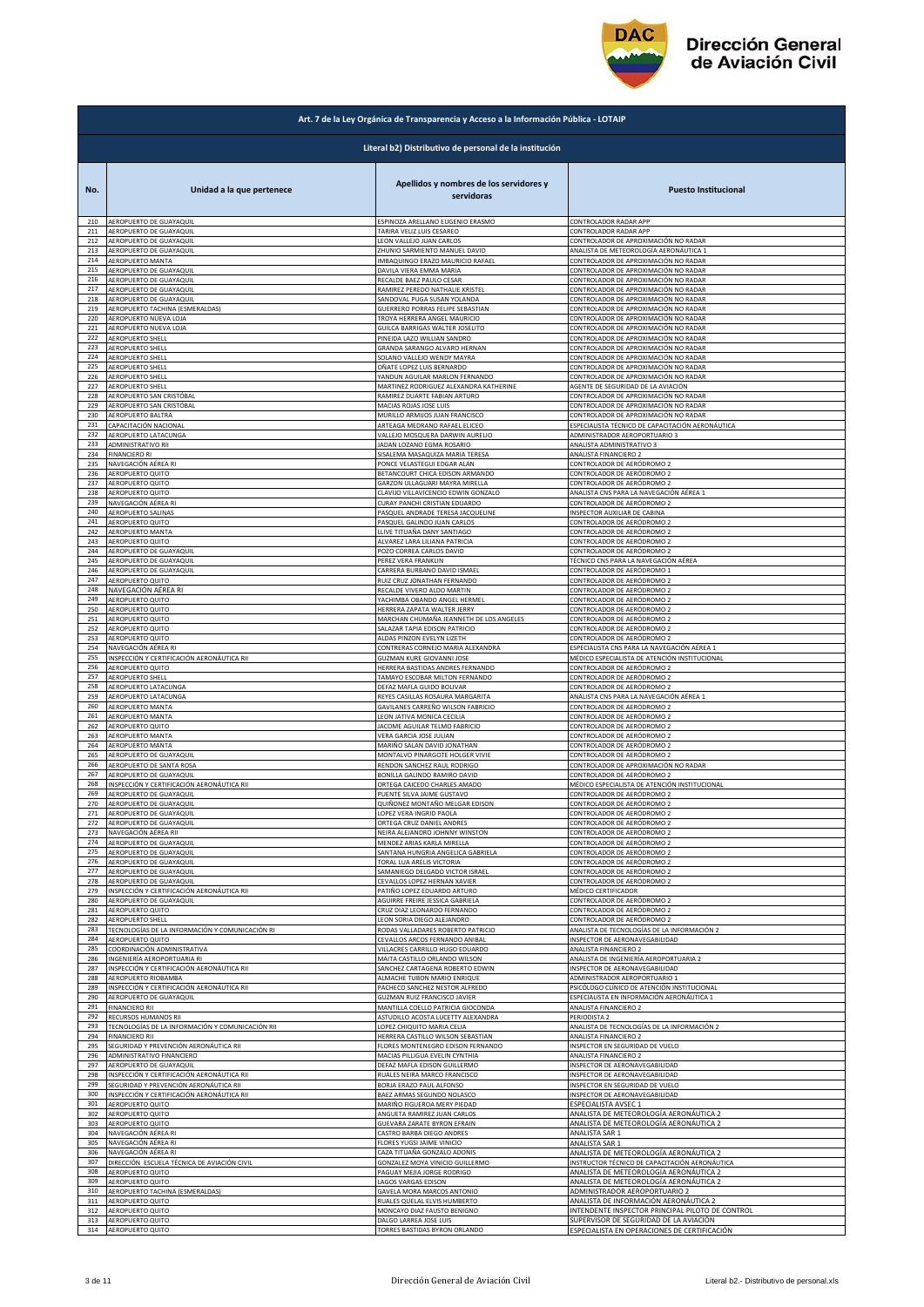

|            | Art. 7 de la Ley Orgánica de Transparencia y Acceso a la Información Pública - LOTAIP |                                                        |                                                      |  |
|------------|---------------------------------------------------------------------------------------|--------------------------------------------------------|------------------------------------------------------|--|
|            |                                                                                       | Literal b2) Distributivo de personal de la institución |                                                      |  |
| No.        | Unidad a la que pertenece                                                             | Apellidos y nombres de los servidores y<br>servidoras  | <b>Puesto Institucional</b>                          |  |
| 315        | AEROPUERTO DE GUAYAQUII                                                               | GRIJALVA JOHNSON HECTOR FERNANDO                       | INSPECTOR DE AERÓDROMO                               |  |
| 316        | INGENIERÍA AEROPORTUARIA RII                                                          | DELGADO VITERI JOSE LUIS                               | ESPECIALISTA EN INGENIERÍA AEROPORTUARIA             |  |
| 317<br>318 | INSPECCIÓN Y CERTIFICACIÓN AERONÁUTICA RII                                            | LAINEZ ARAUZ SOFIA MIRELLA                             | ODONTÓLOGO DE ATENCIÓN INSTITUCIONAL                 |  |
| 319        | AEROPUERTO DE GUAYAQUII                                                               | VALENZUELA DOMINGUEZ FREDDY OSWALDO                    | INSPECTOR DE AERÓDROMO                               |  |
|            | AEROPUERTO DE GUAYAQUIL                                                               | SANTI REINOSO EDGAR RAMIRO                             | INSPECTOR DE SEGURIDAD DE LA AVIACIÓN                |  |
| 320        | AEROPUERTO DE GUAYAQUIL                                                               | SEVILLA CALDERON SANTIAGO MAURICIO                     | ANALISTA DE METEOROLOGÍA AERONÁUTICA 2               |  |
| 321        | AEROPUERTO DE GUAYAQUIL                                                               | TORRES MORAN KAREN JAZMIN                              | ASISTENTE DE TRANSPORTE AÉREO                        |  |
| 322        | NAVEGACIÓN AÉREA RI                                                                   | PAREDES RIVERA VICENTE CELIANO                         | ANALISTA DE METEOROLOGÍA AERONÁUTICA 1               |  |
| 323        | NAVEGACIÓN AÉREA RI                                                                   | VACA GUAICHA FRANKLIN EUCLIDES                         | ANALISTA CNS PARA LA NAVEGACIÓN AÉREA 1              |  |
| 324        | NAVEGACIÓN AÉREA RI                                                                   | RAMIREZ ALVARO JUAN ELIAS                              | ANALISTA DE METEOROLOGÍA AERONÁUTICA 1               |  |
| 325        | AEROPUERTO QUITO                                                                      | HIDALGO ORTIZ IVAN ALEXANDER                           | ANALISTA DE METEOROLOGÍA AERONÁUTICA 1               |  |
| 326        | NAVEGACIÓN AÉREA RI                                                                   | DE LA TORRE ESPINOSA ALIS YALILE                       | ANALISTA CNS PARA LA NAVEGACIÓN AÉREA 1              |  |
| 327        | AEROPUERTO QUITO                                                                      | SIMBAÑA CONDOR CESAR EFRAIN                            | ANALISTA DE METEOROLOGÍA AERONÁUTICA 1               |  |
| 328        | AEROPUERTO QUITO                                                                      | ORBE CARDENAS WILMER PATRICIO                          | ANALISTA DE INFORMACIÓN AERONÁUTICA 1                |  |
| 329        | AEROPUERTO QUITO                                                                      | FLORES TAMAYO JORGE FERNANDO                           | ANALISTA DE INFORMACIÓN AERONÁUTICA 1                |  |
| 330        | AEROPUERTO QUITO                                                                      | LLIVE TITUAÑA LORENA SOLEDAD                           | ANALISTA DE INFORMACIÓN AERONÁUTICA 1                |  |
| 331        | AEROPUERTO DE GUAYAQUIL                                                               | HOLGUIN ROMERO ELVIS JUNIOR                            | ANALISTA CNS PARA LA NAVEGACIÓN AÉREA 1              |  |
| 332        | AEROPUERTO DE GUAYAQUIL                                                               | LOAIZA BERMEO CRISTIAN FERNANDO                        | CONTROLADOR DE AERÓDROMO 1                           |  |
| 333        | AEROPUERTO QUITO                                                                      | LARA GALLARDO DANIEL EDUARDO                           | CONTROLADOR DE AERÓDROMO 1                           |  |
| 334        | AEROPUERTO QUITO                                                                      | CHAVEZ SIERRA MARCELO CLIMACO                          | ANALISTA EN COMUNICACIONES AFS :                     |  |
| 335        | NAVEGACIÓN AÉREA RI                                                                   | GUEVARA SUASNAVAS FREDDY HERNAN                        | ANALISTA CNS PARA LA NAVEGACIÓN AÉREA 1              |  |
| 336        | CAPACITACIÓN NACIONAL                                                                 | CLAVIJO MONTEROS MARCO FERNANDO                        | ANALISTA CNS PARA LA NAVEGACIÓN AÉREA 1              |  |
| 337        | AEROPUERTO QUITO                                                                      | SANTACRUZ ANDRADE RUBEN MARCELO                        | ANALISTA CNS PARA LA NAVEGACIÓN AÉREA 1              |  |
| 338        | NAVEGACIÓN AÉREA RI                                                                   | TORRES MORALES ERNESTO ROLANDO                         | ANALISTA EN COMUNICACIONES AFS 1                     |  |
| 339        | INSPECCIÓN Y CERTIFICACIÓN AERONÁUTICA RI                                             | CEVALLOS RUBIO SANTIAGO PAUL                           | ANALISTA EN COMUNICACIONES AFS 1                     |  |
| 340        | AEROPUERTO SAN CRISTÓBAL                                                              | ECHEVERRIA MARTINEZ WLADIMIR ABDON                     | ANALISTA DE METEOROLOGÍA AERONÁUTICA 1               |  |
| 341        | AEROPUERTO QUITO                                                                      | SALAZAR CANGO CARMEN ALEJANDRA                         | ANALISTA DE INFORMACIÓN AERONÁUTICA 1                |  |
| 342        | AEROPUERTO CUENCA                                                                     | RODAS MANCHENO CESAR ALEJANDRO                         | CONTROLADOR DE APROXIMACIÓN NO RADAR                 |  |
| 343        | AEROPUERTO CUENCA                                                                     | LEON BERNAL MILTON AUGUSTO                             | ANALISTA CNS PARA LA NAVEGACIÓN AÉREA 1              |  |
| 344        | NAVEGACIÓN AÉREA RI                                                                   | GALVEZ CHAMORRO CARLOS ALBERTO                         | ANALISTA EN COMUNICACIONES AFS 1                     |  |
| 345        | NAVEGACIÓN AÉREA RI                                                                   | PALLO DE LA CUEVA HERNAN MAURICIO                      | ANALISTA DE METEOROLOGÍA AERONÁUTICA 1               |  |
| 346        | AEROPUERTO QUITO                                                                      | FREIRE ROSERO JUAN RAMIRO                              | ANALISTA DE METEOROLOGÍA AERONÁUTICA 1               |  |
| 347        | AEROPUERTO QUITO                                                                      | ERAZO VINUEZA CARLOS CIVILINO                          | ANALISTA DE METEOROLOGÍA AERONÁUTICA 1               |  |
| 348        | AEROPUERTO LATACUNGA                                                                  | JACHO CAYO WILMA PIEDAD                                | ANALISTA DE INFORMACIÓN AERONÁUTICA 1                |  |
| 349        | NAVEGACIÓN AÉREA RI                                                                   | RUBIO HIDALGO JORGE VINICIO                            | ANALISTA EN COMUNICACIONES AFS 1                     |  |
| 350        | AEROPUERTO QUITO                                                                      | MORALES CALVOPIÑA SANDY FERNANDA                       | ANALISTA DE INFORMACIÓN AERONÁUTICA 1                |  |
| 351        | AEROPUERTO LATACUNGA                                                                  | OLIVO SARABIA EDGAR LEONARDO                           | ANALISTA CNS PARA LA NAVEGACIÓN AÉREA 1              |  |
| 352        | AEROPUERTO LATACUNGA                                                                  | GUALPA MAMARANDI ANGEL MESIAS                          | ANALISTA CNS PARA LA NAVEGACIÓN AÉREA 1              |  |
| 353        | NAVEGACIÓN AÉREA RI                                                                   | YAZBEK SARMIENTO DARWIN MANOLO                         | ANALISTA EN COMUNICACIONES AFS 1                     |  |
| 354        | NAVEGACIÓN AÉREA RI                                                                   | OCAÑA DAVALOS MILTON GIOVANNY                          | ANALISTA EN COMUNICACIONES AFS 1                     |  |
| 355        | <b>GESTIÓN CNS</b>                                                                    | OCAÑA ESPIN GERARDO ALEJANDRO                          | ANALISTA CNS PARA LA NAVEGACIÓN AÉREA 1              |  |
| 356        | NAVEGACIÓN AÉREA RI                                                                   | NIETO TOAPANTA NESTOR ROGELIO                          | ANALISTA CNS PARA LA NAVEGACIÓN AÉREA 1              |  |
| 357        | AEROPUERTO QUITO                                                                      | MARTINEZ PULLES PIEDAD AIDA                            | ANALISTA CNS PARA LA NAVEGACIÓN AÉREA 1              |  |
| 358        | AEROPUERTO LATACUNGA                                                                  | CULQUI PANCHI SIMON EDUARDO                            | ANALISTA CNS PARA LA NAVEGACIÓN AÉREA 1              |  |
| 359        | NAVEGACIÓN AÉREA RI                                                                   | JARAMILLO BONE XAVIER GUSTAVO                          | ANALISTA DE INFORMACIÓN AERONÁUTICA 1                |  |
| 360        | AEROPUERTO QUITO                                                                      | BAZANTES CHICO DANILO EDUARDO                          | ANALISTA DE INFORMACIÓN AERONÁUTICA 1                |  |
| 361        | AEROPUERTO CUENCA                                                                     | CARRILLO CRESPO LORENA MARIUXI                         | CONTROLADOR DE AERÓDROMO 1                           |  |
| 362        | NAVEGACIÓN AÉREA RI                                                                   | PIEDRA RAMIREZ EDWIN MAURICIO                          | ANALISTA CNS PARA LA NAVEGACIÓN AÉREA 1              |  |
| 363        | AEROPUERTO QUITO                                                                      | FLORES LLANOS ZOILA ELOIZA                             | ANALISTA CNS PARA LA NAVEGACIÓN AÉREA 1              |  |
| 364        | AEROPUERTO QUITO                                                                      | SAENZ REVELO ANGELA BELEN                              | ANALISTA DE INFORMACIÓN AERONÁUTICA 1                |  |
| 365        | AEROPUERTO QUITO                                                                      | TOAPANTA BANDA BAYRON ALEXANDER                        | ANALISTA CNS PARA LA NAVEGACIÓN AÉREA 1              |  |
| 366        | AEROPUERTO QUITO                                                                      | PACHECO GONZALEZ ANDRES ENRIQUE                        | ANALISTA CNS PARA LA NAVEGACIÓN AÉREA 1              |  |
| 367        | AEROPUERTO QUITO                                                                      | HERRERA FERNANDEZ JORGE PATRICIO                       | ESPECIALISTA AVSEC 2                                 |  |
| 368        | AEROPUERTO QUITO                                                                      | DAVALOS CARDENAS ENRIQUE BOLIVAR                       | ESPECIALISTA EN TRÁNSITO AÉREO 1                     |  |
| 369        | GESTIÓN OPERATIVA EMPRESARIAL                                                         | MEJIA PEÑAHERRERA EDGAR ROBERTO                        | SUPERVISOR DE OPERACIONES DE COMBUSTIBLE DE AVIACIÓN |  |
| 370        | AEROPUERTO QUITO                                                                      | HERRERA ZAPATA OLGER MARCELO                           | ANALISTA DE INFORMACIÓN AERONÁUTICA 1                |  |
| 371        | AEROPUERTO QUITO                                                                      | SANTAMARIA CASTILLO MARIA BELEN                        | ANALISTA CNS PARA LA NAVEGACIÓN AÉREA 1              |  |
| 372        | NAVEGACIÓN AÉREA RI                                                                   | DAVALOS ALBUJA WINSOR JUNIOR                           | ANALISTA EN COMUNICACIONES AFS 1                     |  |
| 373        | NAVEGACIÓN AÉREA RI                                                                   | PAZOS DUQUE LOTARIO ERNESTO                            | ANALISTA EN COMUNICACIONES AFS 1                     |  |
| 374        | NAVEGACIÓN AÉREA RI                                                                   | PAEZ CHANGOTASIG MARTHA ISABEL                         | ANALISTA CNS PARA LA NAVEGACIÓN AÉREA 1              |  |
| 375        | AEROPUERTO QUITO                                                                      | SUAREZ JARAMILLO HECTOR FERNANDO                       | ANALISTA DE INFORMACIÓN AERONÁUTICA 1                |  |
| 376        | NAVEGACIÓN AÉREA RI                                                                   | GALLARDO GALLARDO LAURO FRANCISCO                      | ANALISTA CNS PARA LA NAVEGACIÓN AÉREA 1              |  |
| 377        | AEROPUERTO COCA                                                                       | BAEZ SANTIANA DIEGO FERNANDO                           | CONTROLADOR DE AERÓDROMO 1                           |  |
| 378        | AEROPUERTO LA TOMA (LOJA)                                                             | ALTAMIRANO ACURIO RAUL MAURICIO                        | CONTROLADOR DE AERÓDROMO 1                           |  |
| 379        | AEROPUERTO LA TOMA (LOJA)                                                             | RIVAS MORA TERESA DE JESUS                             | ANALISTA DE METEOROLOGÍA AERONÁUTICA 1               |  |
| 380        | AEROPUERTO LA TOMA (LOJA)                                                             | ROMERO IBARRA SANTIAGO VINICIO                         | ANALISTA CNS PARA LA NAVEGACIÓN AÉREA 1              |  |
| 381        | AEROPUERTO LA TOMA (LOJA)                                                             | CORREA GUAMAN JUAN OSWALDO                             | NSPECTOR DESPACHADOR DE VUELO 2                      |  |
| 382        | AEROPUERTO LA TOMA (LOJA)                                                             | VERDESOTO LEMA MARCO ANTONIO                           | ANALISTA DE METEOROLOGÍA AERONÁUTICA 1               |  |
| 383        | AEROPUERTO LA TOMA (LOJA)                                                             | ROMERO IBARRA DELFOS REMIGIO                           | INSPECTOR DESPACHADOR DE VUELO 2                     |  |
| 384        | AEROPUERTO DE GUAYAQUIL                                                               | LOYOLA ALAMA SILVIA ALEXANDRA                          | CONTROLADOR DE AERÓDROMO 1                           |  |
| 385        | AEROPUERTO DE GUAYAQUIL                                                               | RIVADENEIRA LAGOS NATHALY HAYMETH                      | ECRETARIA                                            |  |
| 386        | AEROPUERTO DE GUAYAQUIL                                                               | MOROCHO TINOCO JHONNY FRANCISCO                        | TÉCNICO CNS PARA LA NAVEGACIÓN AÉREA                 |  |
| 387        | AEROPUERTO CUENCA                                                                     | CAMPOVERDE PATIÑO JUAN CARLOS                          | CONTROLADOR DE AERÓDROMO 1                           |  |
| 388        | AEROPUERTO CUENCA                                                                     | NIVICELA PULLA MAYRA PATRICIA                          | INSPECTOR DE AERÓDROMO                               |  |
| 389        | AEROPUERTO RIOBAMBA                                                                   | CISNEROS INCA LILIANA PATRICIA                         | ANALISTA DE METEOROLOGÍA AERONÁUTICA 1               |  |
| 390        | AEROPUERTO DE GUAYAQUIL                                                               | MEJIA ZAMBRANO JEAN PAUL                               | CONTROLADOR DE AERÓDROMO 1                           |  |
| 391        | AEROPUERTO LATACUNGA                                                                  | ULLOA LARA LUIS RODRIGO                                | ANALISTA DE METEOROLOGÍA AERONÁUTICA 1               |  |
| 392        | AEROPUERTO LATACUNGA                                                                  | VARGAS PAZMIÑO JOSE ABELARDO                           | ANALISTA DE METEOROLOGÍA AERONÁUTICA 1               |  |
| 393        | AEROPUERTO LATACUNGA                                                                  | TOBAR BERRAZUETA PAULINA FRANCISCA                     | ANALISTA DE INFORMACIÓN AERONÁUTICA 1                |  |
| 394        | AEROPUERTO QUITO                                                                      | QUISHPE OÑA CARLOS ALBERTO                             | ANALISTA DE INFORMACIÓN AERONÁUTICA 1                |  |
| 395        | AEROPUERTO LATACUNGA                                                                  | PASOCHOA NUÑEZ TEOFILO EDUARDO                         | ANALISTA DE INFORMACIÓN AERONÁUTICA 1                |  |
| 396        | AEROPUERTO LATACUNGA                                                                  | JIMENEZ GARCIA BYRON RODRIGO                           | CONTROLADOR DE AERÓDROMO 2                           |  |
| 397        | AEROPUERTO LATACUNGA                                                                  | MARTINEZ SEGOVIA MYRIAM ELENA                          | ANALISTA DE INFORMACIÓN AERONÁUTICA 1                |  |
| 398        | AEROPUERTO LATACUNGA                                                                  | MARTINEZ SEGOVIA ALBA JEANETTE                         | <b>NSPECTOR DESPACHADOR DE VUELO 2</b>               |  |
| 399        | AEROPUERTO LATACUNGA                                                                  | CUNALATA CORDOVA CARLOS DAVID                          | NSPECTOR DESPACHADOR DE VUELO 2                      |  |
| 400        | AEROPUERTO SHELL                                                                      | VILLACIS GUERRON LENIN ANIBAL                          | ANALISTA DE INFORMACIÓN AERONÁUTICA 1                |  |
| 401        | AEROPUERTO LATACUNGA                                                                  | BUENAÑO GONZALEZ GLORIA IRENE                          | ANALISTA DE INFORMACIÓN AERONÁUTICA 1                |  |
| 402        | AEROPUERTO SHELL                                                                      | RIOS TORO MARIA GABRIELA                               | INSPECTOR DESPACHADOR DE VUELO 2                     |  |
| 403        | AEROPUERTO LATACUNGA                                                                  | MIRANDA GUEVARA RICHARD PAUL                           | ANALISTA CNS PARA LA NAVEGACIÓN AÉREA 1              |  |
| 404        | GESTIÓN OPERATIVA EMPRESARIAL                                                         | FLORES SARZOSA EDWIN REMBERTO                          | OPERADOR DE DESPACHO DE COMBUSTIBLES                 |  |
| 405        | AEROPUERTO TULCÁN                                                                     | ROSERO VILLARREAL JEFFERSON OMAR                       | ANALISTA DE METEOROLOGÍA AERONÁUTICA 1               |  |
| 406        | AEROPUERTO TULCÁN                                                                     | VILLARREAL MEDINA SEGUNDO MANUEL                       | NSPECTOR DESPACHADOR DE VUELO 2                      |  |
| 407        | AEROPUERTO TULCÁN                                                                     | FIERRO MONTENEGRO JULIO EDIBERTO                       | ANALISTA DE METEOROLOGÍA AERONÁUTICA 1               |  |
| 408<br>409 | AEROPUERTO TULCÁN                                                                     | BOLAÑOS JACOME SIXTO BAYARDO                           | CONTROLADOR DE AERÓDROMO 1                           |  |
| 410        | AEROPUERTO CUENCA                                                                     | CARRANCO PIEDRA JAIME VICENTE                          | ANALISTA CNS PARA LA NAVEGACIÓN AÉREA 1              |  |
|            | AEROPUERTO CUENCA                                                                     | ENCALADA BRAVO PABLO DAVID                             | ANALISTA CNS PARA LA NAVEGACIÓN AÉREA 1              |  |
| 411        | AEROPUERTO CUENCA                                                                     | MENDEZ GOMEZ ANA ELIZABETH                             | CONTROLADOR DE AERÓDROMO 1                           |  |
| 412        | AEROPUERTO MANTA                                                                      | INTRIAGO ALCIVAR JORGE LUIS                            | CONTROLADOR DE AERÓDROMO 1                           |  |
| 413        | AEROPUERTO MANTA                                                                      | ZAPATA PARRAGA MARIANO DARIO                           | CONTROLADOR DE AERÓDROMO 1                           |  |
| 414        | AEROPUERTO MANTA                                                                      | ZAMBRANO PARRALES JOHANNA LISSETTE                     | CONTROLADOR DE AERÓDROMO 2                           |  |
| 415        | AEROPUERTO MANTA                                                                      | LASCANO CALDERON KARINA ISABEL                         | ANALISTA DE INFORMACIÓN AERONÁUTICA 1                |  |
| 416        | AEROPUERTO MANTA                                                                      | OCAMPO INTRIAGO JOSE OLIVER                            | ANALISTA DE METEOROLOGÍA AERONÁUTICA 1               |  |
| 417        | AEROPUERTO MANTA                                                                      | BRITO DILLON EDUARDO VINICIO                           | ANALISTA DE METEOROLOGÍA AERONÁUTICA 1               |  |
| 418        | AEROPUERTO MANTA                                                                      | ORTEGA ZAMBRANO LUIS LEONARDO                          | ANALISTA DE METEOROLOGÍA AERONÁUTICA 1               |  |
| 419<br>420 | AEROPUERTO MANTA                                                                      | ALMEIDA ALBUJA WILSON GERARDO                          | ANALISTA DE METEOROLOGÍA AERONÁUTICA 1               |  |
|            | AEROPUERTO CUENCA                                                                     | ORDOÑEZ SANCHEZ CARLOS ALBERTO                         | CONTROLADOR DE AERÓDROMO 1                           |  |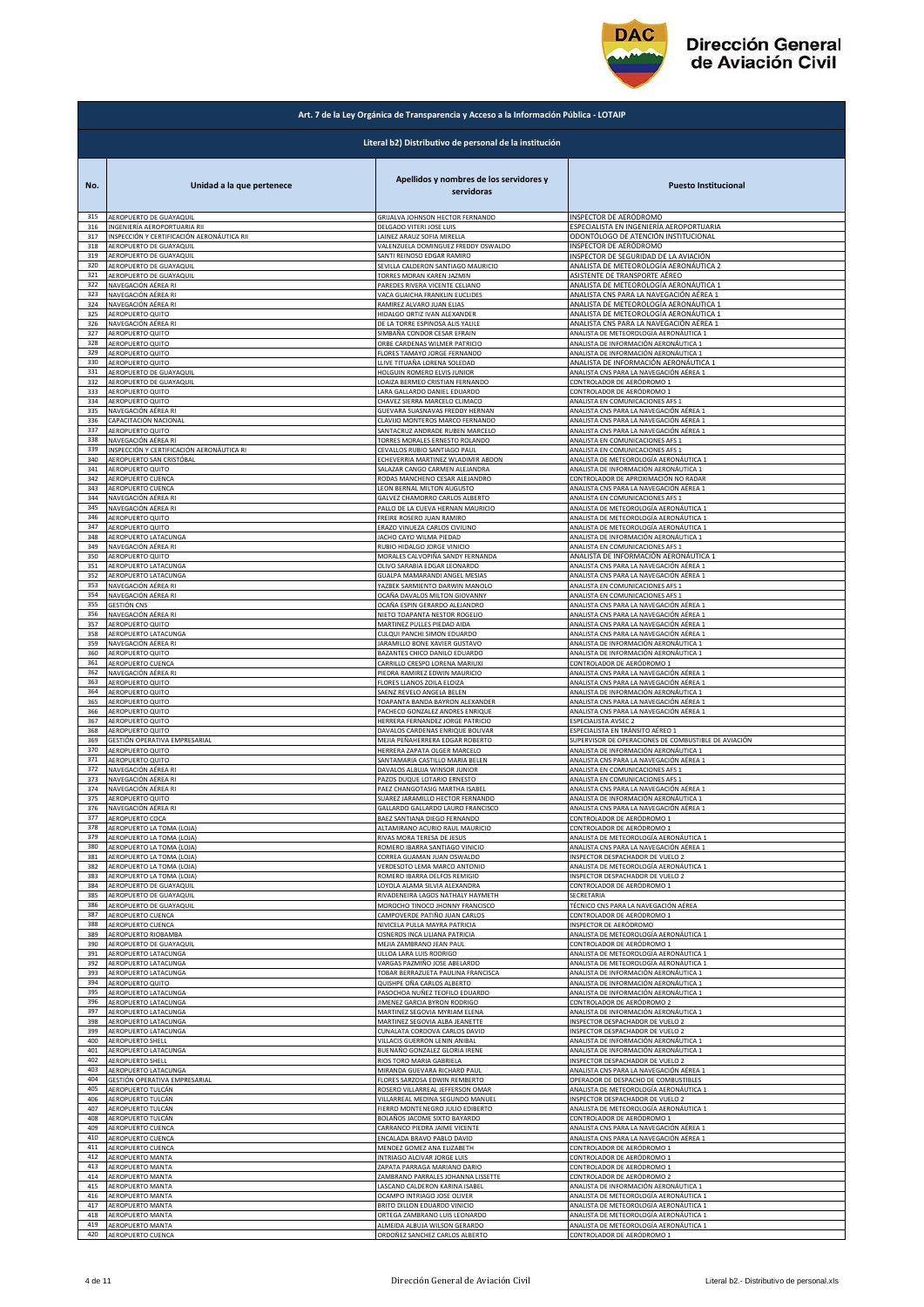

|            | Art. 7 de la Ley Orgánica de Transparencia y Acceso a la Información Pública - LOTAIP |                                                                     |                                                      |  |
|------------|---------------------------------------------------------------------------------------|---------------------------------------------------------------------|------------------------------------------------------|--|
|            | Literal b2) Distributivo de personal de la institución                                |                                                                     |                                                      |  |
| No.        | Unidad a la que pertenece                                                             | Apellidos y nombres de los servidores y<br>servidoras               | <b>Puesto Institucional</b>                          |  |
| 421        | AEROPUERTO MANTA                                                                      | ZAPATA MENESES FRANKLIN GEOVANNY                                    | ANALISTA DE METEOROLOGÍA AERONÁUTICA 1               |  |
| 422        | AEROPUERTO MANTA                                                                      | PAZOS HEREDIA JAVIER DARIO                                          | INSPECTOR DESPACHADOR DE VUELO 2                     |  |
| 423        | AEROPUERTO MANTA                                                                      | ALMEIDA ALBUJA BYRON GUSTAVO                                        | ANALISTA CNS PARA LA NAVEGACIÓN AÉREA 1              |  |
| 424        | AEROPUERTO MANTA                                                                      | BONILLA SUAREZ JORGE JAVIER                                         | ANALISTA DE METEOROLOGÍA AERONÁUTICA 1               |  |
| 425        | AEROPUERTO MANTA                                                                      | CHANCAY PACHECO ROBERTH ANTONIO                                     | ANALISTA DE INFORMACIÓN AERONÁUTICA 1                |  |
| 426        | AEROPUERTO MANTA                                                                      | CAIZA GUACHAMIN LUIS RIGOBERTO                                      | ANALISTA DE INFORMACIÓN AERONÁUTICA 1                |  |
| 427        | AEROPUERTO DE GUAYAQUIL                                                               | MAZON MARTILLO MARIO FERNANDO                                       | ANALISTA DE INFORMACIÓN AERONÁUTICA 1                |  |
| 428        | INSPECCIÓN Y CERTIFICACIÓN AERONÁUTICA RII                                            | ESPARZA ESTEVEZ EDWIN LENIN                                         | INSPECTOR OPERACIONES DE VUELO                       |  |
| 429        | <b>FINANCIERO RII</b>                                                                 | PAUCAR RAMOS VENTURA TRINIDAD                                       | ANALISTA FINANCIERO 1                                |  |
| 430        | INSPECCIÓN Y CERTIFICACIÓN AERONÁUTICA RII                                            | CAICEDO JIMENEZ CRISTIAN MAURICIO                                   | INSPECTOR DESPACHADOR DE VUELO 2                     |  |
| 431        | INSPECCIÓN Y CERTIFICACIÓN AERONÁUTICA RII                                            | CASTRO ESPINOZA GINA GLENDA                                         | FISIOTERAPISTA DE ATENCIÓN INSTITUCIONAL             |  |
| 432        | AEROPUERTO DE GUAYAQUIL                                                               | POLIT CHACON FERNANDO GUILLERMO                                     | ANALISTA DE INFORMACIÓN AERONÁUTICA 1                |  |
| 433        | AEROPUERTO DE GUAYAQUIL                                                               | QUINDE MUÑOZ WASHINGTON WILFRIDO                                    | ANALISTA CNS PARA LA NAVEGACIÓN AÉREA 1              |  |
| 434        | AEROPUERTO DE GUAYAQUIL                                                               | GAVILANEZ SECAIRA JAVIER ENRIQUE                                    | ANALISTA CNS PARA LA NAVEGACIÓN AÉREA 1              |  |
| 435        | AEROPUERTO DE GUAYAQUIL                                                               | TAPIA YAGUAL NANCY KARINA                                           | ANALISTA CNS PARA LA NAVEGACIÓN AÉREA 1              |  |
| 436        | AEROPUERTO DE GUAYAQUIL                                                               | ULLOA PEREZ SEGUNDO NEPTALI                                         | ANALISTA EN COMUNICACIONES AFS 1                     |  |
| 437        | INSPECCIÓN Y CERTIFICACIÓN AERONÁUTICA RII                                            | SOTO VERA LAURA PATRICIA                                            | INSPECTOR DESPACHADOR DE VUELO 2                     |  |
| 438        | AEROPUERTO DE GUAYAQUIL                                                               | ESPINOZA ROSADO MARIA DE FATIMA                                     | ANALISTA CNS PARA LA NAVEGACIÓN AÉREA 1              |  |
| 439        | AEROPUERTO DE GUAYAQUIL                                                               | CASTILLO DEL PEZO EFREN ANTONIO                                     | ANALISTA CNS PARA LA NAVEGACIÓN AÉREA 1              |  |
| 440        | AEROPUERTO DE GUAYAQUIL                                                               | CALLE FLORES KATHERINE MICHELLE                                     | CONTROLADOR DE AERÓDROMO 1                           |  |
| 441        | GESTIÓN OPERATIVA EMPRESARIAL                                                         | DAVALOS BERNIS FREDDY RENATO                                        | SUPERVISOR DE OPERACIONES DE COMBUSTIBLE DE AVIACIÓN |  |
| 442        | AEROPUERTO DE GUAYAQUIL                                                               | TEJENA CASTILLO OSCAR OSWALDO                                       | ANALISTA CNS PARA LA NAVEGACIÓN AÉREA 1              |  |
| 443        | AEROPUERTO DE GUAYAQUIL                                                               | BERMEO MINCHALA EDGAR PATRICIO                                      | ANALISTA CNS PARA LA NAVEGACIÓN AÉREA 1              |  |
| 444        | AEROPUERTO DE GUAYAQUIL                                                               | UVIDIA ANDRADE VERONICA ROSARIO                                     | ANALISTA CNS PARA LA NAVEGACIÓN AÉREA 1              |  |
| 445        | AEROPUERTO DE GUAYAQUIL                                                               | RAMOS LEON JHON ISMAEL                                              | ANALISTA DE INFORMACIÓN AERONÁUTICA 1                |  |
| 446        | AEROPUERTO DE GUAYAQUIL                                                               | ROMAN BARRAGAN GABRIELA VERONICA                                    | ANALISTA DE METEOROLOGÍA AERONÁUTICA 1               |  |
| 447        | AEROPUERTO DE GUAYAQUII                                                               | SOLORZANO ROMERO DIEGO MAURICIO                                     | ANALISTA DE METEOROLOGÍA AERONÁUTICA 2               |  |
| 448        | AEROPUERTO DE GUAYAQUIL                                                               | POZO TATES FRANKLIN RODRIGO                                         | ANALISTA DE INFORMACIÓN AERONÁUTICA 1                |  |
| 449        | AEROPUERTO DE GUAYAQUIL                                                               | CASTILLO RIVERA JULIANA MAGALY                                      | ANALISTA DE METEOROLOGÍA AERONÁUTICA 1               |  |
| 450        | AEROPUERTO DE GUAYAQUIL                                                               | LOZA GAVILANES IVAN ANDRES                                          | CONTROLADOR DE AERÓDROMO 1                           |  |
| 451        | AEROPUERTO DE GUAYAQUIL                                                               | PUENTE SILVA JHON ANTONIO                                           | ANALISTA DE INFORMACIÓN AERONÁUTICA 1                |  |
| 452        | AEROPUERTO DE GUAYAQUIL                                                               | VELASTEGUI ALVARADO MARIA ALEXANDRA                                 | CONTROLADOR DE AERÓDROMO 1                           |  |
| 453        | AEROPUERTO DE GUAYAQUIL                                                               | BARCHI RODRIGUEZ ALVARO RODRIGO                                     | CONTROLADOR DE AERÓDROMO 1                           |  |
| 454        | AEROPUERTO DE GUAYAQUIL                                                               | MOSQUERA MORQUECHO PATRICIO ARTURO                                  | ANALISTA CNS PARA LA NAVEGACIÓN AÉREA 1              |  |
| 455        | AEROPUERTO DE GUAYAQUIL                                                               | NARVAEZ MIGUEL VICENTE                                              | ESPECIALISTA EN TRÁNSITO AÉREO 1                     |  |
| 456        | AEROPUERTO DE GUAYAQUIL                                                               | PINOS CHANCAY JOSE ANTONIO                                          | ANALISTA DE INFORMACIÓN AERONÁUTICA 1                |  |
| 457        | ADMINISTRATIVO FINANCIERO                                                             | SALAS COLOMA ISABEL ANGELA                                          | ANALISTA FINANCIERO 1                                |  |
| 458        | AEROPUERTO DE GUAYAQUIL                                                               | MARTINEZ MARTINEZ CELSO FABIAN                                      | ANALISTA DE INFORMACIÓN AERONÁUTICA 1                |  |
| 459        | NAVEGACIÓN AÉREA RII                                                                  | PEREZ VELEZ JESSICA PETITA                                          | ANALISTA EN COMUNICACIONES AFS 1                     |  |
| 460        | AEROPUERTO DE GUAYAQUIL                                                               | PEÑA SAN LUCAS JUAN CARLOS                                          | INSPECTOR DE SEGURIDAD DE LA AVIACIÓN                |  |
| 461        | AEROPUERTO DE GUAYAQUIL                                                               | ALOMOTO CATOTA EDUARDO XAVIER                                       | ANALISTA DE METEOROLOGÍA AERONÁUTICA 1               |  |
| 462        | AEROPUERTO DE GUAYAQUIL                                                               | BAYAS FERNANDEZ CESAR JAVIER                                        | ANALISTA DE INFORMACIÓN AERONÁUTICA 1                |  |
| 463        | AEROPUERTO DE GUAYAQUIL                                                               | RAMIREZ GUEVARA NELSON RAUL                                         | ANALISTA DE INFORMACIÓN AERONÁUTICA 1                |  |
| 464        | AEROPUERTO DE GUAYAQUIL                                                               | MIRANDA GUEVARA MIGUEL ANGEL                                        | ANALISTA CNS PARA LA NAVEGACIÓN AÉREA 1              |  |
| 465        | AEROPUERTO DE GUAYAQUIL                                                               | RECALDE SANCHEZ JOSE VICENTE                                        | ANALISTA DE INFORMACIÓN AERONÁUTICA 1                |  |
| 466        | INSPECCIÓN Y CERTIFICACIÓN AERONÁUTICA RII                                            | MURRIETA OQUENDO SOLANGE CATHERINE<br>MALDONADO VIVANCO CESAR LENIN | INSPECTOR DESPACHADOR DE VUELO 2                     |  |
| 467        | INSPECCIÓN Y CERTIFICACIÓN AERONÁUTICA RII                                            | ARIAS JURADO LUIS ALBERTO                                           | ESPECIALISTA CNS PARA LA NAVEGACIÓN AÉREA 1          |  |
| 468        | AEROPUERTO DE GUAYAQUIL                                                               |                                                                     | ANALISTA DE INFORMACIÓN AERONÁUTICA 1                |  |
| 469        | AEROPUERTO DE GUAYAQUIL                                                               | ARGUDO GUZMAN BORIS JOSE                                            | ANALISTA DE INFORMACIÓN AERONÁUTICA 1                |  |
| 470        | AEROPUERTO DE GUAYAQUIL                                                               | TORRES MOREIRA LUIS ABRAHAM                                         | ANALISTA DE METEOROLOGÍA AERONÁUTICA 1               |  |
| 471        | AEROPUERTO DE GUAYAQUIL                                                               | VITERI MACIAS STEVEN RONALD                                         | ANALISTA DE INFORMACIÓN AERONÁUTICA 1                |  |
| 472        | AEROPUERTO DE GUAYAQUIL                                                               | ROSERO MEJIA ANDREA NATHALY                                         | CONTROLADOR DE AERÓDROMO 1                           |  |
| 473<br>474 | AEROPUERTO DE GUAYAQUIL                                                               | ARTEAGA MONTENEGRO JORGE LUIS                                       | CONTROLADOR DE AERÓDROMO 1                           |  |
| 475        | AEROPUERTO DE GUAYAQUIL                                                               | GRANDA ENCALADA ANTONIO FIDEL                                       | INSPECTOR DESPACHADOR DE VUELO 2                     |  |
|            | <b>FINANCIERO RII</b>                                                                 | PLAZA GUEVARA VERONICA LISSETTE                                     | ANALISTA FINANCIERO 1                                |  |
| 476        | AEROPUERTO DE GUAYAQUIL                                                               | APOLO CAICEDO VICTOR HUGO                                           | ANALISTA DE INFORMACIÓN AERONÁUTICA 1                |  |
| 477        | INSPECCIÓN Y CERTIFICACIÓN AERONÁUTICA RII                                            | VALVERDE YEPEZ MYRIAM JEANNET                                       | ANALISTA DE SEGUROS AERONÁUTICOS 1                   |  |
| 478        | AEROPUERTO DE GUAYAQUIL                                                               | CEDEÑO OVIEDO JORGE ADRIAN                                          | ANALISTA DE INFORMACIÓN AERONÁUTICA 1                |  |
| 479        | AEROPUERTO DE GUAYAQUIL                                                               | MORENO DELGADO MARCO GUILLERMO                                      | ANALISTA CNS PARA LA NAVEGACIÓN AÉREA 1              |  |
| 480        | AEROPUERTO DE GUAYAQUIL                                                               | DUCHI SILVA WALTER EGIDIO                                           | ANALISTA CNS PARA LA NAVEGACIÓN AÉREA 1              |  |
| 481        | AEROPUERTO DE GUAYAQUIL                                                               | JARAMILLO HEREDIA CHRISTIAN EDUARDO                                 | ANALISTA DE INFORMACIÓN AERONÁUTICA 1                |  |
| 482        | AEROPUERTO DE GUAYAQUIL                                                               | VILLACRES VALAREZO ALISON ANDREA                                    | CONTROLADOR DE AERÓDROMO 1                           |  |
| 483        | AEROPUERTO DE GUAYAQUIL                                                               | ORTIZ CONTRERAS WILSON DANIEL                                       | CONTROLADOR DE AERÓDROMO 1                           |  |
| 484        | <b>AEROPUERTO MANTA</b>                                                               | CORONADO MARTINEZ MARIA FERNANDA                                    | CONTROLADOR DE AERÓDROMO 1                           |  |
| 485        | AEROPUERTO TACHINA (ESMERALDAS)                                                       | QUIÑONEZ CHANCAY CRISTIAN RENAN                                     | ANALISTA DE METEOROLOGÍA AERONÁUTICA 1               |  |
| 486        | AEROPUERTO TACHINA (ESMERALDAS)                                                       | EGAS GARCIA EDGAR EDUARDO                                           | ANALISTA DE METEOROLOGÍA AERONÁUTICA 1               |  |
| 487        | AEROPUERTO TULCÁN                                                                     | VENEGAS RECALDE EDWIN ULISES                                        | CONTROLADOR DE AERÓDROMO 1                           |  |
| 488        | AEROPUERTO DE SANTA ROSA                                                              | JIMENEZ ORTIZ EDISON JOWAR                                          | INSPECTOR DESPACHADOR DE VUELO 2                     |  |
| 489        | AEROPUERTO DE SANTA ROSA                                                              | ALMEIDA GUDIÑO CHRISTIAN GUSTAVO                                    | ANALISTA DE METEOROLOGÍA AERONÁUTICA 1               |  |
| 490        | NAVEGACIÓN AÉREA RII                                                                  | ALARCON FAJARDO ROBERTO CARLOS                                      | ADMINISTRADOR AEROPORTUARIO 1                        |  |
| 491        | AEROPUERTO DE GUAYAQUIL                                                               | MEJIA RICAURTE GABRIELA CAROLINA                                    | CONTROLADOR DE AERÓDROMO 1                           |  |
| 492        | NAVEGACIÓN AÉREA RI                                                                   | CONDOR SIMBAÑA EDGAR RAMIRO<br>GUALOTUÑA GUEVARA FREDDY ALBERTO     | ANALISTA DE INFORMACIÓN AERONÁUTICA 1                |  |
| 493        | AEROPUERTO COCA                                                                       | RIOS TORO OSCAR GABRIEL                                             | ANALISTA DE METEOROLOGÍA AERONÁUTICA 1               |  |
| 494        | NAVEGACIÓN AÉREA RI                                                                   |                                                                     | CONTROLADOR DE AERÓDROMO 1                           |  |
| 495        | <b>AEROPUERTO SHELL</b>                                                               | MASABANDA GUANCHA ALEXANDRA ELIZABETH                               | CONTROLADOR DE AERÓDROMO 1                           |  |
| 496        | AEROPUERTO COCA                                                                       | PACHECO JARAMILLO OSCAR ALEXANDER                                   | ANALISTA DE INFORMACIÓN AERONÁUTICA 1                |  |
| 497        | AEROPUERTO NUEVA LOJA                                                                 | CHUGA ENRIQUEZ MARCO ANTONIO                                        | ANALISTA DE METEOROLOGÍA AERONÁUTICA 1               |  |
| 498        | AEROPUERTO QUITO                                                                      | GALVEZ NICOLALDE DANIEL MAURICIO                                    | ANALISTA DE METEOROLOGÍA AERONÁUTICA 1               |  |
| 499<br>500 | AEROPUERTO NUEVA LOJA                                                                 | PEREZ YEPEZ JOHNNY SILVERIO                                         | INSPECTOR DESPACHADOR DE VUELO 2                     |  |
| 501        | AEROPUERTO NUEVA LOJA                                                                 | CAZA ZAGAL ANDREA SARAHI                                            | CONTROLADOR DE AERÓDROMO 1                           |  |
|            | AEROPUERTO SHELL                                                                      | CUNALATA CORDOVA EDWIN SANTIAGO                                     | CONTROLADOR DE AERÓDROMO 1                           |  |
| 502        | AEROPUERTO SHELL                                                                      | FLORES RODRIGUEZ NELSON IVAN                                        | CONTROLADOR DE AERÓDROMO 1                           |  |
| 503        | AEROPUERTO SHELL                                                                      | SALAN TORRES PAUL ISRAEL                                            | CONTROLADOR DE AERÓDROMO 1                           |  |
| 504        | AEROPUERTO SHELL                                                                      | SOLORZANO SOLORZANO MARIO GONZALO                                   | ANALISTA DE METEOROLOGÍA AERONÁUTICA 1               |  |
| 505        | AEROPUERTO SHELL                                                                      | CABRERA VIVANCO FREDY BOLIVAR                                       | ANALISTA DE INFORMACIÓN AERONÁUTICA 1                |  |
| 506        | <b>AEROPUERTO SHELL</b>                                                               | CISNEROS FONSECA MIGUEL ANGEL                                       | ANALISTA CNS PARA LA NAVEGACIÓN AÉREA 1              |  |
| 507        | AEROPUERTO SHELL                                                                      | ANDINO GAVIDIA JOHNNY FABRICIO                                      | INSPECTOR DESPACHADOR DE VUELO 2                     |  |
| 508        | <b>AEROPUERTO SHELL</b>                                                               | RAMOS NAVEDA EDISON GIOVANNY                                        | ANALISTA DE INFORMACIÓN AERONÁUTICA 1                |  |
| 509        | AEROPUERTO SHELL                                                                      | VEGA AGUILAR EVELYN PATRICIA                                        | CONTROLADOR DE AERÓDROMO 1                           |  |
| 510        | AEROPUERTO SHELL                                                                      | TAMAYO ESCOBAR MAYRA ALEJANDRA                                      | CONTROLADOR DE AERÓDROMO 1                           |  |
| 511        | AEROPUERTO SHELL                                                                      | ANDINO GAVIDIA PAOLA ODERAY                                         | ANALISTA DE INFORMACIÓN AERONÁUTICA 1                |  |
| 512        | AEROPUERTO SHELL                                                                      | ORTIZ JARA LENIN GUALBERTO                                          | ANALISTA DE METEOROLOGÍA AERONÁUTICA 1               |  |
| 513        | AEROPUERTO SHELL                                                                      | MONTENEGRO CAJAMARCA PATRICIO RAMIRO                                | CONTROLADOR DE AERÓDROMO 1                           |  |
| 514        | <b>AEROPUERTO SHELL</b>                                                               | PACHECO ESPIN DANIELA FERNANDA                                      | ANALISTA DE METEOROLOGÍA AERONÁUTICA 1               |  |
| 515        | AEROPUERTO SHELL                                                                      | NARANJO CABRERA JAIME PATRICIO                                      | BOMBERO AERONÁUTICO                                  |  |
| 516        | <b>FINANCIERO RIII</b>                                                                | VALLADOLID NOA NANCY JAQUELINE                                      | ANALISTA FINANCIERO 1                                |  |
| 517        | AEROPUERTO SHELL                                                                      | OCAÑA CHUGA JOHANA PAOLA                                            | CONTROLADOR DE AERÓDROMO 1                           |  |
| 518        | AEROPUERTO TENA                                                                       | QUIÑONEZ CEDILLO JAIME ANTONIO                                      | ANALISTA DE METEOROLOGÍA AERONÁUTICA 1               |  |
| 519        | AEROPUERTO SHELL                                                                      | QUISHPI ZISA JAIME FERNANDO                                         | BOMBERO AERONÁUTICO                                  |  |
| 520        | <b>FINANCIERO RIII</b>                                                                | QUICHIMBO VINTIMILLA JOSE DIEGO                                     | ANALISTA FINANCIERO 1                                |  |
| 521        | AEROPUERTO TENA                                                                       | VARGAS COELLO HENRY JULIER                                          | CONTROLADOR DE AERÓDROMO 1                           |  |
| 522        | AEROPUERTO MACAS                                                                      | DELGADO ROMERO MARCO VINICIO                                        | INSPECTOR DESPACHADOR DE VUELO 2                     |  |
| 523        | AEROPUERTO LATACUNGA                                                                  | GUERRERO NARANJO PABLO ALEX                                         | ANALISTA DE METEOROLOGÍA AERONÁUTICA 1               |  |
| 524        | AEROPUERTO SHELL                                                                      | BATALLAS ESCOBAR LORENA DEL PILAR                                   | CONTROLADOR DE AERÓDROMO 1                           |  |
| 525        | AEROPUERTO MACAS                                                                      | REVELO CESAR WLADIMIR                                               | INSPECTOR DESPACHADOR DE VUELO 2                     |  |
| 526        | AEROPUERTO MACAS                                                                      | NETO REINOSO RODRIGO GERARDO                                        | ANALISTA DE METEOROLOGÍA AERONÁUTICA 1               |  |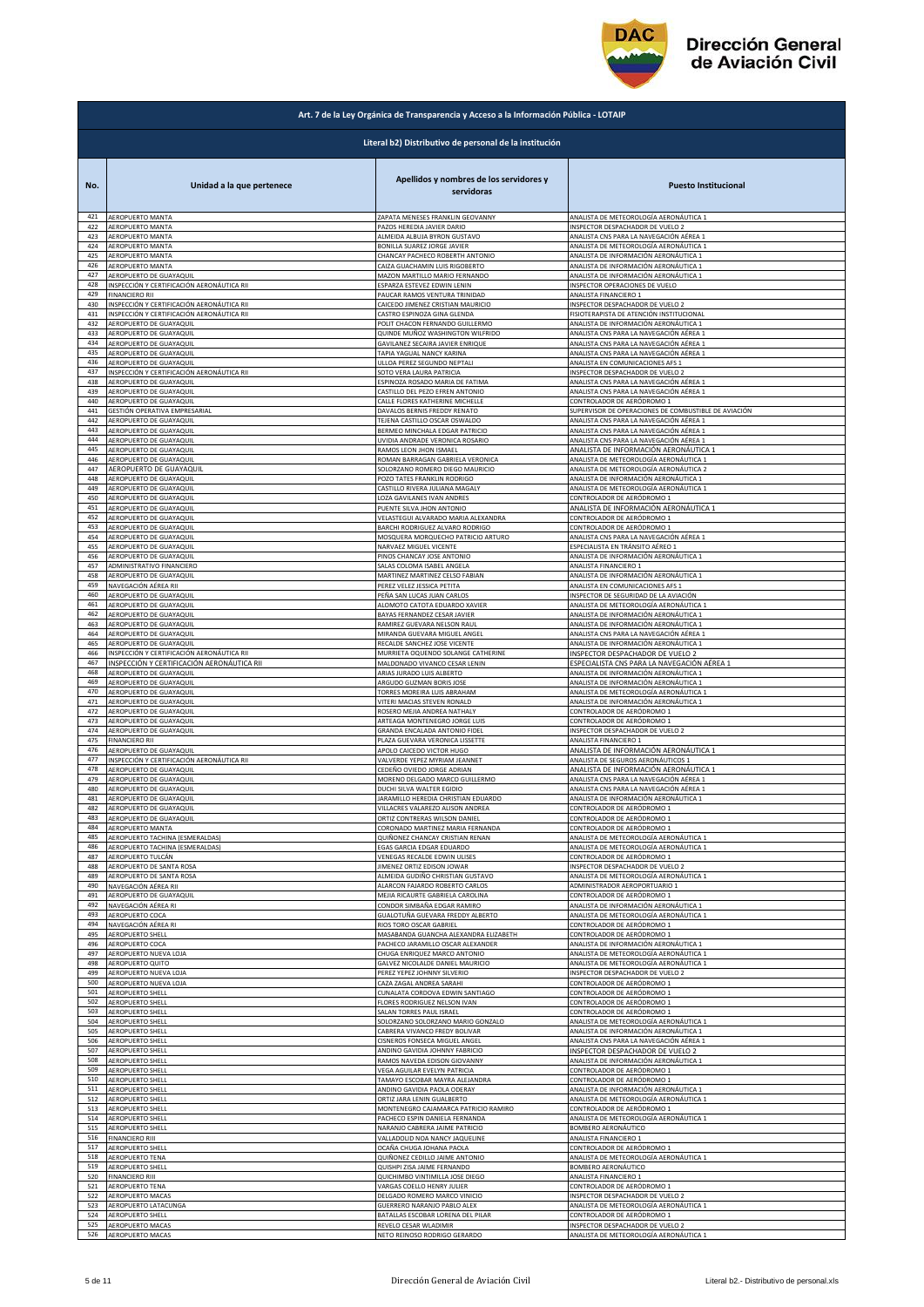

|            | Art. 7 de la Ley Orgánica de Transparencia y Acceso a la Información Pública - LOTAIP |                                                        |                                             |  |
|------------|---------------------------------------------------------------------------------------|--------------------------------------------------------|---------------------------------------------|--|
|            |                                                                                       | Literal b2) Distributivo de personal de la institución |                                             |  |
| No.        | Unidad a la que pertenece                                                             | Apellidos y nombres de los servidores y<br>servidoras  | <b>Puesto Institucional</b>                 |  |
| 527        | AEROPUERTO MACAS                                                                      | VELASTEGUI PARRA MAURICIO JAVIER                       | ANALISTA CNS PARA LA NAVEGACIÓN AÉREA 1     |  |
| 528        | AEROPUERTO SHELL                                                                      | CISNEROS GUZMAN FREDY ARMANDO                          | CONTROLADOR DE AERÓDROMO 1                  |  |
| 529        | AEROPUERTO MACAS                                                                      | MONTENEGRO MEJIA CARLOS EDUARDO                        | ANALISTA DE METEOROLOGÍA AERONÁUTICA 1      |  |
| 530        | <b>AEROPUERTO SHELL</b>                                                               | PAREDES CASTRO RAUL ISRAEL                             | CONTROLADOR DE AERÓDROMO 1                  |  |
| 531        | <b>AEROPUERTO TAISHA</b>                                                              | PAVON JARAMILLO AIDA ELIZABETH                         | CONTROLADOR DE AERÓDROMO 1                  |  |
| 532        | AEROPUERTO SAN CRISTÓBAL                                                              | VALENCIA VEGA TANIA LORENA                             | CONTROLADOR DE AERÓDROMO 1                  |  |
| 533        | AEROPUERTO SAN CRISTÓBAL                                                              | OCHOA BUSTOS CHARLIE JAVIER                            | CONTROLADOR DE AERÓDROMO 1                  |  |
| 534        | AEROPUERTO SAN CRISTÓBAL                                                              | RAMIREZ VALLE JOSE ANGEL                               | ANALISTA DE METEOROLOGÍA AERONÁUTICA 1      |  |
| 535        | AEROPUERTO DE GUAYAQUIL                                                               | ROMERO IBARRA FELIPE PATRICIO                          | CONTROLADOR RADAR APP                       |  |
| 536        | AEROPUERTO DE ISABELA                                                                 | JACOME CRUZ RAUL VICENTE                               | NSPECTOR DESPACHADOR DE VUELO 2             |  |
| 537        | AEROPUERTO BALTRA                                                                     | CHANGO ALGUIAR ELSA MARINA                             | ANALISTA DE INFORMACIÓN AERONÁUTICA 1       |  |
| 538        | AEROPUERTO BALTRA                                                                     | GUERRERO CULQUICONDOR AMPARITO ELIZABETH               | ANALISTA DE INFORMACIÓN AERONÁUTICA 1       |  |
| 539        | AEROPUERTO BALTRA                                                                     | AYALA ANDRADE CARLOS ANDRES                            | CONTROLADOR DE AERÓDROMO 1                  |  |
| 540        | AEROPUERTO BALTRA                                                                     | SALAZAR NEIRA ANDRES GABRIEL                           | CONTROLADOR DE AERÓDROMO 1                  |  |
| 541        | AEROPUERTO QUITO                                                                      | ABRIL MAYORGA HERNAN PATRICIO                          | TÉCNICO CNS PARA LA NAVEGACIÓN AÉREA        |  |
| 542        | AEROPUERTO QUITO                                                                      | VASQUEZ NAUPARI HECTOR ENRIQUE                         | TÉCNICO CNS PARA LA NAVEGACIÓN AÉREA        |  |
| 543        | INSPECCIÓN Y CERTIFICACIÓN AERONÁUTICA RI                                             | MAITA BARRERA AIDA PAULINA                             | ENFERMERA DE ATENCIÓN INSTITUCIONAL         |  |
| 544        | AEROPUERTO LA TOMA (LOJA)                                                             | RIOS MAGALI GIENITT                                    | SUPERVISOR DE SEGURIDAD DE LA AVIACIÓN      |  |
| 545        | AEROPUERTO TULCÁN                                                                     | VIVAS BOLAÑOS EDWIN ALIRIO                             | SUPERVISOR DE SEGURIDAD DE LA AVIACIÓN      |  |
| 546        | AEROPUERTO MANTA                                                                      | HOLGUIN BRIONES GONZALO PACATO                         | SUPERVISOR DE SEGURIDAD DE LA AVIACIÓN      |  |
| 547        | AEROPUERTO DE GUAYAQUIL                                                               | HUERTA PINARGOTE ASTER GUSTAVO ENRIQUE                 | TÉCNICO CNS PARA LA NAVEGACIÓN AÉREA        |  |
| 548        | AEROPUERTO DE GUAYAQUIL                                                               | APOLO GARBOA SANDRA KATUSKA                            | SUPERVISOR DE SEGURIDAD DE LA AVIACIÓN      |  |
| 549        | AEROPUERTO DE GUAYAQUIL                                                               | BURGOS LOPEZ MAURICIO DAVID                            | TÉCNICO CNS PARA LA NAVEGACIÓN AÉREA        |  |
| 550        | INSPECCIÓN Y CERTIFICACIÓN AERONÁUTICA RIL                                            | SALTOS DOMINGUEZ VILMA NARCISA                         | ENFERMERA DE ATENCIÓN INSTITUCIONAL         |  |
| 551        | AEROPUERTO TACHINA (ESMERALDAS)                                                       | ANDRADE CUESTA ANTONIO JOSE                            | SUPERVISOR DE SEGURIDAD DE LA AVIACIÓN      |  |
| 552        | AEROPUERTO TACHINA (ESMERALDAS)                                                       | VILLAVICENCIO ARMIJOS ANGEL FABIAN                     | INSPECTOR DESPACHADOR DE VUELO 1            |  |
| 553        | AEROPUERTO DE SANTA ROSA                                                              | TENESACA ROMERO LIONEL ORLANDO                         | SUPERVISOR DE SEGURIDAD DE LA AVIACIÓN      |  |
| 554        | AEROPUERTO DE SANTA ROSA                                                              | RIVERA ORDOÑEZ JUNIOR IVAN                             | TÉCNICO CNS PARA LA NAVEGACIÓN AÉREA        |  |
| 555        | AEROPUERTO COCA                                                                       | SALAZAR CANDO HOLGUER VINICIO                          | SUPERVISOR DE SEGURIDAD DE LA AVIACIÓN      |  |
| 556        | AEROPUERTO SHELL                                                                      | VITERI NORIEGA MARIO FROILAN                           | TÉCNICO CNS PARA LA NAVEGACIÓN AÉREA        |  |
| 557        | AEROPUERTO MACAS                                                                      | ALARCON JARAMILLO MANUEL FACUNDO                       | SUPERVISOR DE SEGURIDAD DE LA AVIACIÓN      |  |
| 558        | <b>FINANCIERO RI</b>                                                                  | JUMBO CUMBICOS MARIA FERNANDA                          | ASISTENTE FINANCIERO                        |  |
| 559        | COORDINACIÓN ADMINISTRATIVA                                                           | CABEZAS MENA AMPARITO DEL ROCIO                        | ASISTENTE FINANCIERO                        |  |
| 560        | AEROPUERTO QUITO                                                                      | TORRES SUAREZ PIEDAD SILVANA                           | ASISTENTE DE TRANSPORTE AÉREO               |  |
| 561        | AEROPUERTO QUITO                                                                      | ABARCA ROSILLO MARIA PAULINA                           | ASISTENTE DE TRANSPORTE AÉREO               |  |
| 562        | AEROPUERTO QUITO                                                                      | AMORES CASTRO HECTOR LEONARDO                          | ANALISTA DE INFORMACIÓN AERONÁUTICA 1       |  |
| 563        | AEROPUERTO QUITO                                                                      | VITERI CORRALES ROCIO ALEJANDRA                        | INSPECTOR DESPACHADOR DE VUELO 2            |  |
| 564        | AEROPUERTO DE GUAYAQUIL                                                               | ESTRELLA OCHOA KARLINA TATIANA                         | ASISTENTE DE TRANSPORTE AÉREO               |  |
| 565        | <b>FINANCIERO RI</b>                                                                  | LARREA NAVARRETE ERIKA GERMANIA                        | ASISTENTE FINANCIERO                        |  |
| 566        | ADMINISTRATIVO R1                                                                     | ARIAS PEREZ HUGO HIPOLITO                              | CHOFER                                      |  |
| 567        | <b>FINANCIERO RI</b>                                                                  | ULLOA RAMOS PAUL ANIBAL                                | ASISTENTE FINANCIERO                        |  |
| 568        | COORDINACIÓN ADMINISTRATIVA                                                           | TERAN CEVALLOS MARCOS DAVID                            | ASISTENTE DE TECNOLOGÍAS DE LA INFORMACIÓN  |  |
| 569        | AEROPUERTO QUITO                                                                      | RAZO CUASAPAZ MARISOL TAMARA                           | ASISTENTE DE TRANSPORTE AÉREO               |  |
| 570        | AEROPUERTO DE GUAYAQUIL                                                               | CAZARES CEVALLOS JOSE DARIO                            | AGENTE DE SEGURIDAD DE LA AVIACIÓN          |  |
| 571        | AEROPUERTO QUITO                                                                      | SANTANA RODRIGUEZ JORGE ANIBAL                         | ASISTENTE DE TRANSPORTE AÉREO               |  |
| 572        | <b>FINANCIERO RI</b>                                                                  | GUZMAN SALAZAR MIGUEL ANGEL                            | ASISTENTE FINANCIERO                        |  |
| 573        | AEROPUERTO MACAS                                                                      | CHUQUI MERINO RICARDO MARIO                            | AGENTE DE SEGURIDAD DE LA AVIACIÓN          |  |
| 574        | AEROPUERTO NUEVA LOJA                                                                 | MIHALACHE GUAITA CARLA                                 | AGENTE DE SEGURIDAD DE LA AVIACIÓN          |  |
| 575        | AEROPUERTO NUEVA LOJA                                                                 | PAREDES DURAN ROSARIO ALEJANDRA                        | AGENTE DE SEGURIDAD DE LA AVIACIÓN          |  |
| 576        | AEROPUERTO LA TOMA (LOJA)                                                             | <b>IIMENEZ MOTOCHE MARIA EUGENIA</b>                   | AGENTE DE SEGURIDAD DE LA AVIACIÓN          |  |
| 577        | AEROPUERTO LA TOMA (LOJA)                                                             | CORREA PARDO OSCAR GEOVANY                             | AGENTE DE SEGURIDAD DE LA AVIACIÓN          |  |
| 578        | AEROPUERTO LATACUNGA                                                                  | VARGAS CARRERA JOSE BAYRON                             | AGENTE DE SEGURIDAD DE LA AVIACIÓN          |  |
| 579        | AEROPUERTO LATACUNGA                                                                  | SAMPEDRO VASQUEZ KARINA SOLEDAD                        | AGENTE DE SEGURIDAD DE LA AVIACIÓN          |  |
| 580        |                                                                                       | BALSECA TORRES DARWIN MEDARDO                          | AGENTE DE SEGURIDAD DE LA AVIACIÓN          |  |
| 581        | AEROPUERTO SHELL<br>AEROPUERTO TULCÁN                                                 | <b>GUERRON GUERRON PATRICIA</b>                        | AGENTE DE SEGURIDAD DE LA AVIACIÓN          |  |
| 582        | AEROPUERTO TULCÁN                                                                     | PALACIOS GUERRON FELIX OSWALDO                         | AGENTE DE SEGURIDAD DE LA AVIACIÓN          |  |
| 583        | AEROPUERTO CUENCA                                                                     | TELLO CEDILLO MARIA JOSE                               | ASISTENTE DE TRANSPORTE AÉREO               |  |
| 584        | AEROPUERTO CUENCA                                                                     | BRITO VASQUEZ ALVARO MODESTO                           | INSPECTOR DESPACHADOR DE VUELO 1            |  |
| 585        | AEROPUERTO MANTA                                                                      | GAVILANEZ GRANIZO FAUSTO ALEXANDER                     | AGENTE DE SEGURIDAD DE LA AVIACIÓN          |  |
| 586<br>587 | AEROPUERTO MANTA                                                                      | CORONEL CORONEL JULIO ALEJANDRO                        | INSPECTOR DESPACHADOR DE VUELO 1            |  |
| 588        | AEROPUERTO MANTA                                                                      | ALVEAR LOZANO VICTOR IVAN                              | AGENTE DE SEGURIDAD DE LA AVIACIÓN          |  |
|            | <b>AEROPUERTO MANTA</b>                                                               | MOREIRA MACIAS MARIA REBECA                            | AGENTE DE SEGURIDAD DE LA AVIACIÓN          |  |
| 589        | AEROPUERTO MANTA                                                                      | BARCIA ALAVA JOSELO NOEL                               | AGENTE DE SEGURIDAD DE LA AVIACIÓN          |  |
| 590        | AEROPUERTO MANTA                                                                      | BONILLA ESCUDERO RAQUEL ANTONIETA                      | ASISTENTE DE TRANSPORTE AÉREO               |  |
| 591        | AEROPUERTO MANTA                                                                      | BARCIA LEON ANGEL ENRIQUE                              | AGENTE DE SEGURIDAD DE LA AVIACIÓN          |  |
| 592        | <b>AEROPUERTO MANTA</b>                                                               | CEDEÑO VELEZ LEONARDO ALEXANDER                        | ANALISTA CNS PARA LA NAVEGACIÓN AÉREA 1     |  |
| 593<br>594 | AEROPUERTO SAN VICENTE                                                                | MUÑOZ RODRIGUEZ MARIA DEL ROCIO                        | AGENTE DE SEGURIDAD DE LA AVIACIÓN          |  |
| 595        | ADMINISTRATIVO FINANCIERO                                                             | ANDRADE BARBA HOMERO ANTONIO                           | ASISTENTE DE RECURSOS HUMANOS               |  |
|            | AEROPUERTO DE GUAYAQUIL                                                               | ECHEVERRIA CONTRERAS DIGNA AMALIA                      | ASISTENTE DE TRANSPORTE AÉREO               |  |
| 596        | FINANCIERO RII                                                                        | NAVAS NIEVES GLADYS LUISA                              | ASISTENTE FINANCIERO                        |  |
| 597        | AEROPUERTO DE GUAYAQUIL                                                               | CEDEÑO PROAÑO LILIAN DEL ROCIO                         | ASISTENTE DE TRANSPORTE AÉREO               |  |
| 598        | FINANCIERO RII                                                                        | QUIMIS QUIMIS ROBERT FELIPE                            | <b>ASISTENTE FINANCIERO</b>                 |  |
| 599        | ADMINISTRATIVO FINANCIERO                                                             | MEJIA GARCIA MARCOS ALFREDO                            | ASISTENTE FINANCIERO                        |  |
| 600        | ADMINISTRATIVO FINANCIERO                                                             | CRUZ ALVEAR JUAN RAMON                                 | ASISTENTE FINANCIERO                        |  |
| 601        | <b>FINANCIERO RII</b>                                                                 | SANTAMARIA ZAVALA ALEXANDRA ELIZABETH                  | ASISTENTE FINANCIERO                        |  |
| 602        | AEROPUERTO DE GUAYAQUIL                                                               | FIGUEROA QUIMI MILTON CAYETANO                         | ASISTENTE DE TRANSPORTE AÉREO               |  |
| 603        | AEROPUERTO DE GUAYAQUIL                                                               | VELIZ ROSADO MAGNO GUSTAVO                             | ASISTENTE DE TRANSPORTE AÉREO               |  |
| 604        | TECNOLOGÍAS DE LA INFORMACIÓN Y COMUNICACIÓN RII                                      | SCHLOBOHM EGAS HANS DIETER                             | ANALISTA DE TECNOLOGÍAS DE LA INFORMACIÓN 1 |  |
| 605        | TECNOLOGÍAS DE LA INFORMACIÓN Y COMUNICACIÓN                                          | CHIRIBOGA ANDRADE JORGE GONZALO                        | ANALISTA DE TECNOLOGÍAS DE LA INFORMACIÓN 1 |  |
| 606        | TECNOLOGÍAS DE LA INFORMACIÓN Y COMUNICACIÓN RII                                      | INTRIAGO HENRIQUEZ DARWIN ERWIN                        | ASISTENTE DE TECNOLOGÍAS DE LA INFORMACIÓN  |  |
| 607        | AEROPUERTO DE GUAYAQUIL                                                               | CARRILLO GUAMANQUISPE CLEVER MAURICIO                  | ASISTENTE DE TRANSPORTE AÉREO               |  |
| 608        | AEROPUERTO DE GUAYAQUIL                                                               | MORALES ARAUJO DENICE ANABELLE                         | ASISTENTE DE TRANSPORTE AÉREO               |  |
| 609        | <b>FINANCIERO RII</b>                                                                 | COBA ESPINOZA KATTY DEL ROCIO                          | ASISTENTE FINANCIERO                        |  |
| 610        | AEROPUERTO DE GUAYAQUIL                                                               | CARRERA MOLINA GEOVANNY HUMBERTO                       | ASISTENTE DE TRANSPORTE AÉREO               |  |
| 611        | AEROPUERTO DE GUAYAQUIL                                                               | MURILLO VELASQUEZ MELBA ROXANA                         | ASISTENTE DE TRANSPORTE AÉREO               |  |
| 612        | AEROPUERTO QUITO                                                                      | RIVERA PAREDES JOSE ALBERTO                            | TÉCNICO EN SERVICIOS AERONÁUTICOS           |  |
| 613        | AEROPUERTO TACHINA (ESMERALDAS)                                                       | EGAS VILLACRES GIOVANNA DE LOS ANGELES                 | AGENTE DE SEGURIDAD DE LA AVIACIÓN          |  |
| 614        | AEROPUERTO TACHINA (ESMERALDAS)                                                       | RODRIGUEZ TOZCANO ROYER JESUS                          | AGENTE DE SEGURIDAD DE LA AVIACIÓN          |  |
| 615        | AEROPUERTO TACHINA (ESMERALDAS)                                                       | BONE BOLAÑOS DIGNA MERCEDES                            | AGENTE DE SEGURIDAD DE LA AVIACIÓN          |  |
| 616        | AEROPUERTO TACHINA (ESMERALDAS)                                                       | MOREIRA MOREIRA VICENTE SOCRATE                        | AGENTE DE SEGURIDAD DE LA AVIACIÓN          |  |
| 617        | AEROPUERTO TACHINA (ESMERALDAS)                                                       | HURTADO ANGULO RAMON GENARO                            | AGENTE DE SEGURIDAD DE LA AVIACIÓN          |  |
| 618        | AEROPUERTO TACHINA (ESMERALDAS)                                                       | PAZMIÑO CARRERA LUIS EDUARDO                           | INSPECTOR DESPACHADOR DE VUELO 1            |  |
| 619        | AEROPUERTO DE SANTA ROSA                                                              | CARVAJAL CEVALLOS JHONNY FABRICIO                      | AGENTE DE SEGURIDAD DE LA AVIACIÓN          |  |
| 620        | AEROPUERTO DE SANTA ROSA                                                              | SERRANO MOSCOSO TANIA KARINA                           | AGENTE DE SEGURIDAD DE LA AVIACIÓN          |  |
| 621        | AEROPUERTO DE SANTA ROSA                                                              | LASSO ALBAN MARIA DEL CARMEN                           | AGENTE DE SEGURIDAD DE LA AVIACIÓN          |  |
| 622        | AEROPUERTO COCA                                                                       | SUAREZ RODRIGUEZ KARLA JANINA                          | AGENTE DE SEGURIDAD DE LA AVIACIÓN          |  |
| 623        | AEROPUERTO COCA                                                                       | MOREIRA CHAUCA ANGEL EFREN                             | GENTE DE SEGURIDAD DE LA AVIACIÓN           |  |
| 624        | AEROPUERTO COCA                                                                       | LLORI LLORI OFELIA SILVIA                              | AGENTE DE SEGURIDAD DE LA AVIACIÓN          |  |
| 625        | AEROPUERTO NUEVA LOJA                                                                 | BALSECA TORRES DARIO JAVIER                            | AGENTE DE SEGURIDAD DE LA AVIACIÓN          |  |
| 626        | AEROPUERTO SHELL                                                                      | BAEZ BAEZ LUIS FERNANDO                                | AGENTE DE SEGURIDAD DE LA AVIACIÓN          |  |
| 627        | AEROPUERTO SHELL                                                                      | CAICEDO SORIA SILVIO FRANCISCO                         | AGENTE DE SEGURIDAD DE LA AVIACIÓN          |  |
| 628        | AEROPUERTO TENA                                                                       | JIMBO GALLARDO JUAN GABRIEL                            | AGENTE DE SEGURIDAD DE LA AVIACIÓN          |  |
| 629        | AEROPUERTO MACAS                                                                      | MANOSALVAS SANGURIMA ALFREDA REBECA                    | AGENTE DE SEGURIDAD DE LA AVIACIÓN          |  |
| 630        | AEROPUERTO QUITO                                                                      | ROJAS LOZA ANDRES ALBERTO                              | INSPECTOR DESPACHADOR DE VUELO 2            |  |
| 631        | AEROPUERTO NUEVA LOJA                                                                 | PAREDES DURAN PATRICIO RODRIGO                         | AGENTE DE SEGURIDAD DE LA AVIACIÓN          |  |
| 632        | AEROPUERTO SAN CRISTÓBAL                                                              | LLERENA MARTILLO NATALY JOHANA                         | AGENTE DE SEGURIDAD DE LA AVIACIÓN          |  |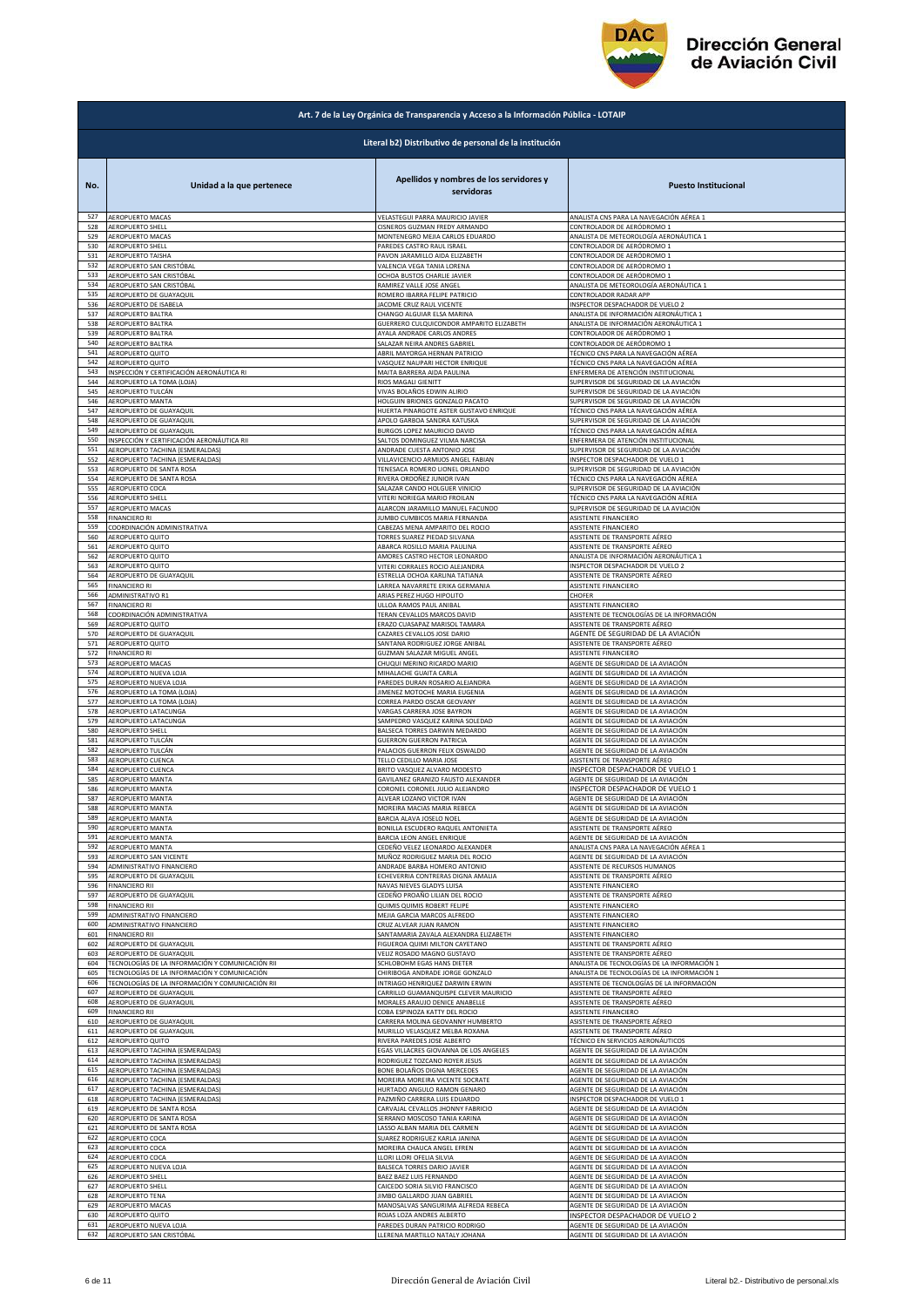

|            | Art. 7 de la Ley Orgánica de Transparencia y Acceso a la Información Pública - LOTAIP |                                                        |                                                   |  |
|------------|---------------------------------------------------------------------------------------|--------------------------------------------------------|---------------------------------------------------|--|
|            |                                                                                       | Literal b2) Distributivo de personal de la institución |                                                   |  |
| No.        | Unidad a la que pertenece                                                             | Apellidos y nombres de los servidores y<br>servidoras  | <b>Puesto Institucional</b>                       |  |
| 633        | AEROPUERTO SAN CRISTÓBAL                                                              | CEVALLOS BAQUE NADIA ANDREA                            | AGENTE DE SEGURIDAD DE LA AVIACIÓN                |  |
| 634        | AEROPUERTO SAN CRISTÓBAL                                                              | MALIZA ILLICACHI MARIO JAVIER                          | AGENTE DE SEGURIDAD DE LA AVIACIÓN                |  |
| 635        | AEROPUERTO BALTRA                                                                     | HIDALGO ARMIJOS JAVIER ALEJANDRO                       | AGENTE DE SEGURIDAD DE LA AVIACIÓN                |  |
| 636        | AEROPUERTO BALTRA                                                                     | MARGRABER CULQUICONDOR ERIK DAVID                      | AGENTE DE SEGURIDAD DE LA AVIACIÓN                |  |
| 637<br>638 | <b>ADMINISTRATIVO R1</b>                                                              | RAMOS LOPEZ MENTOR RODOLFO                             | GUARDALMACÉN 1                                    |  |
| 639        | <b>ADMINISTRATIVO R1</b>                                                              | TIPAN CAILLAGUA MARIA MERCEDES                         | ASISTENTE DE PROVEEDURÍA                          |  |
|            | ADMINISTRATIVO R1                                                                     | BONE RUMBEA TEODORO RODOLFO                            | ASISTENTE DE ACTIVOS FIJOS                        |  |
| 640        | ADMINISTRATIVO R1                                                                     | ACOSTA MONTIEL ANA LUCIA                               | ASISTENTE DE PROVEEDURÍA                          |  |
| 641        | ADMINISTRATIVO FINANCIERO                                                             | AGURTO CHANGO OSCAR ENRIQUE                            | ASISTENTE FINANCIERO                              |  |
| 642        | ADMINISTRATIVO RII                                                                    | LUNA JIMENEZ JAIME CARLOS                              | ASISTENTE DE PROVEEDURÍA                          |  |
| 643        | CAPACITACIÓN NACIONAL                                                                 | SORIA VALENCIA PATRICIA VERONICA                       | TÉCNICO DEL CENTRO DE OPERACIONES DE EMERGENCIA   |  |
| 644        | INSPECCIÓN Y CERTIFICACIÓN AERONÁUTICA RI                                             | BENITEZ ESPINOSA FAUSTO RODRIGO                        | TÉCNICO DEL CENTRO DE OPERACIONES DE EMERGENCIA   |  |
| 645        | AEROPUERTO LA TOMA (LOJA)                                                             | PALADINES LARGO CONSUELO ESPERANZA                     | ASISTENTE DE ENFERMERÍA DE ATENCIÓN INSTITUCIONAL |  |
| 646        | AEROPUERTO DE GUAYAQUIL                                                               | CELI PARADA NANCY ALEXANDRA                            | ASISTENTE DE ENFERMERÍA DE ATENCIÓN INSTITUCIONAL |  |
| 647        | INSPECCIÓN Y CERTIFICACIÓN AERONÁUTICA RII                                            | DOMINGUEZ MESIAS ANGELA DE LA CRUZ                     | ASISTENTE DE ENFERMERÍA DE ATENCIÓN INSTITUCIONAL |  |
| 648        | DIRECCIÓN ESCUELA TÉCNICA DE AVIACIÓN CIVIL                                           | ANDRADE DIAZ MARIA VICTORIA                            | SECRETARIA EJECUTIVA 2                            |  |
| 649        | AEROPUERTO QUITO                                                                      | REVELO CARVAJAL ALICIA JACQUELINE                      | SECRETARIA                                        |  |
| 650        | <b>AEROPUERTO QUITO</b>                                                               | VILLASMIL HERRMANN GABRIELA ELIZABETH                  | ASISTENTE DE TRANSPORTE AÉREO                     |  |
| 651        | AEROPUERTO LATACUNGA                                                                  | GUTIERREZ RAMON MARIA ERCILIA                          | SECRETARIA                                        |  |
| 652        | <b>ADMINISTRATIVO RII</b>                                                             | BARRETO ALVARADO VILMA GRACIELA                        | OFICINISTA                                        |  |
| 653        | AEROPUERTO TULCÁN                                                                     | ARGOTI ORTIZ LIDIA FABIOLA                             | ASISTENTE DE ENFERMERÍA DE ATENCIÓN INSTITUCIONAL |  |
| 654        | <b>FINANCIERO RII</b>                                                                 | CORONEL ALVARADO NELLY MARGARITA                       | OFICINISTA                                        |  |
| 655        | AEROPUERTO DE GUAYAQUIL                                                               | MAQUILON GOMEZ SILVANA EUNICE                          | SECRETARIA                                        |  |
| 656        | <b>FINANCIERO RII</b>                                                                 | ORTEGA SIGUA MANUEL RODRIGO                            | OFICINISTA                                        |  |
| 657        | <b>ADMINISTRATIVO RII</b>                                                             | URBINA YAGUAL WALTER ANTONIO                           | OFICINISTA                                        |  |
| 658        | INSPECCIÓN Y CERTIFICACIÓN AERONÁUTICA RII                                            | AVILES ROSADO MARIA DEL CARMEN                         | SECRETARIA                                        |  |
| 659        | ADMINISTRATIVO RII                                                                    | LEON ZAMBRANO DILIA ELIZABETH                          | OFICINISTA                                        |  |
| 660        | INGENIERÍA AEROPORTUARIA RII                                                          | ROMERO ROMAN EMERITA ESMERALDA                         | SECRETARIA                                        |  |
| 661        | ADMINISTRATIVO FINANCIERO                                                             | VELEZ FAJARDO CECILIA MARIA                            | SECRETARIA                                        |  |
| 662<br>663 | ASESORÍA JURÍDICA RII                                                                 | HIDALGO MINDA BRENDA DEL PILAR                         | OFICINISTA                                        |  |
| 664        | DIRECCIÓN REGIONAL II                                                                 | IDROVO GRANIZO YOLANDA VERONICA                        | SECRETARIA                                        |  |
|            | INSPECCIÓN Y CERTIFICACIÓN AERONÁUTICA RII                                            | AGUILAR ORELLANA SANDRA GLORIA                         | SECRETARIA                                        |  |
| 665        | TECNOLOGÍAS DE LA INFORMACIÓN Y COMUNICACIÓN RII                                      | RUALES ESPINOZA JUANA ELIZABETH                        | SECRETARIA                                        |  |
| 666        | RECURSOS HUMANOS RII                                                                  | TORRES CANADAS ELSA LEONOR                             | SECRETARIA                                        |  |
| 667        | <b>FINANCIERO RII</b>                                                                 | MELENDREZ PEREZ DOLORES MERCEDES                       | ASISTENTE FINANCIERA                              |  |
| 668        | AEROPUERTO TACHINA (ESMERALDAS)                                                       | MARTINEZ BRAVO IRMA DEL ROCIO                          | SECRETARIA                                        |  |
| 669        | AEROPUERTO TACHINA (ESMERALDAS)                                                       | PALACIOS MONTESDEOCA EDDWIN GABRIEL                    | CHOFER                                            |  |
| 670        | GESTIÓN OPERATIVA EMPRESARIAL                                                         | CADENA CASTILLO EDISON ALBERTO                         | TÉCNICO DE MANTENIMIENTO                          |  |
| 671        | ADMINISTRATIVO R1                                                                     | LOPEZ LAMA LUIS EFREN                                  | CHOFER                                            |  |
| 672        | NAVEGACIÓN AÉREA RI                                                                   | LEVOYER RAMIREZ EDUARDO PATRICIO                       | CHOFER                                            |  |
| 673        | NAVEGACIÓN AÉREA RI                                                                   | BARRIGA CHICAIZA LUIS PAUL                             | ANALISTA CNS PARA LA NAVEGACIÓN AÉREA 1           |  |
| 674        | <b>ADMINISTRATIVO R1</b>                                                              | BAHAMONDE TIPAN NELSON OSWALDO                         | CHOFER                                            |  |
| 675        | <b>ADMINISTRATIVO R1</b>                                                              | AYERVE TOBAR ARMANDO ALEXANDER                         | CHOFER                                            |  |
| 676        | GESTIÓN OPERATIVA EMPRESARIAL                                                         | RAMIREZ TAPIA JORGE RAFAEL                             | TÉCNICO EN DESPACHO DE COMBUSTIBLE DE AVIACIÓN    |  |
| 677        | GESTIÓN OPERATIVA EMPRESARIAL                                                         | PACHECO CALDERON MIGUEL PATRICIO                       | TÉCNICO EN DESPACHO DE COMBUSTIBLE DE AVIACIÓN    |  |
| 678        | ADMINISTRATIVO R1                                                                     | CRUZ GOMEZ FREDDY JESUS                                | CHOFER                                            |  |
| 679        | AEROPUERTO SALINAS                                                                    | RODRIGUEZ ROMERO KATIUSCA SORAYA                       | CONSERJE                                          |  |
| 680<br>681 | ADMINISTRATIVO R1                                                                     | VERA VINUEZA LUIS IVAN                                 | CHOFER                                            |  |
| 682        | <b>ADMINISTRATIVO R1</b>                                                              | SAN PEDRO MALAGON LETICIA CECIBEL                      | CONSERJE                                          |  |
|            | GESTIÓN OPERATIVA EMPRESARIAL                                                         | <b>GUZMAN QUIROZ LUIS ANDRES</b>                       | TÉCNICO EN DESPACHO DE COMBUSTIBLE DE AVIACIÓN    |  |
| 683        | AEROPUERTO DE GUAYAQUIL                                                               | TOAPANTA ARIAS MILTON JACINTO                          | TÉCNICO EN SERVICIOS DE MANTENIMIENTO 1           |  |
| 684        | AEROPUERTO DE GUAYAQUIL                                                               | ACUÑA SALAZAR MELANY VALERIA                           | CONTROLADOR DE AERÓDROMO 1                        |  |
| 685        | <b>ADMINISTRATIVO R1</b>                                                              | CHASILUISA ESCOBAR MARIO ROSENDO                       | TÉCNICO EN SERVICIOS DE MANTENIMIENTO 1           |  |
| 686        | <b>ADMINISTRATIVO R1</b>                                                              | LINCANGO ALVARO JOSE LUIS                              | CHOFER                                            |  |
| 687        | ADMINISTRATIVO R1                                                                     | ANDRADE AGUIRRE FRANKLIN IVAN                          | TÉCNICO EN SERVICIOS DE MANTENIMIENTO 2           |  |
| 688        | GESTIÓN OPERATIVA EMPRESARIAL                                                         | MEDINA VASQUEZ PAOLO CESAR                             | TÉCNICO EN DESPACHO DE COMBUSTIBLE DE AVIACIÓN    |  |
| 689<br>690 | GESTIÓN OPERATIVA EMPRESARIAI                                                         | ROMERO TOLEDO PATRICIO TRAJANO                         | TÉCNICO EN DESPACHO DE COMBUSTIBLE DE AVIACIÓN    |  |
| 691        | AEROPUERTO LA TOMA (LOJA)                                                             | NARVAEZ ROGELIO                                        | BOMBERO AERONÁUTICO                               |  |
|            | AEROPUERTO LA TOMA (LOJA)                                                             | LOYOLA MORA LEONEL ALBERTO                             | BOMBERO AERONÁUTICO                               |  |
| 692        | AEROPUERTO LA TOMA (LOJA)                                                             | CORDOVA LUZURIAGA JUAN CARLOS                          | <b>BOMBERO AERONÁUTICO</b>                        |  |
| 693        | AEROPUERTO LA TOMA (LOJA)                                                             | CHAMBA RAMON EDUARDO BOLIVAR                           | BOMBERO AERONÁUTICO                               |  |
| 694        | AEROPUERTO LATACUNGA                                                                  | ARMENDARIZ CAICEDO VICTOR HUGO                         | BOMBERO AERONÁUTICO                               |  |
| 695        | AEROPUERTO LATACUNGA                                                                  | HIDALGO MORENO HUGO FERNANDO                           | BOMBERO AERONÁUTICO                               |  |
| 696        | AEROPUERTO LATACUNGA                                                                  | MORENO RIOS WALTER GUILLERMO                           | BOMBERO AERONÁUTICO                               |  |
| 697        | AEROPUERTO LATACUNGA                                                                  | MARTINEZ BUSTILLOS WILLIAM PATRICIO                    | BOMBERO AERONÁUTICO                               |  |
| 698        | AEROPUERTO LATACUNGA                                                                  | SEGOVIA PAZMIÑO FLAVIO FERNANDO                        | BOMBERO AERONÁUTICO                               |  |
| 699        | AEROPUERTO LATACUNGA                                                                  | QUINALUISA SHULCA IVAN ESTUARDO                        | BOMBERO AERONÁUTICO                               |  |
| 700        | AEROPUERTO LATACUNGA                                                                  | ALBAN TOVAR EDMUNDO MARCELO                            | BOMBERO AERONÁUTICO                               |  |
| 701        | AEROPUERTO LATACUNGA                                                                  | GUACHO SALAZAR JHON KLEBER                             | BOMBERO AERONÁUTICO                               |  |
| 702        | AEROPUERTO LATACUNGA                                                                  | LEON ARROYO ROGHER IGNACIO                             | BOMBERO AERONÁUTICO                               |  |
| 703        | AEROPUERTO LATACUNGA                                                                  | GUANO TOAPANTA CARLOS PATRICIO                         | TÉCNICO EN DESPACHO DE COMBUSTIBLE DE AVIACIÓN    |  |
| 704        | AEROPUERTO LATACUNGA                                                                  | CUNALATA ASQUI LUIS ARMANDO                            | GUARDIÁN                                          |  |
| 705        | AEROPUERTO LATACUNGA                                                                  | TOAPANTA PILA ALVARO RODRIGO                           | ANALISTA CNS PARA LA NAVEGACIÓN AÉREA 1           |  |
| 706        | GESTIÓN OPERATIVA EMPRESARIAL                                                         | PAREDES TAPIA GUIDO GIOVANI                            | TÉCNICO EN DESPACHO DE COMBUSTIBLE DE AVIACIÓN    |  |
| 707        | GESTIÓN OPERATIVA EMPRESARIAL                                                         | MOREIRA GARCIA MARIO VEYROT                            | TÉCNICO EN DESPACHO DE COMBUSTIBLE DE AVIACIÓN    |  |
| 708        | GESTIÓN OPERATIVA EMPRESARIAL                                                         | NAVEDA NARANJO FRANKLIN WLADIMIR                       | TÉCNICO EN DESPACHO DE COMBUSTIBLE DE AVIACIÓN    |  |
| 709        | AEROPUERTO MANTA                                                                      | PAZMIÑO CONRADO MARCO VINICIO                          | BOMBERO AERONÁUTICO                               |  |
| 710        | AEROPUERTO MANTA                                                                      | MOLINA CAICEDO FRANCISCO JAVIER                        | CONTROLADOR DE AERÓDROMO 1                        |  |
| 711        | AEROPUERTO MACAS                                                                      | FALCONY HIDALGO ROLANDO EUGENIO                        | BOMBERO AERONÁUTICO                               |  |
| 712        | AEROPUERTO LATACUNGA                                                                  | DEFAZ CAJAS MARCO ANTONIO                              | BOMBERO AERONÁUTICO                               |  |
| 713        | AEROPUERTO LATACUNGA                                                                  | CAMPAÑA CAICEDO VICTOR HUGO                            | BOMBERO AERONÁUTICO                               |  |
| 714        | AEROPUERTO LATACUNGA                                                                  | CAIZA VEINTIMILLA JOSE LUIS                            | BOMBERO AERONÁUTICO                               |  |
| 715        | AEROPUERTO LATACUNGA                                                                  | ANCHATIPAN NAVAS LUIS ARTURO                           | TÉCNICO EN SERVICIOS DE MANTENIMIENTO 2           |  |
| 716        | AEROPUERTO LATACUNGA                                                                  | GUTIERREZ BONILLA HUGO PATRICIO                        | BOMBERO AERONÁUTICO                               |  |
| 717        | AEROPUERTO SHELL                                                                      | RUIZ SOSA MARIO VINICIO                                | BOMBERO AERONÁUTICO                               |  |
| 718        | AEROPUERTO TULCÁN                                                                     | VILLARREAL YANDUN JOSE LUIS                            | BOMBERO AERONÁUTICO                               |  |
| 719        | AEROPUERTO TULCÁN                                                                     | MORILLO BOLAÑOS AMILCAR EUGENIO                        | BOMBERO AERONÁUTICO                               |  |
| 720        | AEROPUERTO TULCÁN                                                                     | LIMA MEJIA SEGUNDO JOSE PEDRO                          | BOMBERO AERONÁUTICO                               |  |
| 721        | AEROPUERTO TULCÁN                                                                     | DEL HIERRO ORTEGA GALO GERMAN                          | BOMBERO AERONÁUTICO                               |  |
| 722        | AEROPUERTO TULCÁN                                                                     | MARTINEZ GUZMAN MANUEL MESIAS                          | CHOFER                                            |  |
| 723        | AEROPUERTO TULCÁN                                                                     | CHUGA VILLARREAL WILSON ALFREDO                        | CHOFER                                            |  |
| 724        | AEROPUERTO TULCÁN                                                                     | JATIVA GARCIA XAVIER FERNANDO                          | BOMBERO AERONÁUTICO                               |  |
| 725<br>726 | AEROPUERTO LA TOMA (LOJA)                                                             | SALTOS MOYANO BENJAMIN AURELIO                         | CHOFER                                            |  |
| 727        | AEROPUERTO CUENCA                                                                     | CHIMBO GRANDA SERGIO ANTONIO                           | CHOFER                                            |  |
|            | AEROPUERTO MANTA                                                                      | VIVANCO CALVA JORGE ALFREDO                            | BOMBERO AERONÁUTICO                               |  |
| 728        | AEROPUERTO LA TOMA (LOJA)                                                             | UCHUARI CAJILIMA MARIO BALTAZAR                        | BOMBERO AERONÁUTICO                               |  |
| 729        | AEROPUERTO MANTA                                                                      | SANDOVAL LOPEZ OSCAR ALFREDO                           | BOMBERO AERONÁUTICO                               |  |
| 730        | AEROPUERTO QUITO                                                                      | IZA VIERA LEOPOLDO FERNANDO                            | BOMBERO AERONÁUTICO                               |  |
| 731        | AEROPUERTO MANTA                                                                      | CASTILLO RUEDA JUAN CARLOS                             | BOMBERO AERONÁUTICO                               |  |
| 732        | AEROPUERTO MANTA                                                                      | AGUILERA CARRILLO CARLOS MARCELO                       | BOMBERO AERONÁUTICO                               |  |
| 733        | AEROPUERTO MANTA                                                                      | GUZMAN FREIRE STALIN BLADIMIR                          | INSPECTOR DESPACHADOR DE VUELO 2                  |  |
| 734<br>735 | GESTIÓN OPERATIVA EMPRESARIAL                                                         | VELIZ CASTRO JAIME JAVIER                              | TÉCNICO EN DESPACHO DE COMBUSTIBLE DE AVIACIÓN    |  |
| 736        | AEROPUERTO MANTA                                                                      | SALCEDO LEON JOB GUILLERMO                             | CHOFER                                            |  |
|            | GESTIÓN OPERATIVA EMPRESARIAL                                                         | QUIÑONEZ CORTEZ JUAN CARLOS                            | TÉCNICO EN DESPACHO DE COMBUSTIBLE DE AVIACIÓN    |  |
| 737        | AEROPUERTO MANTA                                                                      | CHAVEZ NEVAREZ DINO RODOLFO AUGUSTO                    | BOMBERO AERONÁUTICO                               |  |
| 738        | GESTIÓN OPERATIVA EMPRESARIAL                                                         | HERNANDEZ ZAMBRANO MARIO HONORIO                       | TÉCNICO EN DESPACHO DE COMBUSTIBLE DE AVIACIÓN    |  |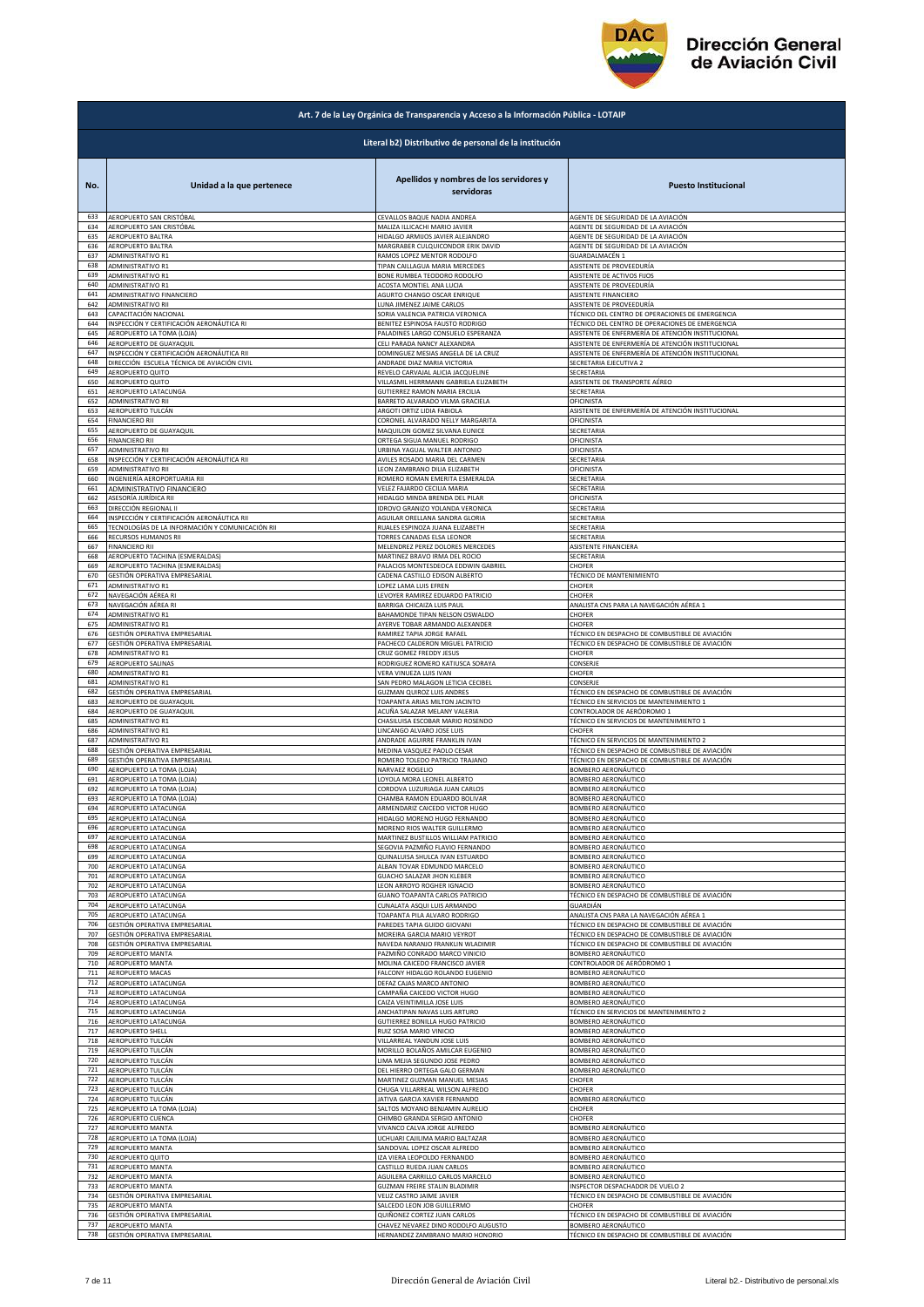

|            | Art. 7 de la Ley Orgánica de Transparencia y Acceso a la Información Pública - LOTAIP |                                                              |                                                |  |
|------------|---------------------------------------------------------------------------------------|--------------------------------------------------------------|------------------------------------------------|--|
|            |                                                                                       | Literal b2) Distributivo de personal de la institución       |                                                |  |
| No.        | Unidad a la que pertenece                                                             | Apellidos y nombres de los servidores y<br>servidoras        | <b>Puesto Institucional</b>                    |  |
| 739        | AEROPUERTO MANTA                                                                      | INTRIAGO TORRES JUAN EFREN                                   | BOMBERO AERONÁUTICO                            |  |
| 740        | AEROPUERTO MANTA                                                                      | CHAVEZ VASQUEZ MANUEL ABELARDO                               | <b>SOMBERO AERONÁUTICO</b>                     |  |
| 741        | AEROPUERTO SAN VICENTE                                                                | QUIROZ BARRETO JOSE ANTONIO                                  | <b>SOMBERO AERONÁUTICO</b>                     |  |
| 742        | AEROPUERTO MANTA                                                                      | SALAZAR TELLO ANGEL JESUS                                    | TÉCNICO EN SERVICIOS DE MANTENIMIENTO 1        |  |
| 743        | GESTIÓN OPERATIVA EMPRESARIAL                                                         | LOPEZ MOREIRA JOSE SANTIAGO                                  | TÉCNICO EN DESPACHO DE COMBUSTIBLE DE AVIACIÓN |  |
| 744        | AEROPUERTO DE GUAYAQUIL                                                               | CAJAS SILVA GONZALO VINICIO                                  | TÉCNICO EN SERVICIOS DE MANTENIMIENTO 1        |  |
| 745<br>746 | NAVEGACIÓN AÉREA RII                                                                  | QUIMIS INDACOCHEA FREDDY NARCISO                             | CHOFER                                         |  |
| 747        | AEROPUERTO DE GUAYAQUIL                                                               | ESPINOZA ROMERO JOSE BOLIVAR                                 | <b>CHOFER</b>                                  |  |
|            | AEROPUERTO DE GUAYAQUIL                                                               | CAICEDO DE LA CRUZ RIGOBERTO JAVIER                          | ÉCNICO EN SERVICIOS DE MANTENIMIENTO 2         |  |
| 748        | AEROPUERTO DE GUAYAQUIL                                                               | VEGA PIGUAVE ENRIQUE YARI                                    | TÉCNICO EN SERVICIOS DE MANTENIMIENTO 1        |  |
| 749        | INSPECCIÓN Y CERTIFICACIÓN AERONÁUTICA RII                                            | ZUÑIGA ROSAS MANUEL EDUARDO                                  | <b>INTENDENTE INSPECTOR PILOTO DE CONTROL</b>  |  |
| 750        | INSPECCIÓN Y CERTIFICACIÓN AERONÁUTICA RII                                            | BASTIDAS CHAMORRO RICARDO SECUNDINO                          | INTENDENTE INSPECTOR PILOTO DE CONTROL         |  |
| 751        | COMERCIALIZACIÓN ESPACIOS AEROPORTUARIOS E INMUEBLES RII                              | SEGOVIA BONILLA CARLOS ALEJANDRO                             | ANALISTA DE COMERCIALIZACIÓN 1                 |  |
| 752        | AEROPUERTO DE SANTA ROSA                                                              | CERVANTES ENGRACIA JULIO AUGUSTO                             | <b>3OMBERO AERONÁUTICO</b>                     |  |
| 753        | AEROPUERTO DE GUAYAQUIL                                                               | AVILES SUAREZ JOHN WILLIAN                                   | TÉCNICO EN SERVICIOS DE MANTENIMIENTO 1        |  |
| 754        | AEROPUERTO DE GUAYAQUIL                                                               | FRANCO VICUÑA CESAR ERNESTO                                  | TÉCNICO EN SERVICIOS DE MANTENIMIENTO 1        |  |
| 755        | <b>FINANCIERO RII</b>                                                                 | RAMIREZ ALCIVAR IVAN GIOVANNI                                | CONSERJE                                       |  |
| 756        | AEROPUERTO DE GUAYAQUIL                                                               | BARRENO PARRA RAMON EDELBERTO                                | GUARDIÁN                                       |  |
| 757        | ADMINISTRATIVO RII                                                                    | PACHECO MOSQUERA COLON ELIAS                                 | ÉCNICO EN SERVICIOS DE MANTENIMIENTO 1         |  |
| 758        | AEROPUERTO DE GUAYAQUIL                                                               | VILLACIS MORA RODRIGO WILFRIDO                               | <b>CHOFER</b>                                  |  |
| 759        | AEROPUERTO DE SANTA ROSA                                                              | VIVANCO ESPINOZA ALEXANDER EFREN                             | <b>SOMBERO AERONÁUTICO</b>                     |  |
| 760        | AEROPUERTO DE GUAYAQUIL                                                               | MEDINA YAGUAL WILSON GIOVANNI                                | <b>FÉCNICO EN SERVICIOS DE MANTENIMIENTO 2</b> |  |
| 761        | AEROPUERTO DE GUAYAQUIL                                                               | RAMOS BARBA ROGELIO RAMIRO                                   | TÉCNICO EN SERVICIOS DE MANTENIMIENTO 2        |  |
| 762        | AEROPUERTO DE GUAYAQUIL                                                               | SALAZAR ANDACHI HEYDI ARIEL                                  | ASISTENTE DE TRANSPORTE AÉREO                  |  |
| 763        | AEROPUERTO DE GUAYAQUIL                                                               | FRANCO FERRUZOLA GABRIEL FERNANDO                            | CONTROLADOR DE AERÓDROMO 1                     |  |
| 764        | DIRECCIÓN REGIONAL II                                                                 | COELLO CABRERA LUIS JOHN                                     | CONSERJE                                       |  |
| 765        | RECURSOS HUMANOS RIII                                                                 | REYES RODAS MONICA BALBINA                                   | ASISTENTE DE RECURSOS HUMANOS                  |  |
| 766        | SEGURIDAD Y PREVENCIÓN AERONÁUTICA RI                                                 | CARRERA CORO CRISTIAN JAVIER                                 | <b>FÉCNICO EN SERVICIO EN MANTENIMIENTO 1</b>  |  |
| 767        | INGENIERÍA AEROPORTUARIA RI                                                           | GARCIA CARRERA ANA GABRIELA                                  | ANALISTA DE INGENIERIA AEROPORTUARIA 1         |  |
|            | NAVEGACIÓN AÉREA RI                                                                   | CAÑADAS ORTIZ FRANKLIN XAVIER                                | ANALISTA CNS PARA LA NAVEGACIÓN AÉREA 1        |  |
| 768<br>769 | AEROPUERTO LA TOMA (LOJA)                                                             | CASTILLO CARRION DARWIN ALBERTO                              | BOMBERO AERONÁUTICO                            |  |
| 770        | AEROPUERTO DE GUAYAQUIL                                                               | ALMEIDA CASTRO JOFFRE ANTONIO                                | <b>3OMBERO AERONÁUTICO</b>                     |  |
| 771        | AEROPUERTO TACHINA (ESMERALDAS)                                                       | BAUTISTA VELASCO CRISTHIAN YOVANY                            | GUARDIÁN                                       |  |
| 772        | AEROPUERTO TACHINA (ESMERALDAS)                                                       | LASSO RODRIGUEZ JUAN JOSE                                    | <b>3OMBERO AERONÁUTICO</b>                     |  |
| 773        | AEROPUERTO TACHINA (ESMERALDAS)                                                       | <b>GARZON POZO ERICK RITCHARI</b>                            | BOMBERO AERONÁUTICO                            |  |
| 774        | AEROPUERTO TACHINA (ESMERALDAS)                                                       | PARRA MORALES ALEX SANTIAGO                                  | BOMBERO AERONÁUTICO                            |  |
| 775        | AEROPUERTO TACHINA (ESMERALDAS)                                                       | SIMBA DE LA CRUZ JHONN JAIRO                                 | BOMBERO AERONÁUTICO                            |  |
| 776        | GESTIÓN OPERATIVA EMPRESARIAL                                                         | BUSTAMANTE YOR PAQUITO                                       | TÉCNICO EN DESPACHO DE COMBUSTIBLE DE AVIACIÓN |  |
| 777        | AEROPUERTO TACHINA (ESMERALDAS)                                                       | CANCIO CHEME EXON CLARD                                      | GUARDIÁN                                       |  |
| 778        | AEROPUERTO MACAS                                                                      | MATAMOROS ESPINOZA JOSE ALEXANDER                            | GUARDIÁN                                       |  |
| 779        | AEROPUERTO COCA                                                                       | PALADINES ALAVA JOHN ALFREDO                                 | AGENTE DE SEGURIDAD DE LA AVIACIÓN             |  |
| 780        | AEROPUERTO COCA                                                                       | CHAMBA ALBERCA JAIRO JOSE                                    | CONTROLADOR DE AERÓDROMO 1                     |  |
| 781        | AEROPUERTO DE SANTA ROSA                                                              | JIMENEZ BENITEZ SEGUNDO ALEJANDRO                            | BOMBERO AERONÁUTICO                            |  |
| 782        | AEROPUERTO DE SANTA ROSA                                                              | LEON LOZANO ANDERSON MAX                                     | <b>OMBERO AERONÁUTICO</b>                      |  |
| 783        | AEROPUERTO DE SANTA ROSA                                                              | AJILA CHAPIN HUMBERTO STALIN                                 | <b>SOMBERO AERONÁUTICO</b>                     |  |
| 784        | AEROPUERTO DE SANTA ROSA                                                              | VASQUEZ LAINES WILSON JAVIER                                 | <b>SOMBERO AERONÁUTICO</b>                     |  |
| 785        | SEGURIDAD Y PREVENCIÓN AERONÁUTICA RI                                                 | ALOMOTO ANALUISA FREDY FABIAN                                | SUPERVISOR DE SEGURIDAD DE LA AVIACIÓN         |  |
| 786        | AEROPUERTO DE SANTA ROSA                                                              | RODAS ORELLANA ENRIQUE JONAS ALEJANDRO                       | SOMBERO AERONÁUTICO                            |  |
| 787        | AEROPUERTO DE SANTA ROSA                                                              | ARBOLEDA BRIONES LEOPOLDO ERNESTO                            | BOMBERO AERONÁUTICO                            |  |
| 788        | AEROPUERTO DE SANTA ROSA                                                              | URDIN SURIAGA ELDER ERMEL                                    | BOMBERO AERONÁUTICO                            |  |
| 789        | AEROPUERTO SHELL                                                                      | ROMERO CONSTANTE OSCAR RODRIGO                               | BOMBERO AERONÁUTICO                            |  |
| 790        | AEROPUERTO COCA                                                                       | CONDO NOA CARLIN LIBERATO                                    | GUARDIÁN                                       |  |
| 791        | AEROPUERTO COCA                                                                       | DUMAN LLIGUICHUZHCA JOSE CARLOS JULIO                        | <b>SOMBERO AERONÁUTICO</b>                     |  |
| 792        | AEROPUERTO COCA                                                                       | TOSCANO SANCHEZ JORGE ALEJANDRO                              | <b>3OMBERO AERONÁUTICO</b>                     |  |
| 793<br>794 | AEROPUERTO COCA<br>AEROPUERTO COCA                                                    | REYES VARGAS JOSE LUIS                                       | BOMBERO AERONÁUTICO                            |  |
| 795        | AEROPUERTO COCA                                                                       | DALGO UQUILLAS FAUSTO RUFINO<br>CASTRO GUERRERO SEGUNDO RENE | BOMBERO AERONÁUTICO<br>BOMBERO AERONÁUTICO     |  |
| 796        | AEROPUERTO COCA                                                                       | LINCANGO ALVARO NELSON RODRIGO                               | SOMBERO AERONÁUTICO                            |  |
| 797        | AEROPUERTO COCA                                                                       | ALEMAN CRIOLLO ALFREDO EFRAIN                                | <b>3OMBERO AERONÁUTICO</b>                     |  |
| 798        | AEROPUERTO COCA                                                                       | JIMENEZ PARDO JULIO CESAR                                    | <b>3OMBERO AERONÁUTICO</b>                     |  |
| 799        | AEROPUERTO COCA                                                                       | CHASI MERA ANGEL EDUARDO                                     | AGENTE DE SEGURIDAD DE LA AVIACIÓN             |  |
| 800        | AEROPUERTO NUEVA LOJA                                                                 | GUERRERO JIMENEZ RAMIRO GUSTAVO                              | BOMBERO AERONÁUTICO                            |  |
| 801        | AEROPUERTO NUEVA LOJA                                                                 | BONE CARVAJAL HERMINIO VLADIMIR                              | BOMBERO AERONÁUTICO                            |  |
| 802        | AEROPUERTO NUEVA LOJA                                                                 | CALDERON CHIMBO MARCO FLORENTINO                             | BOMBERO AERONÁUTICO                            |  |
| 803        | AEROPUERTO NUEVA LOJA                                                                 | GUAMAN PAGUAY ERALDO HOMERO                                  | BOMBERO AERONÁUTICO                            |  |
| 804        | AEROPUERTO NUEVA LOJA                                                                 | NUÑEZ SILVA DANILO AGAPITO                                   | <b>3OMBERO AERONÁUTICO</b>                     |  |
| 805        | AEROPUERTO NUEVA LOJA                                                                 | ALVARADO ALVARADO NORMAN OSWALDO                             | BOMBERO AERONÁUTICO                            |  |
| 806        | AEROPUERTO NUEVA LOJA                                                                 | LOAYZA OCHOA JORGE VISMAR                                    | BOMBERO AERONÁUTICO                            |  |
| 807        | AEROPUERTO NUEVA LOJA                                                                 | OÑATE LAZO CARLOS ALFREDO                                    | ANALISTA CNS PARA LA NAVEGACIÓN AÉREA 1        |  |
| 808        | AEROPUERTO SHELL                                                                      | GAVIDIA ROBALINO MARCO VICENTE                               | <b>SOMBERO AERONÁUTICO</b>                     |  |
| 809        | <b>AEROPUERTO SHELL</b>                                                               | LASSO HUGO MANUEL                                            | <b>SOMBERO AERONÁUTICO</b>                     |  |
| 810        | AEROPUERTO SHELL                                                                      | ORTIZ SUAREZ HECTOR GONZALO                                  | GUARDIÁN                                       |  |
| 811        | AEROPUERTO TENA                                                                       | GUAMAN MENDOZA POLIVIO MESIAS                                | BOMBERO AERONÁUTICO                            |  |
| 812        | AEROPUERTO SHELL                                                                      | ARIAS VELASCO WILLIAN EDUARDO                                | BOMBERO AERONÁUTICO                            |  |
| 813        | AEROPUERTO SHELL                                                                      | CHANCUSIG CHANCUSIG MARIO FERNANDO                           | ANALISTA CNS PARA LA NAVEGACIÓN AÉREA 1        |  |
| 814        | AEROPUERTO LATACUNGA                                                                  | ALVAREZ MOLINA CARLOS GILBERTO                               | BOMBERO AERONÁUTICO                            |  |
| 815        | AEROPUERTO TENA                                                                       | MIRANDA CASTRO GALO FAVIAN                                   | 3OMBERO AERONÁUTICO                            |  |
| 816        | AEROPUERTO TENA                                                                       | GREFA RIVADENEYRA HECTOR MARCELO                             | GUARDIÁN                                       |  |
| 817        | AEROPUERTO MACAS                                                                      | GRANDA ALARCON RODRIGO VINICIO                               | <b>SOMBERO AERONÁUTICO</b>                     |  |
| 818        | AEROPUERTO MACAS                                                                      | PALACIOS JARAMILLO GONZALO WILLAN                            | BOMBERO AERONÁUTICO                            |  |
| 819        | <b>AEROPUERTO MACAS</b>                                                               | MOLINA ESPINOZA JORGE WILFRIDO                               | BOMBERO AERONÁUTICO                            |  |
| 820        | AEROPUERTO TENA                                                                       | GAVILANES ALTAMIRANO EDISON XAVIER                           | BOMBERO AERONÁUTICO                            |  |
| 821        | AEROPUERTO MACAS                                                                      | LASCANO FREIRE CARLOS RAUL                                   | <b>3OMBERO AERONÁUTICO</b>                     |  |
| 822        | <b>AEROPUERTO MACAS</b>                                                               | COZAR AGUAYO GUILLERMO RAFAEL                                | BOMBERO AERONÁUTICO                            |  |
| 823        | AEROPUERTO SAN CRISTÓBAL                                                              | ALVARADO CELI ANGEL BENIGNO                                  | BOMBERO AERONÁUTICO                            |  |
| 824        | AEROPUERTO SAN CRISTÓBAL                                                              | ORTEGA SANDOVAL JHONNY PAUL                                  | BOMBERO AERONÁUTICO                            |  |
| 825        | AEROPUERTO SAN CRISTÓBAL                                                              | CHAUCA PALLO CARLOS MAURICIO                                 | BOMBERO AERONÁUTICO                            |  |
| 826        | AEROPUERTO DE ISABELA                                                                 | CONTRERAS DELGADO PEDRO JAVIER                               | BOMBERO AERONÁUTICO                            |  |
| 827        | <b>ADMINISTRATIVO RIII</b>                                                            | LOMBEIDA VERGARA EDGAR HERNAN                                | CHOFER                                         |  |
| 828        | AEROPUERTO DE SANTA ROSA                                                              | STERLING HERNANDEZ ERWIN ULIANOV                             | BOMBERO AERONÁUTICO                            |  |
| 829        | CALIDAD Y MEJORA CONTINUA                                                             | MALDONADO PAZMIÑO MARCIA SEMIRAMIS                           | ANALISTA DE PLANIFICACIÓN Y CALIDAD 2          |  |
| 830        | AEROPUERTO SAN CRISTÓBAL                                                              | YANGARE TORRES ABEL DARIO                                    | AGENTE DE SEGURIDAD DE LA AVIACIÓN             |  |
| 831        | AEROPUERTO SALINAS                                                                    | MAYORGA BERMEO DAISY LORENA                                  | AGENTE DE SEGURIDAD DE LA AVIACIÓN             |  |
| 832        | AEROPUERTO SAN CRISTÓBAL                                                              | BUENAÑO ZAVALA HENRRY ANDRES                                 | BOMBERO AERONÁUTICO                            |  |
| 833        | AEROPUERTO NUEVA LOJA                                                                 | TOSCANO BORJA MARCELO ANDRES                                 | CONTROLADOR DE AERÓDROMO 1                     |  |
| 834        | AEROPUERTO COCA                                                                       | MUÑOZ CERDA CARLOS ROBERTO                                   | CONTROLADOR DE AERÓDROMO 1                     |  |
| 835        | AEROPUERTO MACAS                                                                      | ANDINO GAVIDIA KARLA SABRINA                                 | CONTROLADOR DE AERÓDROMO 1                     |  |
| 836        | AEROPUERTO MACAS                                                                      | CANTOS BORJA DIEGO ALBERTO                                   | CONTROLADOR DE AERÓDROMO 1                     |  |
| 837        | AEROPUERTO TENA                                                                       | HARO FLORES SLENDY VANESSA                                   | ANALISTA CNS PARA LA NAVEGACIÓN AÉREA 1        |  |
| 838        | AEROPUERTO TENA                                                                       | TOAPANTA SANTOS SHOGO XAVIER                                 | ANALISTA CNS PARA LA NAVEGACIÓN AÉREA 1        |  |
| 839        | <b>AEROPUERTO TENA</b>                                                                | CALUCHO LOPEZ RONALD ALEXANDER                               | CHOFER                                         |  |
| 840        | TECNOLOGÍAS DE LA INFORMACIÓN Y COMUNICACIÓN RIII                                     | CARRILLO ROBALINO EULALIA XIMENA                             | ANALISTA DE TECNOLOGÍAS DE LA INFORMACIÓN 1    |  |
| 841        | AEROPUERTO TACHINA (ESMERALDAS)                                                       | ZUÑIGA TAMAYO MARLON MAURICIO                                | ANALISTA CNS PARA LA NAVEGACIÓN AÉREA          |  |
| 842        | COORDINACIÓN ADMINISTRATIVA                                                           | VALENCIA QUIROZ JENNY ADRIANA                                | OFICINISTA                                     |  |
| 843        | AEROPUERTO QUITO                                                                      | BONILLA CUADRADO ALEX JAVIER                                 | ANALISTA CNS PARA LA NAVEGACIÓN AÉREA 1        |  |
| 844        | INSPECCIÓN Y CERTIFICACIÓN AERONÁUTICA RI                                             | SANCHEZ VALLEJO NELLY FERNANDA                               | INSPECTOR AUXILIAR DE CABINA                   |  |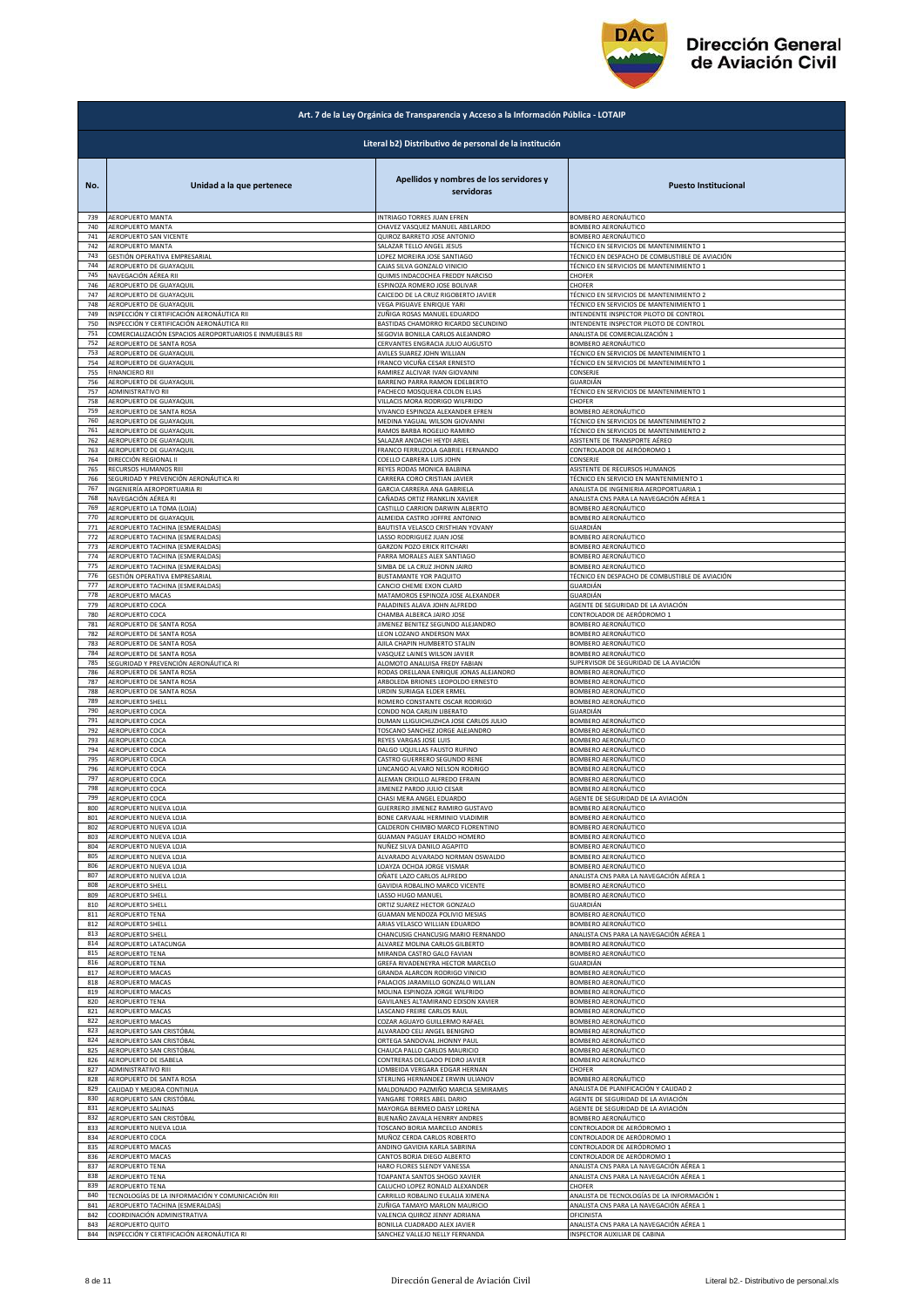

|            | Art. 7 de la Ley Orgánica de Transparencia y Acceso a la Información Pública - LOTAIP |                                                                   |                                                                       |  |
|------------|---------------------------------------------------------------------------------------|-------------------------------------------------------------------|-----------------------------------------------------------------------|--|
|            |                                                                                       | Literal b2) Distributivo de personal de la institución            |                                                                       |  |
| No.        | Unidad a la que pertenece                                                             | Apellidos y nombres de los servidores y<br>servidoras             | <b>Puesto Institucional</b>                                           |  |
| 845        | AEROPUERTO QUITO                                                                      | ZAPATA NARANJO SANDRA VERONICA                                    | ASISTENTE DE TRANSPORTE AÉREO                                         |  |
| 846        | AEROPUERTO QUITO                                                                      | <b>IIMENEZ RIVAS EVELYN DAYANA</b>                                | ASISTENTE DE TRANSPORTE AÉREO                                         |  |
| 847        | AEROPUERTO QUITO                                                                      | DARQUEA REVELO MARCOS ALEXANDER                                   | CONTROLADOR DE AERÓDROMO 1                                            |  |
| 848        | AEROPUERTO QUITO                                                                      | IPIALES BUNCI DARWIN ROLANDO                                      | ANALISTA CNS PARA LA NAVEGACIÓN AÉREA 1                               |  |
| 849        | ADMINISTRATIVO R1                                                                     | TACO TAIPE JORGE ENRIQUE                                          | GUARDIÁN                                                              |  |
| 850        | GESTIÓN OPERATIVA EMPRESARIAL                                                         | CEPEDA CELA WASHINGTON FERNANDO                                   | TÉCNICO EN DESPACHO DE COMBUSTIBLE DE AVIACIÓN                        |  |
| 851        | GESTIÓN OPERATIVA EMPRESARIAL                                                         | MERO MERA PATRICIO ROBERTO                                        | TÉCNICO EN DESPACHO DE COMBUSTIBLE DE AVIACIÓN                        |  |
| 852        | GESTIÓN OPERATIVA EMPRESARIAL                                                         | ALVAREZ SOLORZANO JAIME JAVIER                                    | TÉCNICO EN DESPACHO DE COMBUSTIBLE DE AVIACIÓN                        |  |
| 853        | GESTIÓN OPERATIVA EMPRESARIAL                                                         | GARCIA SANCHEZ CARLOS DANIEL                                      | SUPERVISOR DE OPERACIONES DE COMBUSTIBLE DE AVIACIÓN                  |  |
| 854        | ADMINISTRATIVO FINANCIERO                                                             | ALVARADO ROSADO KATHERINE ELIZABETH                               | OFICINISTA                                                            |  |
| 855        | AEROPUERTO DE GUAYAQUIL                                                               | SEGURA ESPINOZA JANINA JUANA                                      | ANALISTA CNS PARA LA NAVEGACIÓN AÉREA 1                               |  |
| 856        | AEROPUERTO DE GUAYAQUIL                                                               | WBRASLERS ENDARA AARON DAMIAN                                     | ANALISTA CNS PARA LA NAVEGACIÓN AÉREA 1                               |  |
| 857        | AEROPUERTO DE GUAYAQUIL                                                               | RUGEL ANCHUNDIA MARIA MAGDALENA                                   | ANALISTA CNS PARA LA NAVEGACIÓN AÉREA 1                               |  |
| 858        | AEROPUERTO DE GUAYAQUIL                                                               | BARAHONA VEGA PLACIDO JESUS                                       | SUPERVISOR DE SEGURIDAD DE LA AVIACIÓN                                |  |
| 859        | AEROPUERTO DE GUAYAQUIL                                                               | <b>ITURRALDE GARCIA PAULINA ANDREA</b>                            | NSPECTOR DE AERÓDROMO                                                 |  |
| 860        | AEROPUERTO SALINAS                                                                    | SALAZAR BEJEGUEN LUIS ENRIQUE                                     | TÉCNICO EN SERVICIOS AERONÁUTICOS                                     |  |
| 861        | AEROPUERTO SALINAS                                                                    | TIPANTIZA PATIÑO ARMANDO ALIPIO                                   | TÉCNICO EN SERVICIOS AERONÁUTICOS                                     |  |
| 862        | ADMINISTRATIVO FINANCIERO                                                             | VILLON CASTRO PATRICIO ALFREDO                                    | ASISTENTE FINANCIERO                                                  |  |
| 863        | <b>FINANCIERO RII</b>                                                                 | VILLAVICENCIO PALMA JULIA DEL CARMEN                              | ANALISTA FINANCIERO 1                                                 |  |
| 864        | ADMINISTRATIVO RII                                                                    | ROSERO RUILOVA EYBEL PRISCILLA                                    | ABOGADO 2                                                             |  |
| 865        | AEROPUERTO SAN CRISTÓBAL                                                              | SANTANA SANCHEZ LUIS ARMANDO                                      | AGENTE DE SEGURIDAD DE LA AVIACIÓN                                    |  |
| 866        | NAVEGACIÓN AÉREA RI                                                                   | BUENAÑO OROZCO SANDRA CECILIA                                     | ANALISTA EN COMUNICACIONES AFS 1                                      |  |
| 867        | AEROPUERTO CUENCA                                                                     | GUILLEN IGLESIAS BYRON GUSTAVO                                    | SUPERVISOR DE SEGURIDAD DE LA AVIACIÓN                                |  |
| 868        | AEROPUERTO CUENCA                                                                     | BONILLA YUCAILLA DIEGO FERNANDO                                   | CONTROLADOR DE AERÓDROMO 1                                            |  |
| 869        | AEROPUERTO CUENCA                                                                     | ROMERO INGA MARIA FERNANDA                                        | ASISTENTE DE TRANSPORTE AÉREO                                         |  |
| 870        | AEROPUERTO CUENCA                                                                     | BERNAL PULLA VERONICA ALEXANDRA                                   | DFICINISTA                                                            |  |
| 871        | GESTIÓN OPERATIVA EMPRESARIAL                                                         | ZARUMA HEREDIA SEGUNDO                                            | TÉCNICO EN DESPACHO DE COMBUSTIBLE DE AVIACIÓN                        |  |
| 872        | AEROPUERTO LATACUNGA                                                                  | VILLALVA BARRIGA JAIME MIGUEL                                     | AGENTE DE SEGURIDAD DE LA AVIACIÓN                                    |  |
| 873        | RECURSOS HUMANOS RI                                                                   | CHICAIZA CHAUCA FELIX DE JESUS                                    | CHOFER                                                                |  |
| 874        | AEROPUERTO LATACUNGA                                                                  | CHANCUSIG CASA SEGUNDO DANIEL                                     | CHOFER                                                                |  |
| 875        | AEROPUERTO LATACUNGA                                                                  | ALMEIDA PASTRANO DIEGO FRANCISCO                                  | CHOFER                                                                |  |
| 876        | AEROPUERTO LATACUNGA                                                                  | ORTIZ MENA DARWIN ISRAEL                                          | AGENTE DE SEGURIDAD DE LA AVIACIÓN                                    |  |
| 877        | <b>AEROPUERTO SHELL</b>                                                               | HIDALGO MARQUEZ JOSE RAFAEL                                       | CHOFER                                                                |  |
| 878        | AEROPUERTO LA TOMA (LOJA)                                                             | PALADINES BRAVO CESAR AUGUSTO                                     | ANALISTA CNS PARA LA NAVEGACIÓN AÉREA 1                               |  |
| 879        | AEROPUERTO LA TOMA (LOJA)                                                             | CORDOVA CORDOVA JOSE LUIS                                         | AGENTE DE SEGURIDAD DE LA AVIACIÓN                                    |  |
| 880        | GESTIÓN OPERATIVA EMPRESARIAL                                                         | MOSQUERA ROMERO JOEL GUILLERMO                                    | TÉCNICO EN DESPACHO DE COMBUSTIBLE DE AVIACIÓN                        |  |
| 881        | NAVEGACIÓN AÉREA RI                                                                   | ESTRELLA MENA JENNIFER PAULINA                                    | CONTROLADOR DE AERÓDROMO 1                                            |  |
| 882        | AEROPUERTO MANTA                                                                      | ECHEVERRIA LUCERO CARLOS FERNANDO                                 | CONTROLADOR DE AERÓDROMO 1                                            |  |
| 883        | AEROPUERTO MANTA                                                                      | NOLE CURIMILMA MANUEL ENRIQUE                                     | CONTROLADOR DE AERÓDROMO 1                                            |  |
| 884        | AEROPUERTO MANTA                                                                      | ESCALANTE CODENA MIREYA ELIZABETH                                 | CONTROLADOR DE AERÓDROMO 1                                            |  |
| 885        | AEROPUERTO MANTA                                                                      | MERA CAMACHO MARIA JOSE                                           | AGENTE DE SEGURIDAD DE LA AVIACIÓN                                    |  |
| 886        | AEROPUERTO MANTA                                                                      | ANDRADE LEON DAVID FERNANDO                                       | CONTROLADOR DE AERÓDROMO 1                                            |  |
| 887        | NAVEGACIÓN AÉREA RI                                                                   | CARDENAS AULESTIA LEONARDO ANDRES                                 | CONTROLADOR DE AERÓDROMO 1                                            |  |
| 888        | AEROPUERTO TACHINA (ESMERALDAS)                                                       | MACIAS MARIN LUIS EMILIO                                          | BOMBERO AERONÁUTICO                                                   |  |
| 889<br>890 | GESTIÓN OPERATIVA EMPRESARIAL<br>GESTIÓN OPERATIVA EMPRESARIAL                        | VANEGAS VALLE DARIO JAVIER                                        | TÉCNICO EN DESPACHO DE COMBUSTIBLE DE AVIACIÓN                        |  |
| 891        | AEROPUERTO DE SANTA ROSA                                                              | GRANDA VALAREZO MARLON HALAIN<br>CARRION LAM ANTONY JOSUE         | TÉCNICO EN DESPACHO DE COMBUSTIBLE DE AVIACIÓN<br>BOMBERO AERONÁUTICO |  |
| 892        | AEROPUERTO SALINAS                                                                    | MANCHENO MUÑOZ JONATHAN OMAR                                      | AGENTE DE SEGURIDAD DE LA AVIACIÓN                                    |  |
| 893        | AEROPUERTO DE GUAYAQUIL                                                               | PADILLA MORA GEOVANNI FRANCISCO                                   | TÉCNICO CNS PARA LA NAVEGACIÓN AÉREA                                  |  |
| 894        | AEROPUERTO SALINAS                                                                    | ORRALA PITA KAREN TATIANA                                         | AGENTE DE SEGURIDAD DE LA AVIACIÓN                                    |  |
| 895        | AEROPUERTO COCA                                                                       | CABEZAS GUAYASAMIN LUIS DAVID                                     | NSPECTOR DESPACHADOR DE VUELO 1                                       |  |
| 896        | AEROPUERTO LA TOMA (LOJA)                                                             | CORDOVA VILLAVICENCIO IVONE MARGOHT                               | AGENTE DE SEGURIDAD DE LA AVIACIÓN                                    |  |
| 897        | AEROPUERTO DE SANTA ROSA                                                              | CAISAGUANO USHIÑA MARCO ANTONIO                                   | <b>NSPECTOR DESPACHADOR DE VUELO 2</b>                                |  |
| 898        | AEROPUERTO DE SANTA ROSA                                                              | MARCA ALEX ELADIO                                                 | CONSERJE                                                              |  |
| 899        | AEROPUERTO COCA                                                                       | DULCE GRANDA EDMUNDO JAVIER                                       | AGENTE DE SEGURIDAD DE LA AVIACIÓN                                    |  |
| 900        | <b>AEROPUERTO MANTA</b>                                                               | MORA CURIPOMA EDER DANILO                                         | AGENTE DE SEGURIDAD DE LA AVIACIÓN                                    |  |
| 901        | ADMINISTRATIVO RII                                                                    | ORTIZ VILLACIS EDUARDO ALBERTO                                    | CONSERJE                                                              |  |
| 902        | AEROPUERTO DE SANTA ROSA                                                              | FEIJOO LOAYZA JAVIER MANRIQUE                                     | BOMBERO AERONÁUTICO                                                   |  |
| 903        | AEROPUERTO DE SANTA ROSA                                                              | SUAREZ QUIMI ALEX PAOLO                                           | TÉCNICO CNS PARA LA NAVEGACIÓN AÉREA                                  |  |
| 904        | SEGURIDAD Y PREVENCIÓN AERONÁUTICA RIII                                               | PULLAS GUZMAN PAMELA MICHELLE                                     | AGENTE DE SEGURIDAD DE LA AVIACIÓN                                    |  |
| 905        | <b>AERORLIERTO LA TOMA (LO</b>                                                        | VERDESOTO RODRIGUEZ MUAIL                                         | IOMRERO AERONÁLI                                                      |  |
| 906        | AEROPUERTO LA TOMA (LOJA)                                                             | GRANDA OCAMPOS KLEVER FERNANDO                                    | AGENTE DE SEGURIDAD DE LA AVIACIÓN                                    |  |
| 907        | <b>AEROPUERTO MANTA</b>                                                               | SANTILLAN LARA WILLIAM FERNANDO                                   | CONTROLADOR DE AERÓDROMO 1                                            |  |
| 908        | NAVEGACIÓN AÉREA RI                                                                   | HIDALGO PROAÑO ORLANDO MARCELO                                    | ANALISTA DE METEOROLOGÍA AERONÁUTICA 1                                |  |
| 909        | CAPACITACIÓN NACIONAL                                                                 | RUIZ CHAVEZ VERONICA ALICIA                                       | NSTRUCTOR TÉCNICO DE CAPACITACIÓN AERONÁUTICA                         |  |
| 910        | AEROPUERTO LA TOMA (LOJA)                                                             | CORDOVA LOAIZA CESAR AUGUSTO                                      | BOMBERO AERONÁUTICO                                                   |  |
| 911        | GESTIÓN OPERATIVA EMPRESARIAL                                                         | PALACIOS ZABALA SAUL                                              | TÉCNICO EN DESPACHO DE COMBUSTIBLE DE AVIACIÓN                        |  |
| 912        | NAVEGACIÓN AÉREA RI                                                                   | QUINGA MEZA ANGELA ELIZABETH                                      | ANALISTA CNS PARA LA NAVEGACIÓN AÉREA 1                               |  |
| 913        | GESTIÓN OPERATIVA EMPRESARIAL                                                         | AREVALO GUARTATANGA JUAN EZEQUIEL                                 | TÉCNICO EN DESPACHO DE COMBUSTIBLE DE AVIACIÓN                        |  |
| 914        | GESTIÓN OPERATIVA EMPRESARIAL                                                         | MENDOZA CASA LUIS WASHINGTON                                      | TÉCNICO EN DESPACHO DE COMBUSTIBLE DE AVIACIÓN                        |  |
| 915        | GESTIÓN OPERATIVA EMPRESARIAL                                                         | CHICAIZA GUAYTA WALTER LUIS                                       | TÉCNICO EN DESPACHO DE COMBUSTIBLE DE AVIACIÓN                        |  |
| 916        | AEROPUERTO MANTA                                                                      | CEVALLOS PONCE JOSE EPIMENIDES                                    | AGENTE DE SEGURIDAD DE LA AVIACIÓN                                    |  |
| 917        | <b>AEROPUERTO MANTA</b>                                                               | INTRIAGO CASANOVA RODY JOSE                                       | AGENTE DE SEGURIDAD DE LA AVIACIÓN                                    |  |
| 918        | AEROPUERTO DE GUAYAQUIL                                                               | AGUIRRE FREIRE OSCAR RAUL                                         | CONTROLADOR DE AERÓDROMO 1                                            |  |
| 919        | AEROPUERTO DE GUAYAQUIL                                                               | PINO SOLEDISPA MARLON JAVIER                                      | ANALISTA DE METEOROLOGÍA AERONÁUTICA 1                                |  |
| 920        | AEROPUERTO DE SANTA ROSA                                                              | ZAMBRANO SILVA JUAN FABRICIO                                      | CONTROLADOR DE AERÓDROMO 1                                            |  |
| 921        | AEROPUERTO BALTRA                                                                     | DIAZ TORRES ROSA BEATRIZ                                          | AGENTE DE SEGURIDAD DE LA AVIACIÓN                                    |  |
| 922        | GESTIÓN OPERATIVA EMPRESARIAL                                                         | ENCALADA SANCHEZ RICHARD PABLO                                    | TÉCNICO EN DESPACHO DE COMBUSTIBLE DE AVIACIÓN                        |  |
| 923        | GESTIÓN OPERATIVA EMPRESARIAL                                                         | TOAPANTA ALMACHI VICTOR OCTAVIO                                   | TÉCNICO EN DESPACHO DE COMBUSTIBLE DE AVIACIÓN                        |  |
| 924        | ADMINISTRATIVO RII                                                                    | DELGADO MUÑOZ RUBEN DARIO                                         | CHOFER                                                                |  |
| 925        | GESTIÓN OPERATIVA EMPRESARIAL                                                         | MEJIA PARRA FRANKLIN JAVIER                                       | TÉCNICO EN DESPACHO DE COMBUSTIBLE DE AVIACIÓN                        |  |
| 926        | GESTIÓN OPERATIVA EMPRESARIAL                                                         | RONQUILLO VARGAS DANNY COLON                                      | TÉCNICO EN DESPACHO DE COMBUSTIBLE DE AVIACIÓN                        |  |
| 927        | AEROPUERTO LATACUNGA                                                                  | QUIJANO ERAZO CARLOS ROBERTO                                      | AGENTE DE SEGURIDAD DE LA AVIACIÓN                                    |  |
| 928        | AEROPUERTO DE SANTA ROSA                                                              | ROSALES ALAÑA RONALD PATRICIO                                     | CONTROLADOR DE APROXIMACIÓN NO RADAR                                  |  |
| 929        | ADMINISTRATIVO R1                                                                     | CATUCUAMBA NICOLALDE FAUSTO WILIAN                                | GUARDIÁN                                                              |  |
| 930        | <b>FINANCIERO RI</b>                                                                  | VIVAS SIMBAÑA JULIO CESAR                                         | ASISTENTE FINANCIERO                                                  |  |
| 931        | <b>FINANCIERO RI</b>                                                                  | PROAÑO VALDOSPINOS MARIA FERNANDA                                 | ANALISTA FINANCIERO 1                                                 |  |
| 932        | <b>FINANCIERO RI</b>                                                                  | QUILUMBA SAMUEZA DANIEL ESTEBAN                                   | ANALISTA FINANCIERO 2                                                 |  |
| 933        | AEROPUERTO DE GUAYAQUIL                                                               | ORTIZ TAPIA ISMAEL FERNANDO                                       | CONTROLADOR DE AERÓDROMO 1                                            |  |
| 934        | NAVEGACIÓN AÉREA RI                                                                   | QUEVEDO ESPINOZA NELSON MARCELO                                   | ANALISTA DE INFORMACIÓN AERONÁUTICA 1                                 |  |
| 935        | AEROPUERTO TACHINA (ESMERALDAS)                                                       | CANTOS VERA CESAR AUGUSTO                                         | ANALISTA CNS PARA LA NAVEGACIÓN AÉREA 1                               |  |
| 936        | <b>AEROPUERTO TACHINA (ESMERALDAS)</b>                                                | PADILLA QUIÑONEZ LUIS GERARDO                                     | BOMBERO AERONÁUTICO                                                   |  |
| 937        | AEROPUERTO DE GUAYAQUIL                                                               | SANDOVAL PUGA DAISY MABEL                                         | ANALISTA DE METEOROLOGÍA AERONÁUTICA 1                                |  |
| 938        | AEROPUERTO DE GUAYAQUIL                                                               |                                                                   | ANALISTA DE METEOROLOGÍA AERONÁUTICA 1                                |  |
| 939        | <b>ADMINISTRATIVO R1</b>                                                              | LLIGUISACA HIDALGO JORGE RICARDO<br>GARZON SANDOVAL EDISON FABIAN | CHOFER                                                                |  |
| 940        | AEROPUERTO NUEVA LOJA                                                                 | OJEDA CANO HERNAN JORGE                                           | AGENTE DE SEGURIDAD DE LA AVIACIÓN                                    |  |
| 941        | AEROPUERTO COCA                                                                       | MOYA QUINATOA ARTURO JAVIER                                       | AGENTE DE SEGURIDAD DE LA AVIACIÓN                                    |  |
| 942        | <b>FINANCIERO RI</b>                                                                  | TAPIA LUNA TANIA LORENA                                           | SECRETARIA EJECUTIVA 1                                                |  |
| 943        | AEROPUERTO SHELL                                                                      | CAMPOS NAULA MARITZA ELIZABETH                                    | ANALISTA CNS PARA LA NAVEGACIÓN AÉREA 1                               |  |
| 944        | AEROPUERTO SHELL                                                                      | VALLE SUAREZ ANGEL FERNANDO                                       | AGENTE DE SEGURIDAD DE LA AVIACIÓN                                    |  |
| 945        | AEROPUERTO COCA                                                                       | CABEZAS MANZANO RAUL VINICIO                                      | ANALISTA CNS PARA LA NAVEGACIÓN AÉREA 1                               |  |
| 946        | <b>FINANCIERO RII</b>                                                                 | ROJAS PINCAY MARIA MAGDALENA                                      | ASISTENTE FINANCIERA                                                  |  |
| 947        | INGENIERÍA AEROPORTUARIA RII                                                          | LOZANO SANTANA EDGAR XAVIER                                       | ANALISTA DE INGENIERÍA AEROPORTUARIA 1                                |  |
| 948        | ADMINISTRATIVO RII                                                                    | VILLAGOMEZ ROCA FRANKLIN GERMAN                                   | ASISTENTE DE PROVEEDURÍA                                              |  |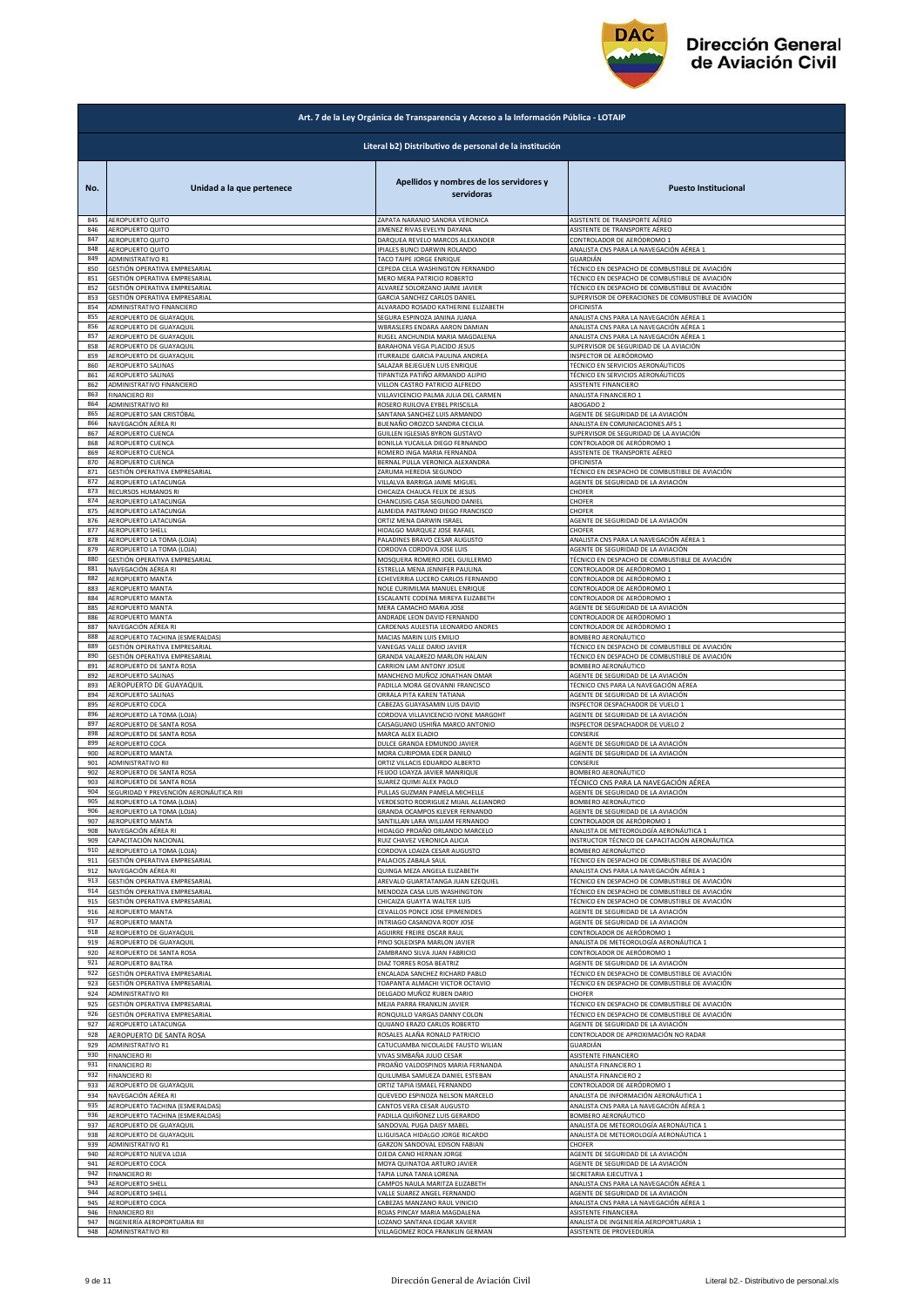

| Art. 7 de la Ley Orgánica de Transparencia y Acceso a la Información Pública - LOTAIP |                                                                                      |                                                                           |                                                                        |
|---------------------------------------------------------------------------------------|--------------------------------------------------------------------------------------|---------------------------------------------------------------------------|------------------------------------------------------------------------|
|                                                                                       |                                                                                      | Literal b2) Distributivo de personal de la institución                    |                                                                        |
| No.                                                                                   | Unidad a la que pertenece                                                            | Apellidos y nombres de los servidores y<br>servidoras                     | <b>Puesto Institucional</b>                                            |
| 949                                                                                   | COORDINACIÓN ADMINISTRATIVA                                                          | TOSCANO POZO PAOLA ALEJANDRA                                              | ANALISTA DE RECURSOS HUMANOS 2                                         |
| 950                                                                                   | AEROPUERTO SAN CRISTÓBAL                                                             | ESPINOZA VERA JHOVANNY FARID                                              | <b>NSPECTOR DESPACHADOR DE VUELO 1</b>                                 |
| 951                                                                                   | AEROPUERTO QUITO                                                                     | JARAMILLO MAFLA JAIME AUGUSTO                                             | NSPECTOR DE TRANSPORTE AÉREO                                           |
| 952                                                                                   | AEROPUERTO QUITO                                                                     | CAICEDO MIRANDA VALERIA KATERINE                                          | INSPECTOR OPERACIONES DE VUELO                                         |
| 953                                                                                   | AEROPUERTO QUITO                                                                     | MELENDEZ SUAREZ MERCEDES CRISTINA                                         | SECRETARIA                                                             |
| 954                                                                                   | ADMINISTRATIVO R1                                                                    | MUÑOZ CHISAGUANO WILMAN PATRICIO                                          | CONSERJE                                                               |
| 955                                                                                   | ADMINISTRATIVO R1                                                                    | BARAHONA LOPEZ STALIN GERMAN                                              | ASISTENTE DE PROVEEDURÍA                                               |
| 956                                                                                   | ADMINISTRATIVO R1                                                                    | ANDRADE CARRION CARLOS ANDRES                                             | CONSERJE                                                               |
| 957                                                                                   | NAVEGACIÓN AÉREA RI                                                                  | PAREDES ATIENCIA ROBERTO CARLOS                                           | ANALISTA CNS PARA LA NAVEGACIÓN AÉREA 1                                |
| 958                                                                                   | AEROPUERTO DE GUAYAQUIL                                                              | SEGURA LAMOTA HJALMAR PAUL                                                | CONTROLADOR DE AERÓDROMO 1                                             |
| 959                                                                                   | AEROPUERTO DE GUAYAQUIL                                                              | VASQUEZ CEVALLOS EDGAR WILMER                                             | NSPECTOR DE AERÓDROMO                                                  |
| 960                                                                                   | CAPACITACIÓN NACIONAL                                                                | NOBOA MALDONADO MARIA GABRIELA                                            | INSTRUCTOR TÉCNICO DE CAPACITACIÓN AERONÁUTICA                         |
| 961                                                                                   | <b>FINANCIERO RII</b>                                                                | VANONI SANTOS MARIA SOL                                                   | ANALISTA FINANCIERO 2                                                  |
| 962                                                                                   | <b>FINANCIERO RI</b>                                                                 | ALMEIDA RUIZ ANA LUCIA                                                    | ANALISTA FINANCIERO 2                                                  |
| 963                                                                                   | <b>FINANCIERO RI</b>                                                                 | ANDRADE MENA XAVIER WALTER                                                | ASISTENTE FINANCIERO                                                   |
| 964                                                                                   | INGENIERÍA AEROPORTUARIA RII                                                         | MARIN MURILLO WASHINGTON LEONARDO                                         | ANALISTA DE INGENIERÍA AEROPORTUARIA 1                                 |
| 965                                                                                   | INGENIERÍA AEROPORTUARIA RIII                                                        | PALACIOS OBANDO MARIA ELIZABETH                                           | ANALISTA DE INGENIERÍA AEROPORTUARIA 1                                 |
| 966                                                                                   | AEROPUERTO LATACUNGA                                                                 | TOBAR ATIAGA MARTIN GUSTAVO DE JESUS                                      | <b>NSPECTOR DESPACHADOR DE VUELO :</b>                                 |
| 967                                                                                   | AEROPUERTO LATACUNGA                                                                 | VASQUEZ CASTRO DARIO XAVIER                                               | ANALISTA CNS PARA LA NAVEGACIÓN AÉREA 1                                |
| 968                                                                                   | <b>AEROPUERTO MANTA</b>                                                              | VILLACRES PINCAY ANGEL MARCELO                                            | ANALISTA DE INFORMACIÓN AERONÁUTICA 1                                  |
| 969                                                                                   | AEROPUERTO MANTA                                                                     | LIMA TORRES DEMETRIO WLADIMIR                                             | INSPECTOR DESPACHADOR DE VUELO 2                                       |
| 970                                                                                   | AEROPUERTO MANTA                                                                     | AVEIGA VERA MARIA GABRIELA                                                | ASISTENTE DE TRANSPORTE AÉREO                                          |
| 971                                                                                   | AEROPUERTO MANTA                                                                     | LOPEZ MUÑOZ DAVID FABRICIO                                                | CONTROLADOR DE AERÓDROMO 1                                             |
| 972                                                                                   | AEROPUERTO MANTA                                                                     | POMA COSTA JUAN PABLO                                                     | CONTROLADOR DE AERÓDROMO 1                                             |
| 973                                                                                   | AEROPUERTO MANTA                                                                     | ROLDAN FARFAN GENNY JASMIN                                                | AGENTE DE SEGURIDAD DE LA AVIACIÓN                                     |
| 974                                                                                   | AEROPUERTO DE SANTA ROSA                                                             | SARMIENTO CABANILLA RONALD JAVIER                                         | ANALISTA DE METEOROLOGÍA AERONÁUTICA 1                                 |
| 975                                                                                   | AEROPUERTO LATACUNGA                                                                 | MALDONADO ORTIZ MARCO VINICIO                                             | ANALISTA CNS PARA LA NAVEGACIÓN AÉREA 1                                |
| 976                                                                                   | RECURSOS HUMANOS RII                                                                 | GUEVARA MENA JORGE FABRICIO                                               | ANALISTA DE RECURSOS HUMANOS 2                                         |
| 977                                                                                   | AEROPUERTO TENA                                                                      | <b>GUZMAN GUZMAN EDWIN</b>                                                | ANALISTA DE COMERCIALIZACIÓN 1                                         |
| 978                                                                                   | ASESORÍA JURÍDICA RIII                                                               | CAICEDO OLIVO FAUSTO ISRAEL                                               | ABOGADO 2                                                              |
| 979                                                                                   | ASESORÍA JURÍDICA RII                                                                | QUINDE PAREJA XIMENA CRISTINA                                             | ABOGADO 3                                                              |
| 980                                                                                   | INSPECCIÓN Y CERTIFICACIÓN AERONÁUTICA RII                                           | ANCHUNDIA GARCIA CARLOS LUIS                                              | ASISTENTE DE TRANSPORTE AÉREO                                          |
| 981                                                                                   | INSPECCIÓN Y CERTIFICACIÓN AERONÁUTICA RII                                           | GONZALEZ MORALES CHARLES EMIGDIO                                          | INTENDENTE INSPECTOR PILOTO DE CONTROL                                 |
| 982                                                                                   | COORDINACIÓN ADMINISTRATIVA                                                          | SALGADO LOMAS JUANA JEANNETH                                              | ASISTENTE FINANCIERO                                                   |
| 983                                                                                   | AEROPUERTO TENA                                                                      | RIOS CASTRO ERIKA KATERINE                                                | ASISTENTE DE ACTIVOS FIJOS                                             |
| 984                                                                                   | RECURSOS HUMANOS RI                                                                  | CALVOPIÑA ANDRADE ANDREA ALEJANDRA                                        | ANALISTA DE RECURSOS HUMANOS 2                                         |
| 985                                                                                   | RECURSOS HUMANOS RI                                                                  | CARDOSO AVALOS MERY ELIZABETH                                             | ANALISTA DE RECURSOS HUMANOS 1                                         |
| 986                                                                                   | RECURSOS HUMANOS RI                                                                  | RODRIGUEZ AMORES CARLOS FERNANDO                                          | ASISTENTE DE RECURSOS HUMANOS                                          |
| 987                                                                                   | ADMINISTRATIVO RII                                                                   | ZAMBRANO MERCHAN PAMELA MILENA                                            | GUARDALMACÉN 1                                                         |
| 988                                                                                   | RECURSOS HUMANOS RII                                                                 | BRIONES JARAMILLO TANIA CONSUELO                                          | OFICINISTA                                                             |
| 989                                                                                   | AEROPUERTO QUITO                                                                     | PEREZ TAPIA VICTOR ANDRES                                                 | CONTROLADOR DE AERÓDROMO 1                                             |
| 990                                                                                   | ADMINISTRATIVO R1                                                                    | FLORES LARA EDGAR ANDRES                                                  | ANALISTA DE SEGUROS AERONÁUTICOS 3                                     |
| 991                                                                                   | AEROPUERTO QUITO                                                                     | ACARO LEON EDGAR PATRICIO                                                 | TÉCNICO EN SERVICIOS EN MANTENIMIENTO 1                                |
| 992                                                                                   | COORDINACIÓN GENERAL ADMINISTRATIVA FINANCIERA                                       | <b>ASESORIAS/NIVEL DE APOYO</b><br>ALMEIDA MORENO VIVIANA DEL CARMEN      | COORDINADOR GENERAL ADMINISTRATIVO FINANCIERO                          |
| 993                                                                                   | DIRECCIÓN DE CERTIFICACIÓN DOCUMENTACIÓN Y ARCHIVO                                   | CASTRO GALVEZ SYLVIA ALEXANDRA                                            | DIRECTOR DE SECRETARIA GENERAL                                         |
| 994                                                                                   | DIRECCIÓN DE ASUNTOS REGULATORIOS DEL TRANSPORTE AÉREO                               | VINUEZA ARMIJOS MARLON ROBERTO                                            | DIRECTOR/A ASUNTOS REGULATORIOS DEL TRANSPORTE AÉREO                   |
| 995                                                                                   | DIRECCIÓN FINANCIERA                                                                 | CARRERA SALVADOR SANTIAGO ANDRES                                          | DIRECTOR FINANCIERO                                                    |
| 996                                                                                   | DIRECCIÓN DE ASESORÍA JURÍDICA                                                       | MORETA POZO FERNANDO MAURICIO                                             | DIRECTOR DE ASESORÍA JURÍDICA                                          |
| 997                                                                                   | DIRECCIÓN DE ADMINISTRACIÓN DE TALENTO HUMANO                                        | RON ARIAS DIEGO JAVIER                                                    | DIRECTOR/A DE ADMINISTRACIÓN DEL TALENTO HUMANO                        |
| 998                                                                                   | DIRECCIÓN ADMINISTRATIVA                                                             | ANDRADE SALGADO ENRIQUE                                                   | DIRECTOR ADMINISTRATIVO                                                |
| 999                                                                                   | DIRECCIÓN DE PLANIFICACIÓN Y CALIDAD                                                 | SANCHEZ SANCHEZ BETY MARIBEL                                              | DIRECTOR/A DE PLANIFICACIÓN Y GESTIÓN ESTRATÉGICA                      |
| 1000                                                                                  | DIRECCIÓN DE COMUNICACIÓN SOCIAL                                                     | CHAVEZ BENAVIDES JULIA EDITH                                              | DIRECTOR DE COMUNICACIÓN SOCIAL                                        |
| 1001                                                                                  | DIRECCIÓN DE TECNOLOGÍAS DE LA INFORMACIÓN Y COMUNICACIÓN                            | CASTRO QUINDE CARLOS OSWALDO                                              | DIRECTOR DE TECNOLOGÍAS DE INFORMACIÓN Y COMUNICACIÓN                  |
| 1002                                                                                  | DIRECCIÓN ESCUELA TÉCNICA DE AVIACIÓN CIVIL                                          | DAVILA REYES ALFONSO XAVIER                                               | DIRECTOR DE LA ESCUELA TÉCNICA DE AVIACIÓN CIVIL                       |
| 1003                                                                                  | DIRECCIÓN DE ASESORÍA JURÍDICA                                                       | HUILCA COBOS RITA MILA                                                    | ABOGADO 2                                                              |
| 1004                                                                                  | DIRECCIÓN DE ASESORÍA JURÍDICA                                                       | VALLE TORO RUTH ELIZABETH                                                 | ABOGADO 2                                                              |
| 1005                                                                                  | DIRECCIÓN DE ASESORÍA JURÍDICA                                                       | QUIMBITA PELAEZ MAYRA ALEJANDRA                                           | ABOGADO 2                                                              |
| 1006                                                                                  | DIRECCIÓN DE ASESORÍA JURÍDICA                                                       | AGUILA BARRAGAN TELMO ITALO                                               | ABOGADO 2                                                              |
| 1007                                                                                  | DIRECCIÓN DE ASESORÍA JURÍDICA                                                       | OÑATE CUNALATA DORIS ARIANA                                               | ABOGADO 3                                                              |
| 1008                                                                                  | DIRECCIÓN DE ASESORÍA JURÍDICA                                                       | LARREA VERGARA MELINA NATHALIA                                            | ABOGADO 2                                                              |
| 1009                                                                                  | DIRECCIÓN DE ASESORÍA JURÍDICA                                                       | LANDAZURI MORALES GUILLERMO XAVIER                                        | ABOGADO 2                                                              |
| 1010                                                                                  | DIRECCIÓN DE ASESORÍA JURÍDICA                                                       | HIDALGO BARQUET PRISCILLA FRANCHESKA                                      | ABOGADO 3                                                              |
| 1011                                                                                  | REGISTRO AERONÁUTICO                                                                 | VELOZ JIMENEZ JAIME OSWALDO                                               | REGISTRADOR AERONÁUTICO                                                |
| 1012                                                                                  | REGISTRO AERONÁUTICO                                                                 | VALENCIA GONZALEZ CECILIA JANNETH                                         | ABOGADO 2                                                              |
| 1013                                                                                  | DIRECCIÓN DE COMUNICACIÓN SOCIAL                                                     | JURADO VEGA JAVIER ALEJANDRO                                              | ASISTENTE DE PERIODISMO                                                |
| 1014                                                                                  | DIRECCIÓN DE COMUNICACIÓN SOCIAL                                                     | TOAPANTA TAPIA LIDIA MARGOT                                               | SECRETARIA                                                             |
| 1015                                                                                  | DIRECCIÓN DE COMUNICACIÓN SOCIAL                                                     | PALACIOS GUEVARA JOHANNA MALENA                                           | PERIODISTA 2                                                           |
| 1016                                                                                  | GESTIÓN DE TRÁNSITO AÉREO                                                            | QUIJANO GUERRERO GINA JUDITH                                              | SECRETARIA EJECUTIVA 2                                                 |
| 1017                                                                                  | SEGURIDAD, BIENESTAR Y SALUD OCUPACIONAL                                             | VALLEJO CABADIANA YOLANDA DEL ROCIO                                       | TRABAJADORA SOCIAL                                                     |
| 1018                                                                                  | DIRECCIÓN DE TECNOLOGÍAS DE LA INFORMACIÓN Y COMUNICACIÓN                            | BASANTES MEJIA ALDO FABIO                                                 | ANALISTA DE TECNOLOGÍAS DE LA INFORMACIÓN 3                            |
| 1019                                                                                  | DIRECCIÓN DE TECNOLOGÍAS DE LA INFORMACIÓN Y COMUNICACIÓN                            | CARDENAS QUENGUAN JUAN CARLOS                                             | ANALISTA DE TECNOLOGÍAS DE LA INFORMACIÓN 1                            |
| 1020                                                                                  | DIRECCIÓN ADMINISTRATIVA                                                             | VILLARRUEL PONCE EDISON DANILO                                            | ANALISTA ADMINISTRATIVO 3                                              |
| 1021                                                                                  | CONTABILIDAD                                                                         | RUBIO MERIZALDE SANDRA DEL CARMEN                                         | ANALISTA DE ACTIVOS FIJOS 2                                            |
| 1022                                                                                  | ABASTECIMIENTOS                                                                      | MORENO MACIAS RENZO MARCELO                                               | GUARDALMACÉN 1                                                         |
| 1023                                                                                  | ABASTECIMIENTOS                                                                      | MARTINEZ VILLAGOMEZ GRACE MARGOTH                                         | OFICINISTA                                                             |
| 1024                                                                                  | ABASTECIMIENTOS                                                                      | GARZON CARDENAS GEOVANNY JAVIER                                           | ANALISTA DE PROVEEDURIA 2                                              |
| 1025                                                                                  | DIRECCIÓN DE CERTIFICACIÓN DOCUMENTACIÓN Y ARCHIVO                                   | ALMACHE SOLIS ANGELICA DEL ROCIO                                          | OFICINISTA                                                             |
|                                                                                       | DIRECCIÓN DE CERTIFICACIÓN DOCUMENTACIÓN Y ARCHIVO                                   | BORJA ARAUJO ANDREA ESTEFANIA                                             | SECRETARIA                                                             |
| 1026<br>1027<br>1028                                                                  | SEGURIDAD, BIENESTAR Y SALUD OCUPACIONAL<br>SEGURIDAD, BIENESTAR Y SALUD OCUPACIONAL | VARGAS JARAMILLO FREDDY ALEJANDRO<br>DUARTE CEDEÑO DORA PATRICIA FERNANDA | ANALISTA DE RECURSOS HUMANOS 2<br>ODONTÓLOGO DE ATENCIÓN INSTITUCIONAL |
| 1029                                                                                  | SEGURIDAD, BIENESTAR Y SALUD OCUPACIONAL                                             | SALAZAR CERDA GERMAN ALBERTO                                              | MÉDICO ESPECIALISTA DE ATENCIÓN INSTITUCIONAL                          |
| 1030                                                                                  | ADMINISTRACIÓN DEL TALENTO HUMANO                                                    | ALMEIDA HERRERA TANIA ALEJANDRA                                           | ANALISTA DE RECURSOS HUMANOS :                                         |
| 1031                                                                                  | DIRECCIÓN DE TECNOLOGÍAS DE LA INFORMACIÓN Y COMUNICACIÓN                            | CHICAIZA CHAUCA EDISON XAVIER                                             | ANALISTA DE TECNOLOGÍAS DE LA INFORMACIÓN 2                            |
| 1032                                                                                  | DIRECCIÓN DE ASESORÍA JURÍDICA                                                       | DAVALOS MOSCOSO ISABEL DE LOURDES                                         | ABOGADO 3                                                              |
| 1033                                                                                  | ADMINISTRACIÓN DEL TALENTO HUMANO                                                    | ESPINOZA ROMAN CARLOS MARCELO                                             | ANALISTA DE RECURSOS HUMANOS 1                                         |
| 1034                                                                                  | DIRECCIÓN DE ASESORÍA JURÍDICA                                                       | FUENTES LUCERO JAIME ERNESTO                                              | ABOGADO 1                                                              |
| 1035                                                                                  | DIRECCIÓN DE PLANIFICACIÓN Y CALIDAD                                                 | PADILLA JIMENEZ SILVIA ELIZABETH                                          | ANALISTA DE PLANIFICACIÓN Y CALIDAD 2                                  |
| 1036                                                                                  | DIRECCIÓN DE ASESORÍA JURÍDICA                                                       | RODRIGUEZ BERMEO MIRIAM PATRICIA                                          | ABOGADO 2                                                              |
| 1037                                                                                  | DIRECCIÓN DE ASESORÍA JURÍDICA                                                       | SALVADOR JARAMILLO MARGIE IVONNE                                          | ASISTENTE DE ABOGACÍA                                                  |
| 1038                                                                                  | DIRECCIÓN DE ASESORÍA JURÍDICA                                                       | EGAS DE LA TORRE MONICA ELIZABETH                                         | ASISTENTE                                                              |
| 1039                                                                                  | ADMINISTRACIÓN DEL TALENTO HUMANO                                                    | DELGADO GUDIÑO FERNANDO XAVIER                                            | ANALISTA DE RECURSOS HUMANOS 3                                         |
| 1040                                                                                  | DIRECCIÓN DE CERTIFICACIÓN DOCUMENTACIÓN Y ARCHIVO                                   | RODRIGUEZ EGUEZ PABLO HERNANDO                                            | ANALISTA DOCUMENTACIÓN Y ARCHIVO 2                                     |
| 1041                                                                                  | DIRECCIÓN DE CERTIFICACIÓN DOCUMENTACIÓN Y ARCHIVO                                   | LEON SALAZAR SILVIA VERONICA                                              | ANALISTA DOCUMENTACIÓN Y ARCHIVO 2                                     |
| 1042                                                                                  | DIRECCIÓN DE CERTIFICACIÓN DOCUMENTACIÓN Y ARCHIVO                                   | BENALCAZAR VIZCAINO KARLA STEFANIA                                        | OFICINISTA                                                             |
| 1043                                                                                  | DIRECCIÓN DE PLANIFICACIÓN Y CALIDAD                                                 | ALBUJA DELGADO HELENA ALEXANDRA                                           | ANALISTA DE PLANIFICACIÓN Y CALIDAD 2                                  |
| 1044                                                                                  | DIRECCIÓN DE INSPECCIÓN Y CERTIFICACIÓN AERONÁUTICA                                  | VALENCIA GUERRON MIREYA CECIBEL                                           | OFICINISTA                                                             |
| 1045                                                                                  | ADMINISTRACIÓN DEL TALENTO HUMANO                                                    | BASTIDAS MORALES YUSETH DE LOS ANGELES                                    | SECRETARIA                                                             |
| 1046                                                                                  | DIRECCIÓN DE ADMINISTRACIÓN DE TALENTO HUMANO                                        | MORALES CEVALLOS JUAN CARLOS                                              | ASISTENTE DE RECURSOS HUMANOS                                          |
| 1047                                                                                  | DIRECCIÓN FINANCIERA                                                                 | CORREA LOPEZ MISHEL VERONICA                                              | ASISTENTE FINANCIERO                                                   |
| 1048                                                                                  | DIRECCIÓN FINANCIERA                                                                 | COLOMA GALLO JOHANA ROSALIA                                               | OFICINISTA                                                             |
| 1049                                                                                  | DIRECCIÓN DE ADMINISTRACIÓN DE TALENTO HUMANO                                        | MONTEROS VIZCAINO ERIKA ELIZABETH                                         | ANALISTA FINANCIERO 2                                                  |
| 1050                                                                                  | TESORERÍA                                                                            | ESTRELLA CAMPAÑA CRISTOBAL PATRICIO                                       | RECAUDADOR                                                             |
| 1051                                                                                  | TESORERÍA                                                                            | ORTIZ MOSQUERA MONICA CATALINA                                            | ANALISTA FINANCIERO 2                                                  |
| 1052                                                                                  | DIRECCIÓN DE ASESORÍA JURÍDICA                                                       | PALACIOS ZUMBA LUZ MARINA                                                 | ASISTENTE DE ABOGACÍA                                                  |